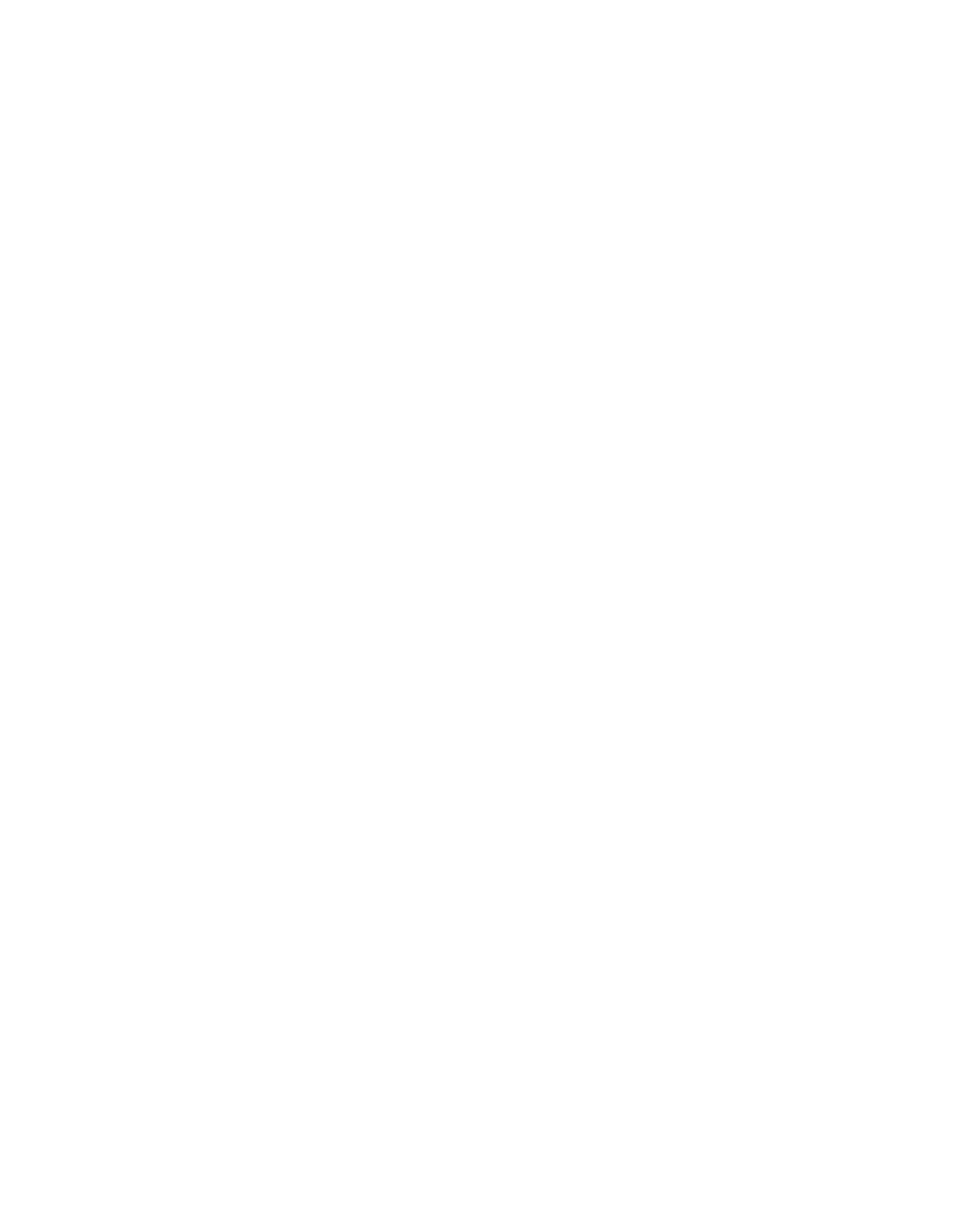

Pittsburgh, PA 15213-3890

# **Systems of Systems: Scaling Up the Development Process**

CMU/SEI-2006-TR-017 ESC-TR-2006-017

Watts Humphrey

*August 2006* 

**Software Engineering Process Management Program** 

Unlimited distribution subject to the copyright.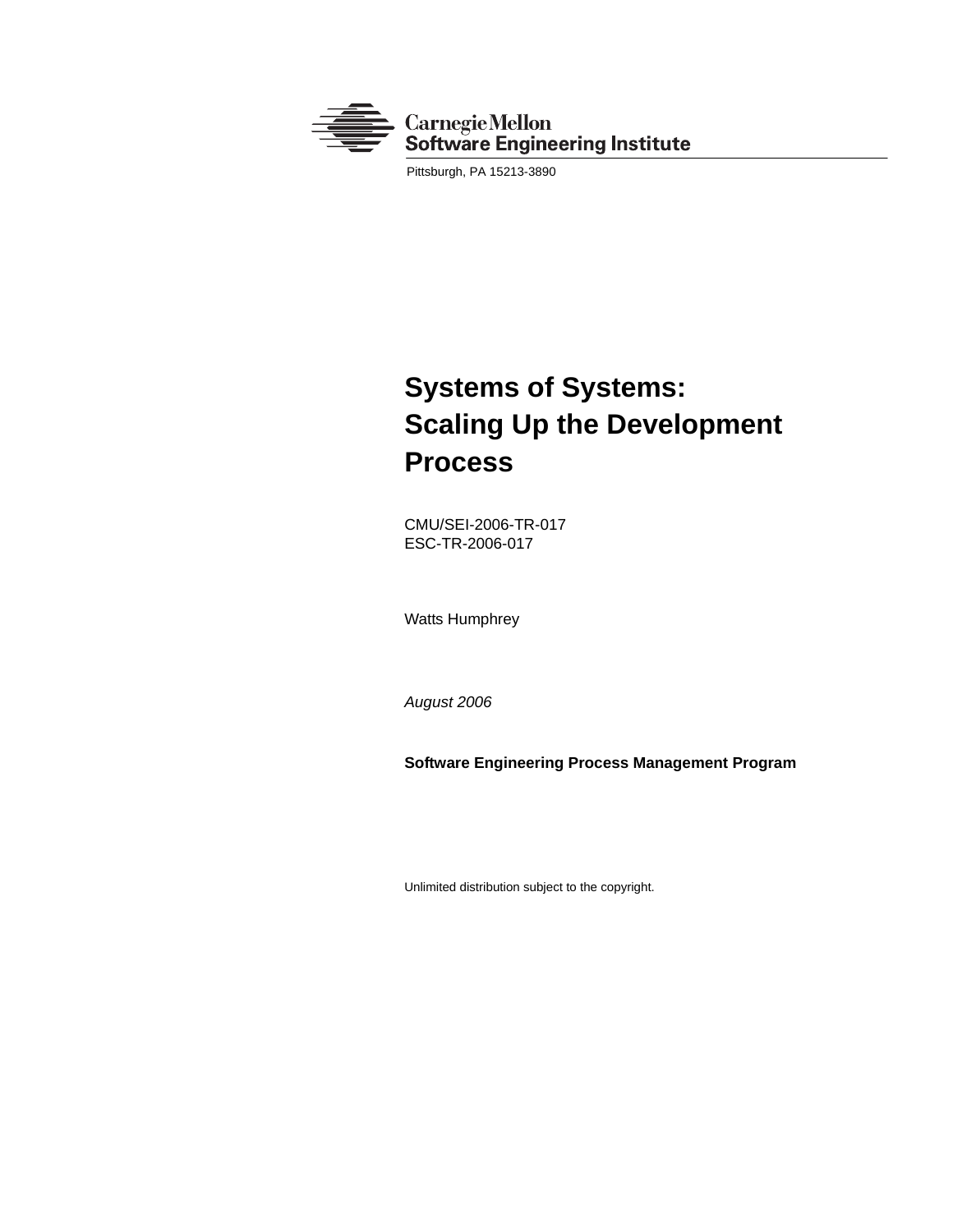This report was prepared for the

SEI Administrative Agent ESC/XPK 5 Eglin Street Hanscom AFB, MA 01731-2100

The ideas and findings in this report should not be construed as an official DoD position. It is published in the interest of scientific and technical information exchange.

This work is sponsored by the U.S. Department of Defense. The Software Engineering Institute is a federally funded research and development center sponsored by the U.S. Department of Defense.

Copyright 2006 Carnegie Mellon University.

#### NO WARRANTY

THIS CARNEGIE MELLON UNIVERSITY AND SOFTWARE ENGINEERING INSTITUTE MATERIAL IS FURNISHED ON AN "AS-IS" BASIS. CARNEGIE MELLON UNIVERSITY MAKES NO WARRANTIES OF ANY KIND, EITHER EXPRESSED OR IMPLIED, AS TO ANY MATTER INCLUDING, BUT NOT LIMITED TO, WARRANTY OF FITNESS FOR PURPOSE OR MERCHANTABILITY, EXCLUSIVITY, OR RESULTS OBTAINED FROM USE OF THE MATERIAL. CARNEGIE MELLON UNIVERSITY DOES NOT MAKE ANY WARRANTY OF ANY KIND WITH RESPECT TO FREEDOM FROM PATENT, TRADEMARK, OR COPYRIGHT INFRINGEMENT.

Use of any trademarks in this report is not intended in any way to infringe on the rights of the trademark holder.

Internal use. Permission to reproduce this document and to prepare derivative works from this document for internal use is granted, provided the copyright and "No Warranty" statements are included with all reproductions and derivative works.

External use. Requests for permission to reproduce this document or prepare derivative works of this document for external and commercial use should be addressed to the SEI Licensing Agent.

This work was created in the performance of Federal Government Contract Number FA8721-05-C-0003 with Carnegie Mellon University for the operation of the Software Engineering Institute, a federally funded research and development center. The Government of the United States has a royalty-free government-purpose license to use, duplicate, or disclose the work, in whole or in part and in any manner, and to have or permit others to do so, for government purposes pursuant to the copyright license under the clause at 252.227-7013.

For information about purchasing paper copies of SEI reports, please visit the publications portion of our Web site [\(http://www.sei.cmu.edu/publications/pubweb.htm](http://www.sei.cmu.edu/publications/pubweb.html)l).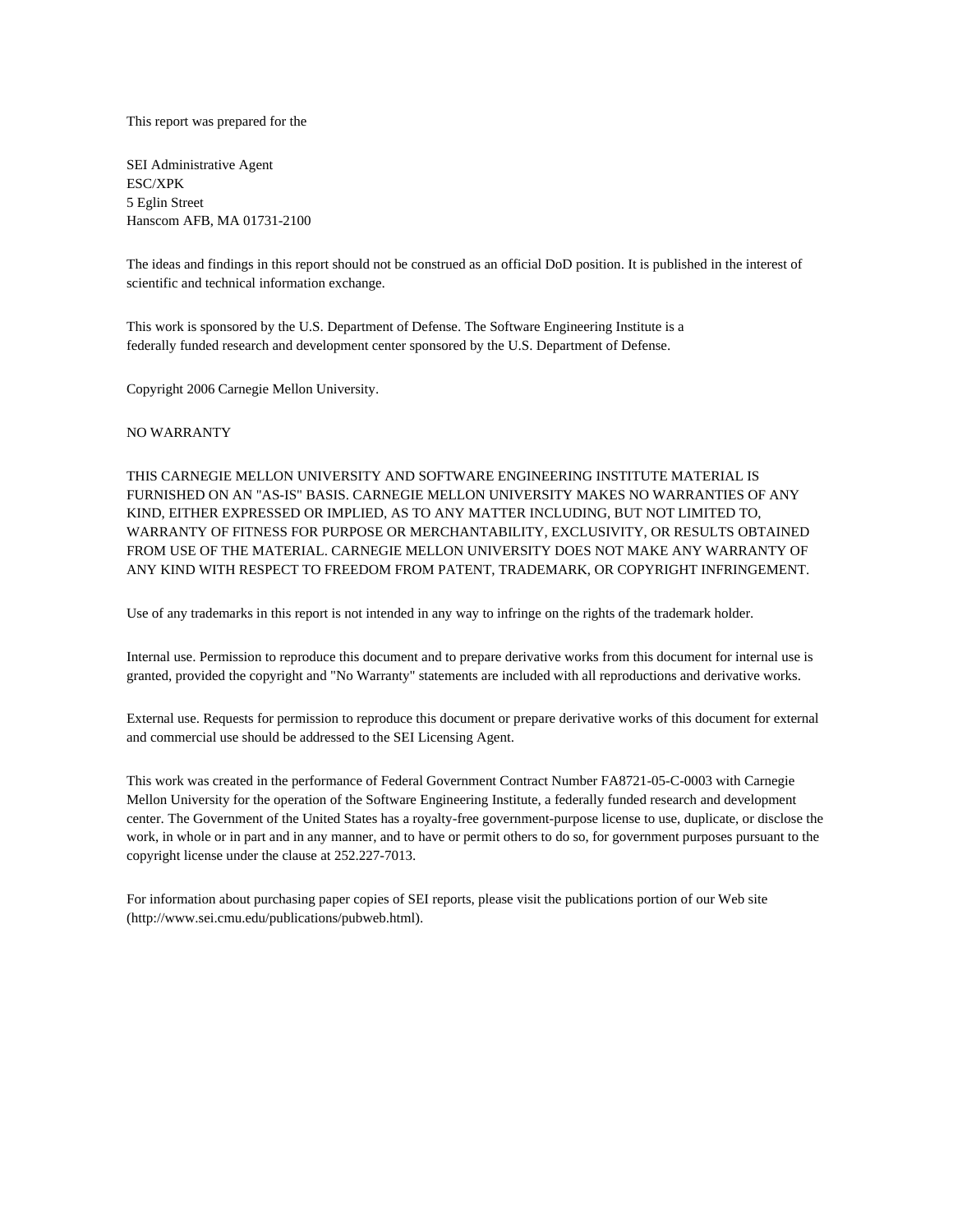# **Table of Contents**

| 1                |                                 |                                                                                                                     |  |
|------------------|---------------------------------|---------------------------------------------------------------------------------------------------------------------|--|
| $\overline{2}$   |                                 |                                                                                                                     |  |
| 3                | 3.1<br>3.2<br>3.3<br>3.4        |                                                                                                                     |  |
| $\boldsymbol{4}$ | 4.1<br>4.2<br>4.3               |                                                                                                                     |  |
| 5                | 5.1<br>5.2<br>5.3<br>5.4<br>5.5 | Everyone Must Participate in the Quality Program  17<br>Quality Considerations for a Systems Composition Process 19 |  |
| $6\phantom{1}6$  | 6.1<br>6.2<br>6.3               | 6.3.1<br>6.3.2                                                                                                      |  |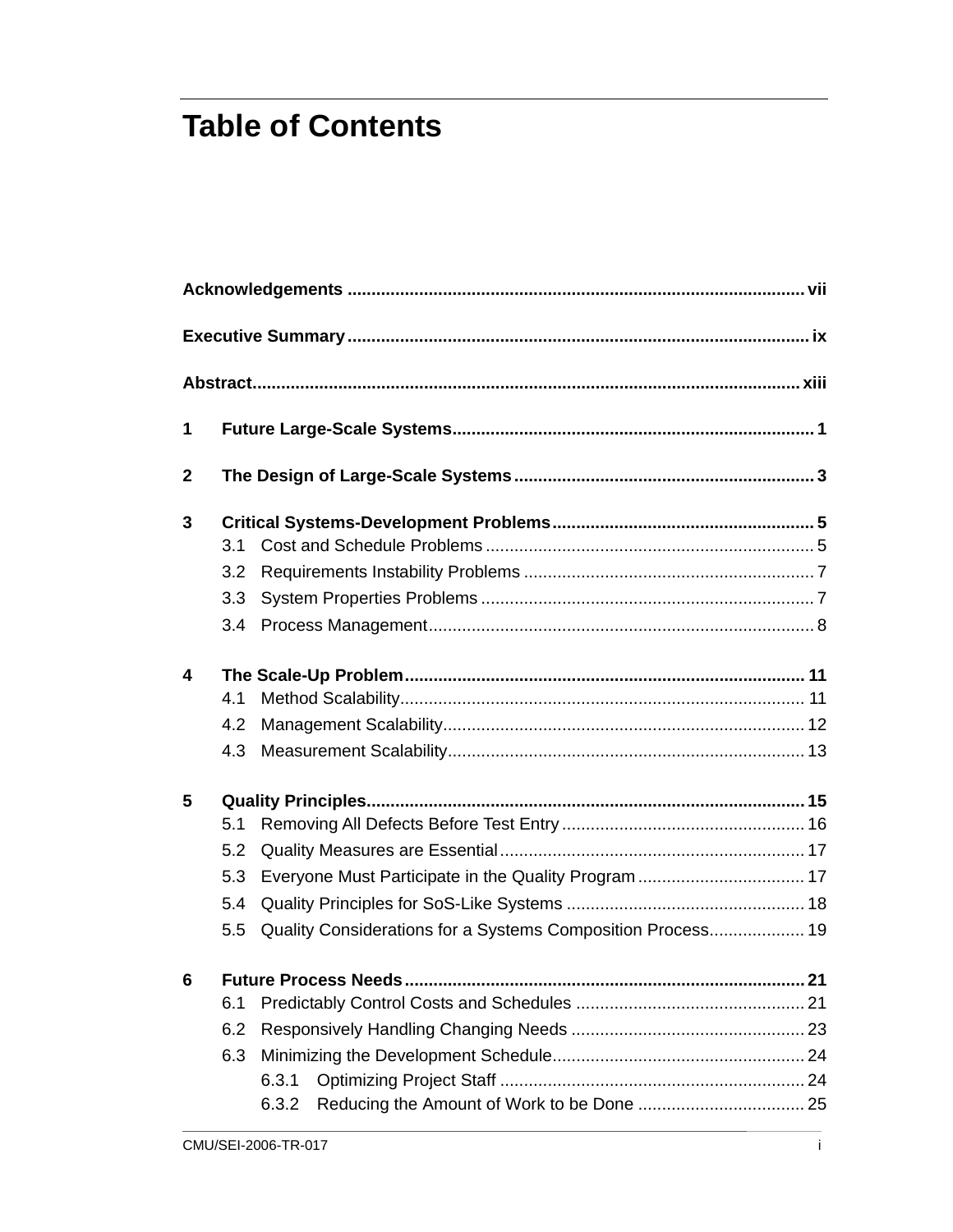|                         |     | 6.3.3 |                                                      |  |
|-------------------------|-----|-------|------------------------------------------------------|--|
|                         |     | 6.3.4 |                                                      |  |
|                         |     | 6.3.5 |                                                      |  |
| $\overline{\mathbf{z}}$ |     |       |                                                      |  |
|                         |     | 7.1.1 |                                                      |  |
|                         |     | 7.1.2 |                                                      |  |
|                         |     | 7.1.3 |                                                      |  |
|                         |     | 7.1.4 |                                                      |  |
|                         |     | 7.1.5 |                                                      |  |
|                         |     | 7.1.6 |                                                      |  |
|                         |     |       |                                                      |  |
| 8                       |     |       | Large-Scale Single-System Process Considerations  37 |  |
|                         | 8.1 |       |                                                      |  |
|                         | 8.2 |       |                                                      |  |
|                         | 8.3 |       |                                                      |  |
|                         | 8.4 |       |                                                      |  |
|                         |     | 8.4.1 |                                                      |  |
|                         |     | 8.4.2 |                                                      |  |
|                         |     | 8.4.3 |                                                      |  |
|                         |     |       |                                                      |  |
|                         |     |       |                                                      |  |
| 9                       |     |       |                                                      |  |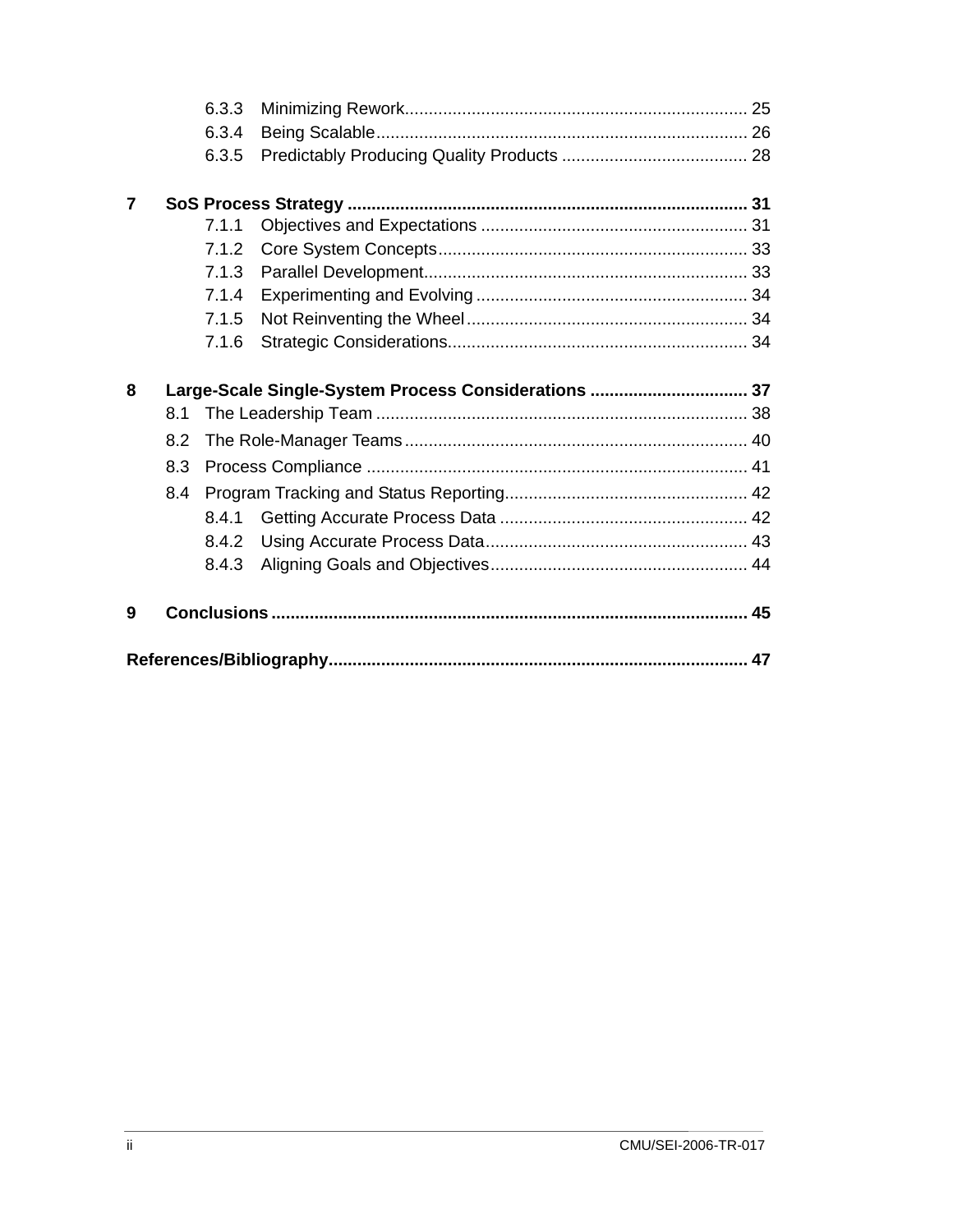# **List of Figures**

Figure 1: [Multi-Team Role-Manager Communication Network....](#page-58-0)............................ [41](#page-58-0)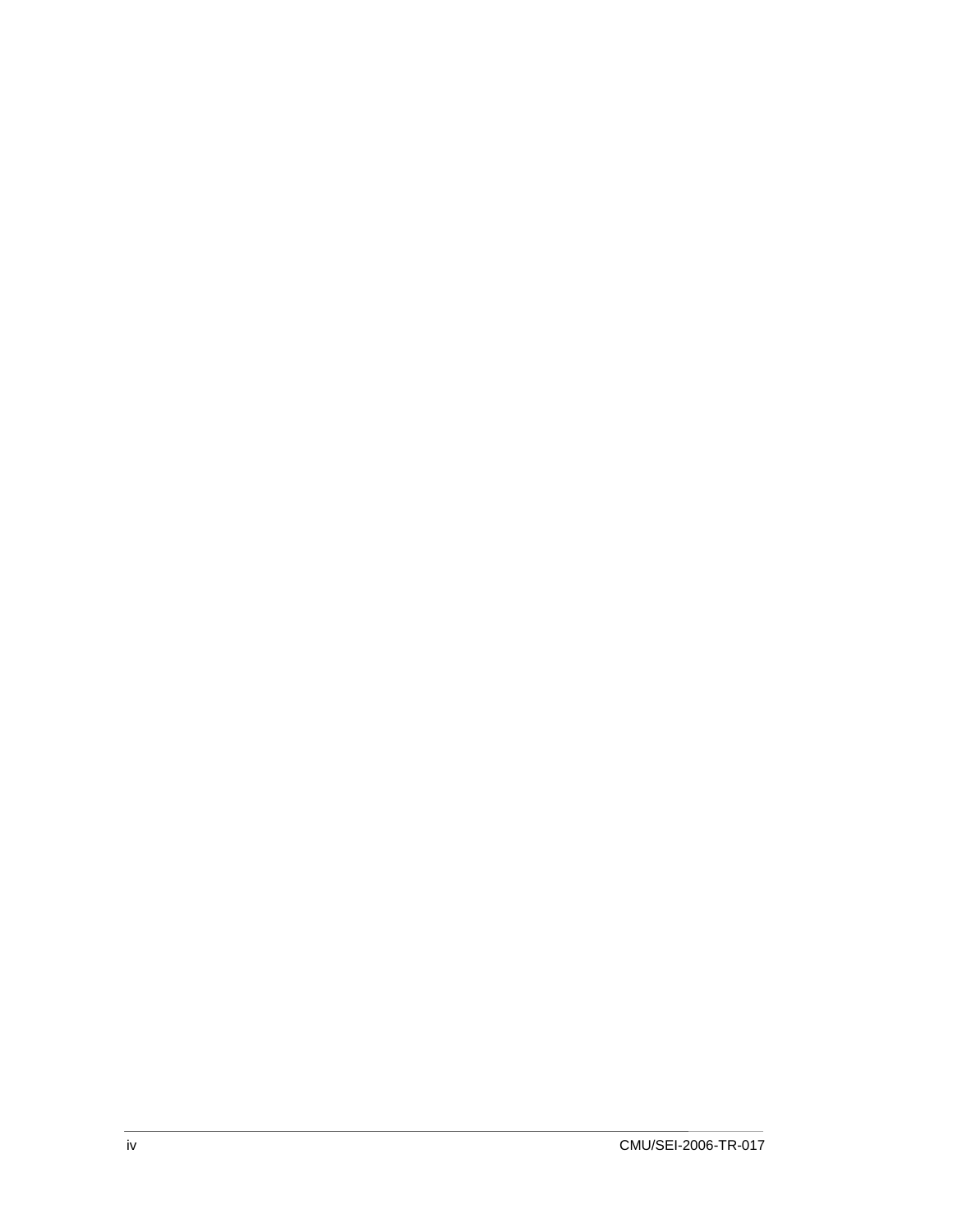# **List of Tables**

|--|--|--|--|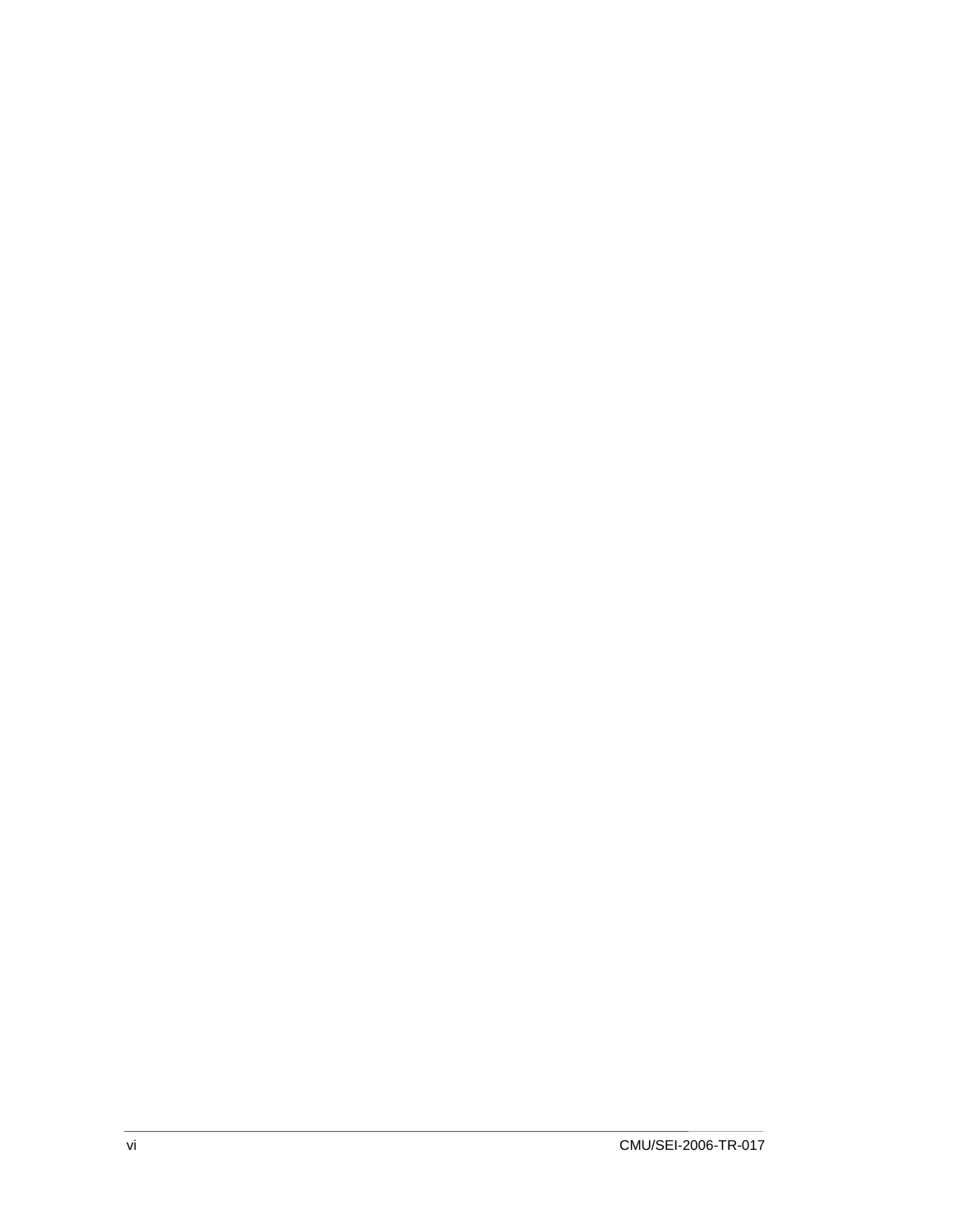# <span id="page-10-0"></span>**Acknowledgements**

The development of systems of systems (SoS) differs in many fundamental ways from that of traditional systems. This holds true for SoS-like systems, which have many but not all of the properties of an SoS. A principal objective of this report has been to identify those areas where these systems can and must take advantage of what has already been learned about systems development and systems management. Based on this work, and because of the willingness of many people to help with my education on SoS-like systems, I am now convinced that the large-systems lessons of the past can and must be applied to such future work and that, if they are not, we will experience many costly and possibly even disastrous program failures.

This report has been based on the work of a great many people, and I am grateful for their help and guidance. In particular, I appreciate the help of David Fisher, Suzanne Garcia, John Goodenough, Patricia Oberndorf, Dennis Smith, and Hal Wilson in clarifying these issues and in helping me to understand the fundamental differences between traditional large-scale systems development and the processes required to produce SoS-like systems. I did not appreciate this difference until Suzanne Garcia pointed out that it is like the difference between designing a building and planning a city.

In writing this report, many people have also contributed their time for reviewing document drafts and otherwise helping me with this work. For their help, I particularly thank David Carrington, Claire Dixon, Suzanne Garcia, Marsha Pomeroy-Huff, Bill Nichols, Patricia Oberndorf, Bill Peterson, and Hal Wilson.

I also very much appreciate all the work and insight provided by the prior work of the members of SEI's Dynamic Systems, Product Line Systems, and Software Engineering Process Management Programs. In addition, I thank Claire Dixon for her help in turning my early drafts into a finished technical report.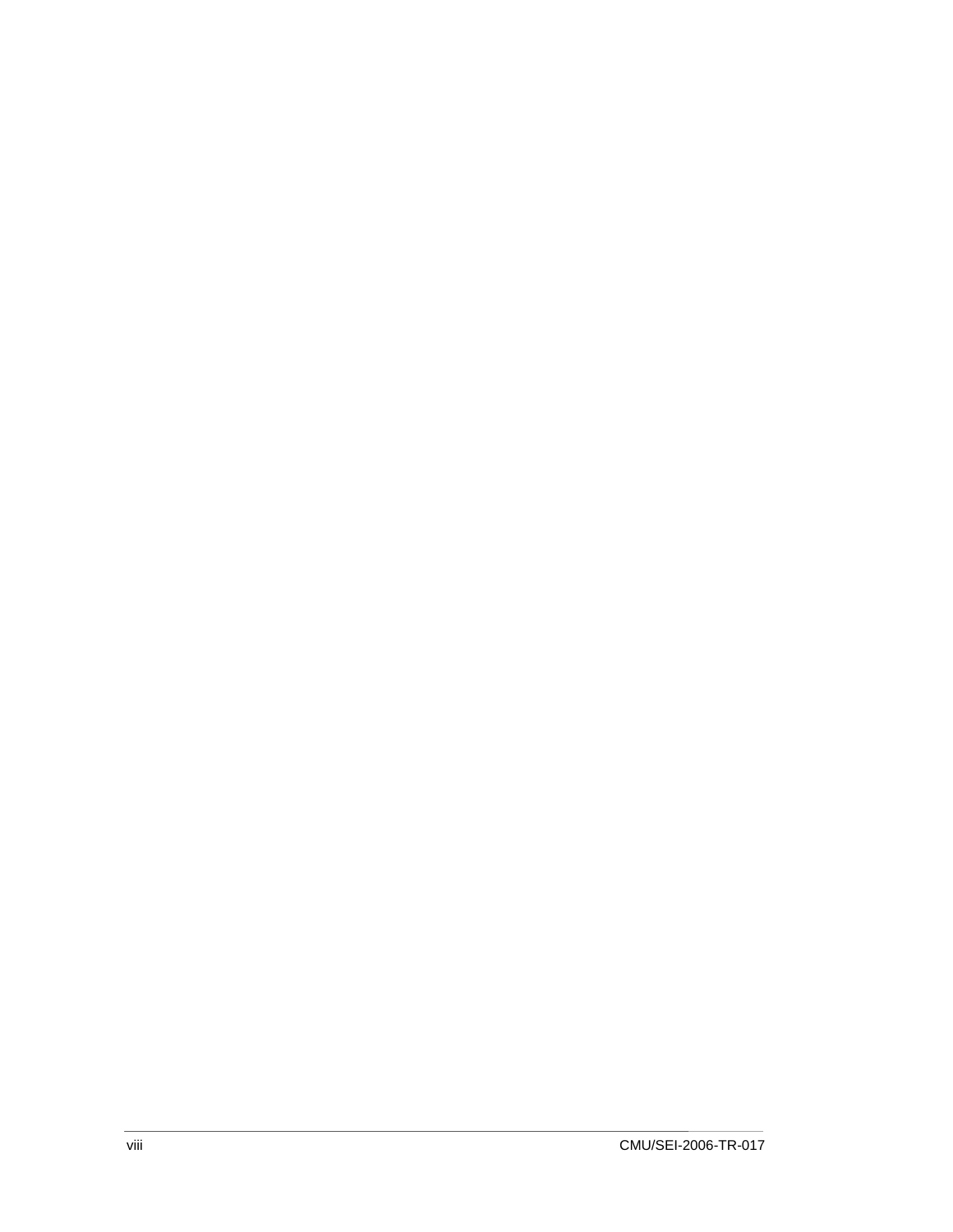# <span id="page-12-0"></span>**Executive Summary**

Large and complex computer-based systems are now critical to the economic and military welfare of the United States and to much of the industrialized world. These systems form the backbone of modern military, business, and governmental operations, and without their continued support, our societies would be severely inconvenienced and even threatened. Unfortunately, the development of such systems has been troubled, and the systems needed in the future will be vastly more complex and challenging. If history is any guide, attempting to develop these future systems with the outmoded methods of the past will almost certainly yield unsatisfactory results.

The systems-of-systems (SoS) research area is extensive and involves a host of technical and management issues. Several groups, particularly the Dynamic Systems Impact Program and the Product Line Systems Program at the Software Engineering Institute, are addressing the technical issues of such systems. However, there has not yet been a concerted effort to define and understand the process management and control issues involved in the development, evolution, and operation of these systems. Since a number of groups are currently defining and starting to develop such systems, it is important to understand the suitability of the traditional development processes that will have to be used if newer and more appropriate methods are not defined and adopted.

While SoS design and development involves many technical, business, and management topics, this paper focuses only on the process-related aspects of building or evolving such very large systems. In summary, this report addresses the following question: In developing a large-scale software-intensive system of systems that is to have the properties generally characteristic of such systems, what processes, methods, and practices should be used?

An additional report objective is to outline those process and project-management areas where further research and development is needed. Such work will provide the foundation for extending known and proven best practices to guide organizations and groups in working with large-scale SoS-like systems. Note that an SoS-like system is one that has many but not all of the properties of an SoS.

This report reviews the problems of developing large-scale SoS-like systems and outlines steps for addressing them. The report has eight sections.

- 1. Future Large-Scale Systems
- 2. The Design of Large-Scale Systems
- 3. Critical Systems-Development Problems
- 4. The Scale-Up Problem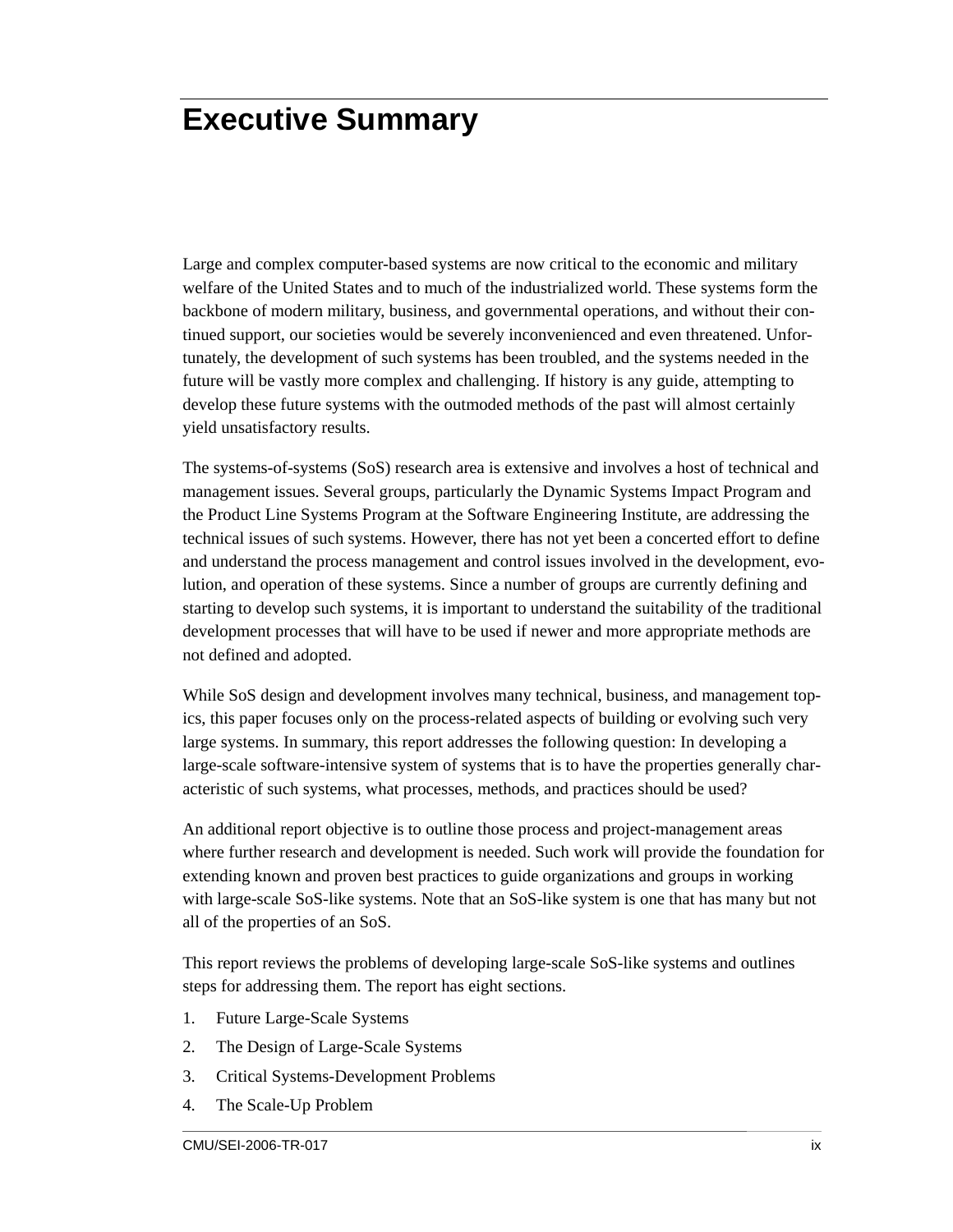- 5. Quality Principles
- 6. Future Process Needs
- 7. SoS Process Strategy
- 8. Large-Scale Single-System Process Considerations

The first section, on the nature of future systems, summarizes current thinking about complex systems. For example, the Internet is a system-of-systems (SoS) that has evolved over a number of years and in a largely undirected manner. It was started with an inspired set of architectural and design choices, but its subsequent evolution has not been centrally controlled or directed. However, the many SoS-like systems that have been and are being proposed are all needed for specific purposes, and must be obtained on defined schedules and for committed costs. Examples include the U.S. Department of Defense FORCENet, Joint Battlespace Infosphere (JBI), and Future Combat System (FCS).

The technical challenges of developing, evolving, or otherwise composing SoS-like systems are impressive, as are the anticipated systems capabilities [Lewis 04]. Also as noted in Section 1 of this report, the characteristics of such systems differ widely from those of prior large-scale systems, and the development methods used in the past are almost certainly inadequate for this challenge [Fisher 06, Northrop 06]. The principal characteristics of these future systems-of-systems relate to their emergent behavior. Such behaviors stem from the systems' many largely autonomous nodes that must cooperate to produce complex and unique overall system capabilities.

In Section 2 of this report, the nature of future systems design is discussed, particularly regarding the partitioning of truly massive systems-of-systems into multiple semi-autonomous evolving large-scale systems. The tradeoffs required for this partitioning are particularly critical and have significant implications for the systems-development processes of the future.

Section 3, on critical system-development problems, makes four points. First, with few exceptions, the reasons that large-scale development efforts have failed in the past have not been technical. These projects have almost always failed because of project-management problems. Second, the solutions to these project-management problems are known and have proven to be highly effective, but they are not widely practiced. Third, if these known and understood project-management practices are not promptly and effectively adopted, future large-scale systems development programs will be unmanageable. Then, such systems will no longer be delivered late, over cost, and with poor quality; they will likely not be delivered at all! Finally, Section 3 also addresses the relationship between processes and technology, why both are essential for project success, and how the use of sound processes can actually improve technical and creative work.

Section 4 of the report discusses the requirements for a process that is scalable from small projects to truly massive development programs. It also describes why the current commonly used systems-development methods are not scalable and what is required for a process to scale up to support very large-scale work. This section also discusses the various ways large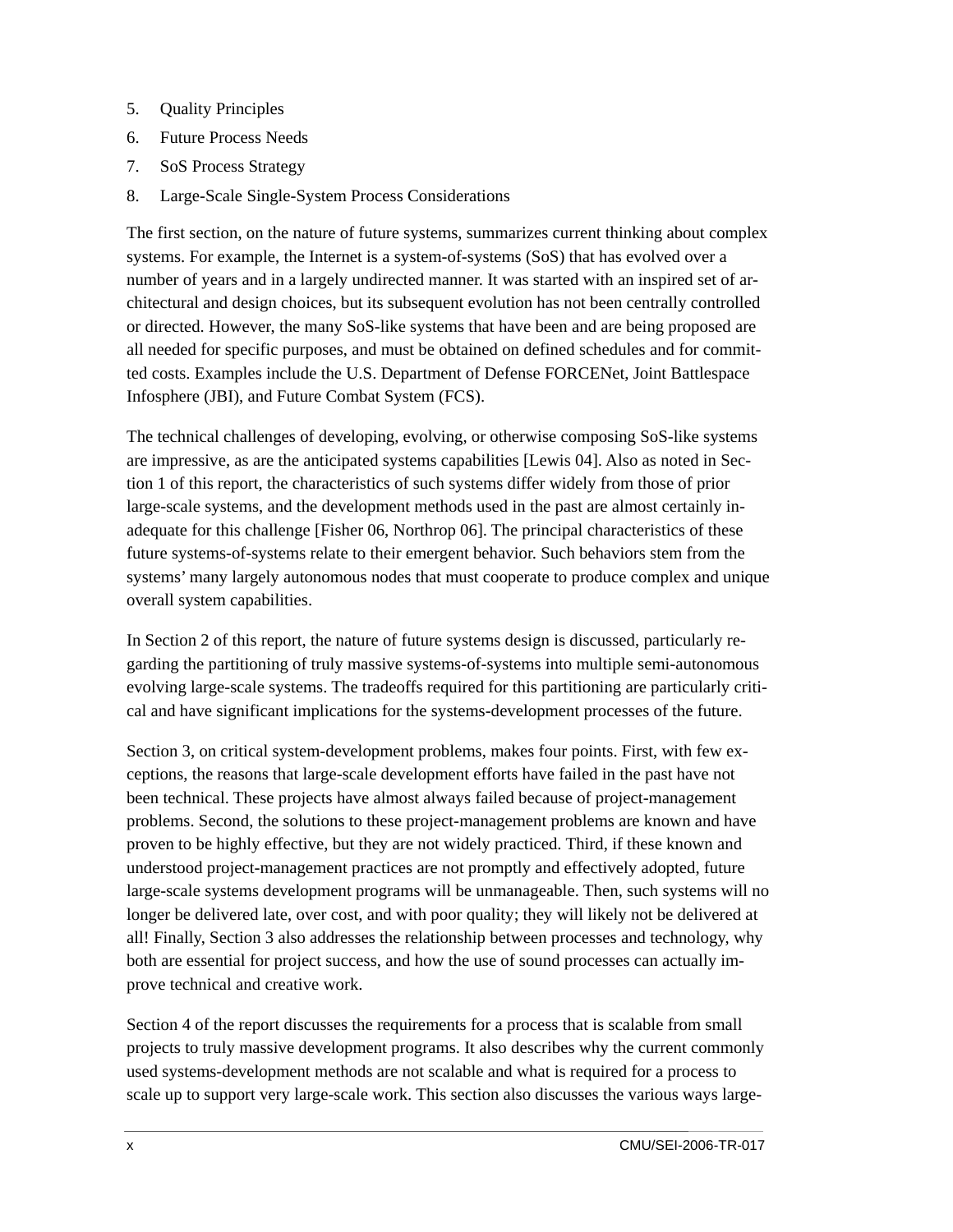scale SoS-like systems are obtained, including through new development, the reuse of existing system elements, or even through an almost haphazard and uncontrolled assembly of independent systems and system elements into a cooperative SoS community. While SoS-like systems will be created in a wide variety of ways, it is important to consider the process and project-management implications of these various construction paradigms. Section 4 concludes with a brief discussion of the likely implications of these newer SoS-composition paradigms for process and project management.

In Section 5, the report describes the quality principles upon which a scalable process must rest, and discusses why these principles are both necessary and effective. It also discusses some of the quality properties to consider when composing large-scale SoS-like systems of existing products that may not have acceptable or even known quality characteristics.

Section 6, on future process needs, briefly reviews the nature of the project-management problems currently faced by essentially all large-systems development efforts, explains why many commonly used approaches are ineffective, and examines why attempts to scale up current methods to truly large-scale systems are destined to fail. Improved tools and technology are essential, but these advances must be coupled with effective processes and practices, or they can actually damage—rather than improve—development performance. Section 6 concludes by describing newer development methods that have been shown to work, and discusses why these methods are likely to be capable of scaling up to support very large-scale work.

Section 7 describes the strategic issues of scaling up newer process- and project-management methods to large-scale development programs. It discusses various aspects of these issues and describes approaches for testing the application of these methods to the support of SoS development and evolution programs. Section 7 closes with a brief review of the open issues and questions that must be addressed before truly robust process and project-management practices can be defined for working with large-scale SoS-like systems. Section 8 completes the report with a review of the process considerations involved in supporting a large-scale development program.

In conclusion, this report points out that continuing to develop the large-scale systems of the future with the methods of the past will almost certainly produce results that are much like or even worse than—the typical results of the past. It also explains why attempting to solve these problems solely with improved tools and technology will be fruitless and possibly even dangerous. While the current focus on technical solutions is clearly justified by the enormous technical challenges ahead, an exclusive focus on technical issues without comparable efforts on program, process, and quality management issues would be a serious and expensive mistake. Unless the steps outlined in this report are taken in conjunction with continued technical research and development, the systems development efforts of the future will continue to fail, and often catastrophically.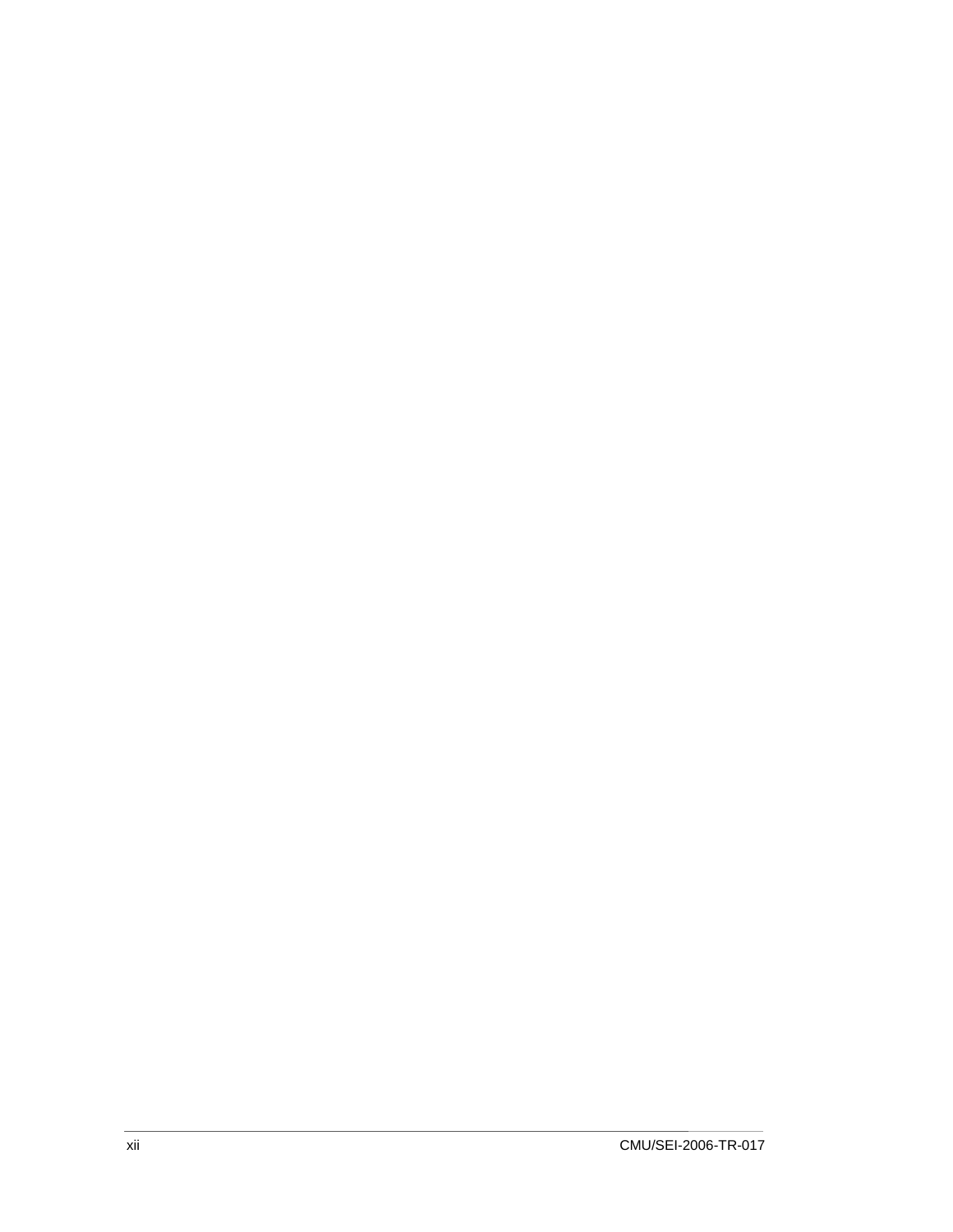# <span id="page-16-0"></span>**Abstract**

Some systems have some but not all properties of a system of systems (SoS). We refer to these as *SoS-like systems.* This report reviews the fundamental process and projectmanagement problems of large-scale SoS-like programs and outlines steps to address these problems. The report has eight sections. Section 1 summarizes current thinking on the nature of future complex systems, and Section 2 discusses the systems-design problems of the future, particularly the partitioning of massive systems into system-of-systems structures. Section 3 points out how large-scale systems development efforts have typically failed because of project-management and not technical problems, and that the solutions to these problems are known and highly effective, but not widely practiced. It explains why, if the projectmanagement problems of the past are not promptly and effectively addressed, large-scale systems development programs will likely be unmanageable. Section 4 discusses the requirements for a scalable process, and Section 5 both reviews and explains the qualitymanagement principles upon which any scalable process must rest. Section 6 reviews the nature of the project-management problems currently faced by large-scale software-intensive system development efforts and explains why attempts to scale up current methods to very large-scale systems work will almost certainly fail. Section 7 describes process strategies for supporting development of a network-like system of systems and it outlines the process and project-management topics needing further research and development. Finally, Section 8 reviews the process considerations for supporting the very large-scale integrated development programs of the future. The report concludes that, unless steps like those outlined in this report are taken in conjunction with continuing technical research and development, the largescale systems development efforts of the future will almost certainly fail, and often catastrophically.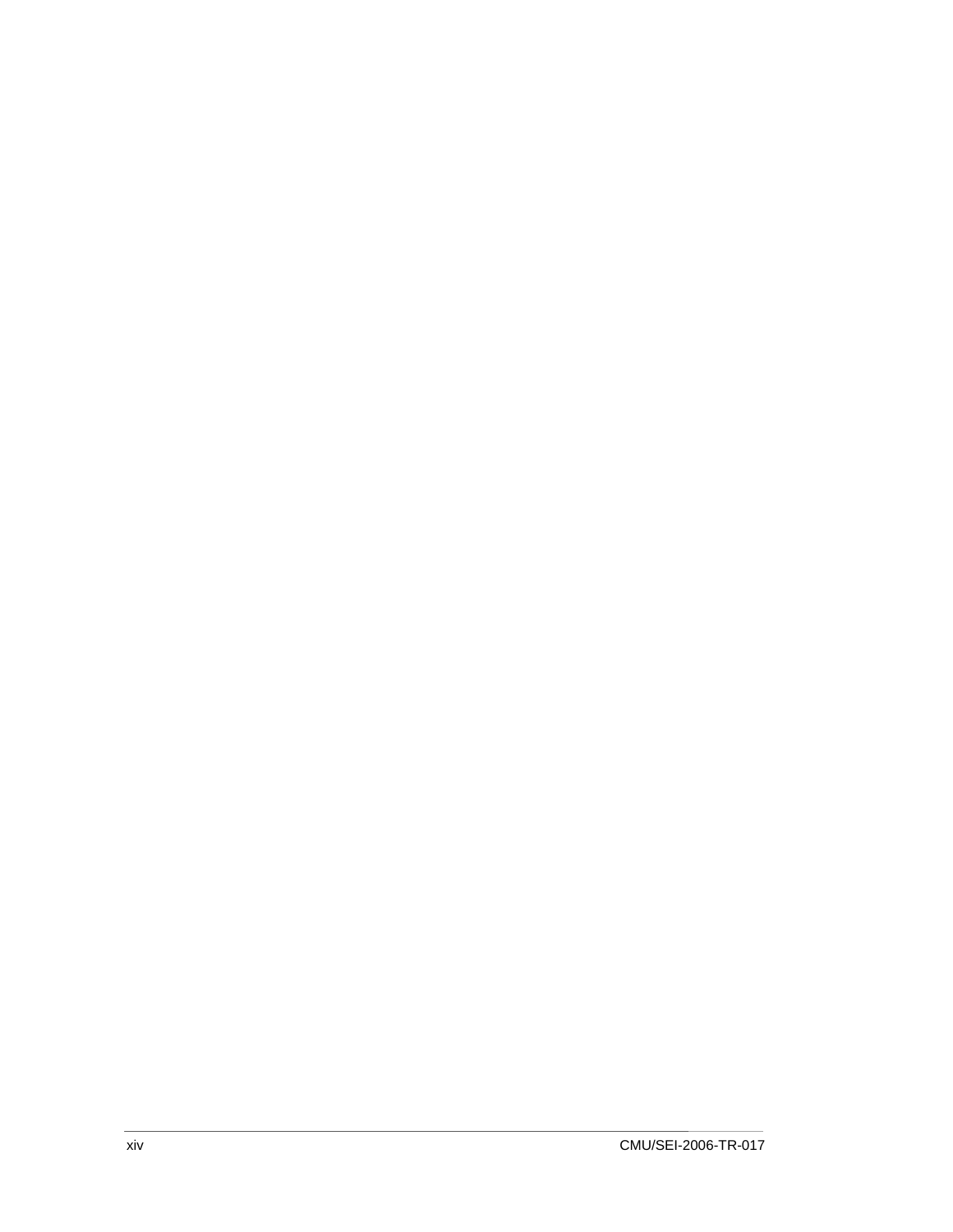# <span id="page-18-0"></span>**1 Future Large-Scale Systems**

Large and complex computer-based systems are now critical to the economic and military welfare of the United States and to much of the industrialized world. These systems form the backbone of modern military, business, economic, and governmental operations, and, without their continued support, our societies would be severely inconvenienced and even threatened. While the Internet is probably the best-known example of such a large-scale system, similar systems are now envisioned for addressing many future government and industrial needs. These so-called systems-of-systems (SoS) are characterized by emergent properties. These are properties of the entire system that are not contained within or supplied by any single—or even small group of—system nodes. Examples of such properties are performance, security, safety, and reliability. A system's emergent properties can also produce negative consequences, such as cascading failures, deadlocks, communications problems, denial-of-service attacks, weapons targeting degradation, or loss of command and control situational awareness.

An SoS is characterized by large numbers of autonomous interoperable nodes [Fisher 06]. Because these systems are often massive and because their properties cannot be completely and precisely anticipated, they are generally evolved over time, rather than being designed and developed as single centrally controlled monoliths. Further, because these systems are often widely distributed and because they typically must provide continuous essential services, they cannot be shut down. Therefore, these systems must be operated, maintained, repaired, and even developed while in continuous operation. As a consequence, all of the people, processes, and facilities involved in the operation, maintenance, repair, and development of these systems also must be viewed as parts of the system and considered in its development and operational processes.

The properties of these large-scale SoS are particularly significant for development. For example, there generally is no overall central authority, the system requirements constantly change, and the requirements may never even have been fully defined. This means that traditional requirements-based development practices are not suitable for such systems. In cases of long-lived platforms like weapons systems, no new node or platform can be permitted to harm the performance of the existing platforms. Since these systems are composed of largely autonomous nodes, these nodes or platforms become the focal point of systems management and must have properties that enable effective system operation, even when some nodes are inoperable, others are changing, and even if some are malfunctioning. Among the most important node properties are the following [Fisher 06].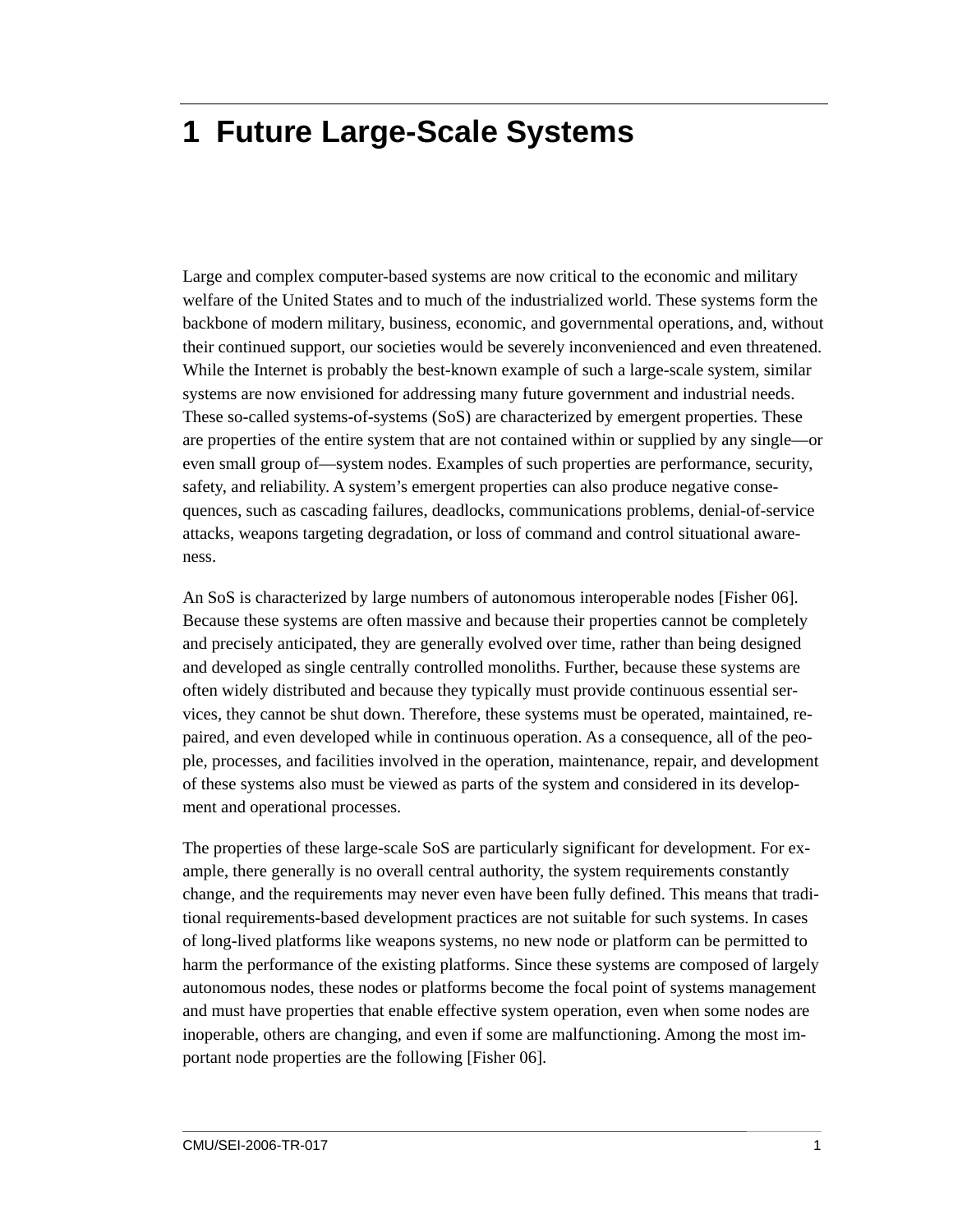- The nodes are loosely coupled. That is, there are relatively few dependencies among the nodes, and system operation depends largely on asynchronous communication among nodes.
- The information communicated among the nodes must be trustworthy. For effective system behavior, the nodes must provide timely, accurate, and properly defined information when and where needed.
- The nodes must be capable of operating in the face of threats and failures. That is, when one or more nodes fail or there is a system intrusion, the nodes must be capable of selfprotection and recovery.

While this last property may appear to contradict the trustworthy requirement, the issue is system scope. That is, there must be some defined scope to the system and some way to determine when a communication is from a system member or an outsider. This is one of the unsolved problems with such systems: How does the system function when member nodes do not behave in accordance with the system's rules and constraints? There are many other such unsolved problems in SoS design and development. For example, the Internet is vulnerable to intrusion by untrustworthy parties, as demonstrated by the large volume of spam, worms, and viruses that currently plague its users.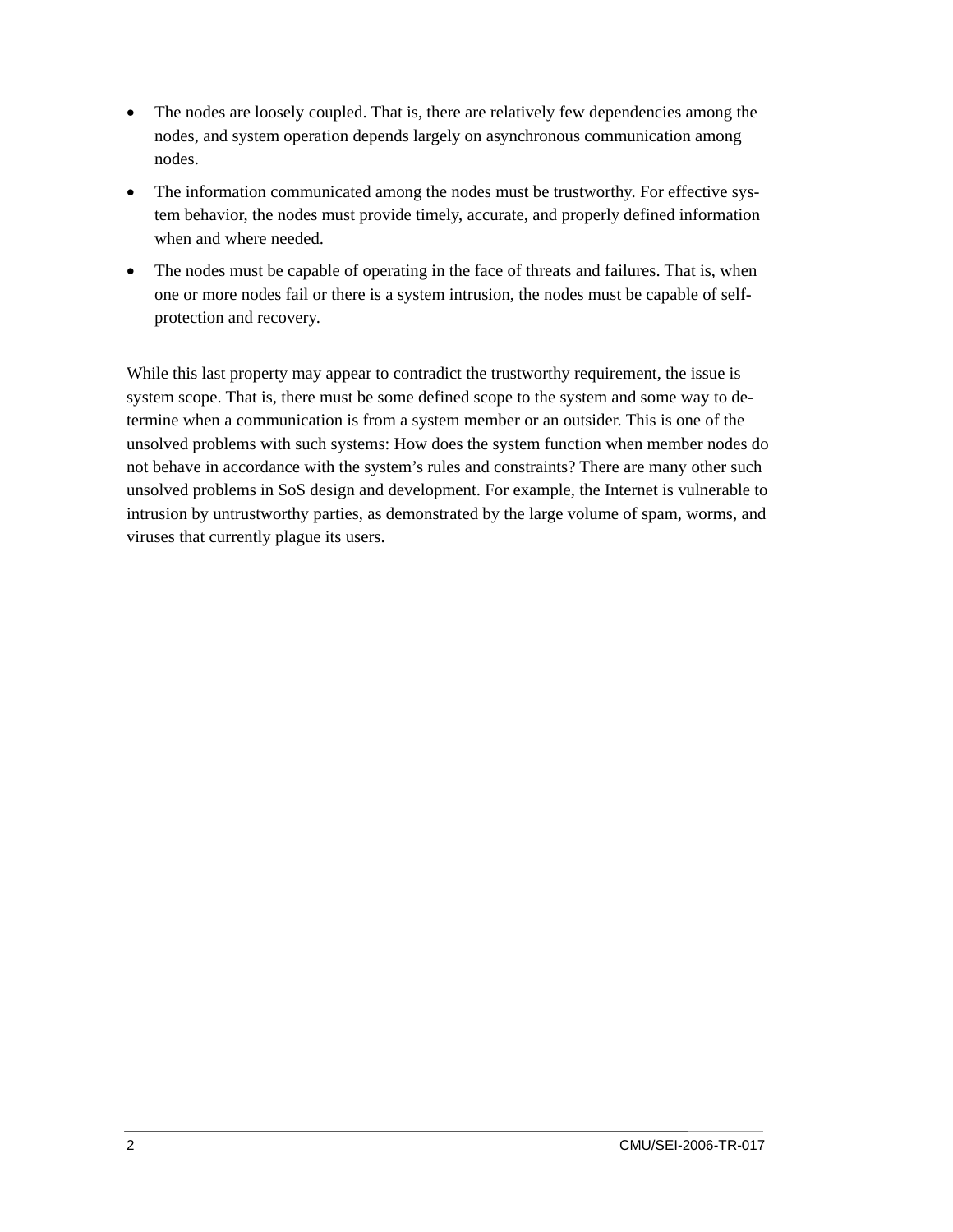# <span id="page-20-0"></span>**2 The Design of Large-Scale Systems**

The design of the large-scale systems of the future must involve a number of complex and challenging tradeoffs. The reason is that these systems-of-systems have major advantages as well as critical shortcomings. Among the advantages are the following:

- robustness in the face of node failure, maintenance, enhancement, or total replacement
- evolutionary development with multiple stable system-performance levels
- cooperative behavior of multiple independent or semi-independent system elements with limited central control and minimal dependence on the costs and schedules of node development and enhancement
- incorporation of systems functions that had not originally been visualized with new systems nodes or platforms

Conversely, the potential disadvantages of such a system-of-systems structure directly mirror its advantages.

- higher development and operational costs due to the redundancy required to sustain the autonomous nature of the system nodes and the impossibility of optimizing system-wide development or operational costs
- reduced system performance due to the necessity of communicating through the loose coupling imposed by the communications-centered system architecture and the impossibility of optimizing system-wide performance
- the reduced ability to secure the system against intrusion coupled with the absence of central system control
- designers' lack of requisite knowledge regarding how their new systems nodes or platforms will affect the entire SoS

Since most modern systems, particularly those needed for the military, must be both highly robust and efficient and secure, it is clear that the design of such systems must involve a host of complex tradeoffs between the robust and evolutionary nature of an SoS architecture and the cost, security, and efficiency of a centrally controlled monolithic system structure. This topic is discussed in more detail in Section 7.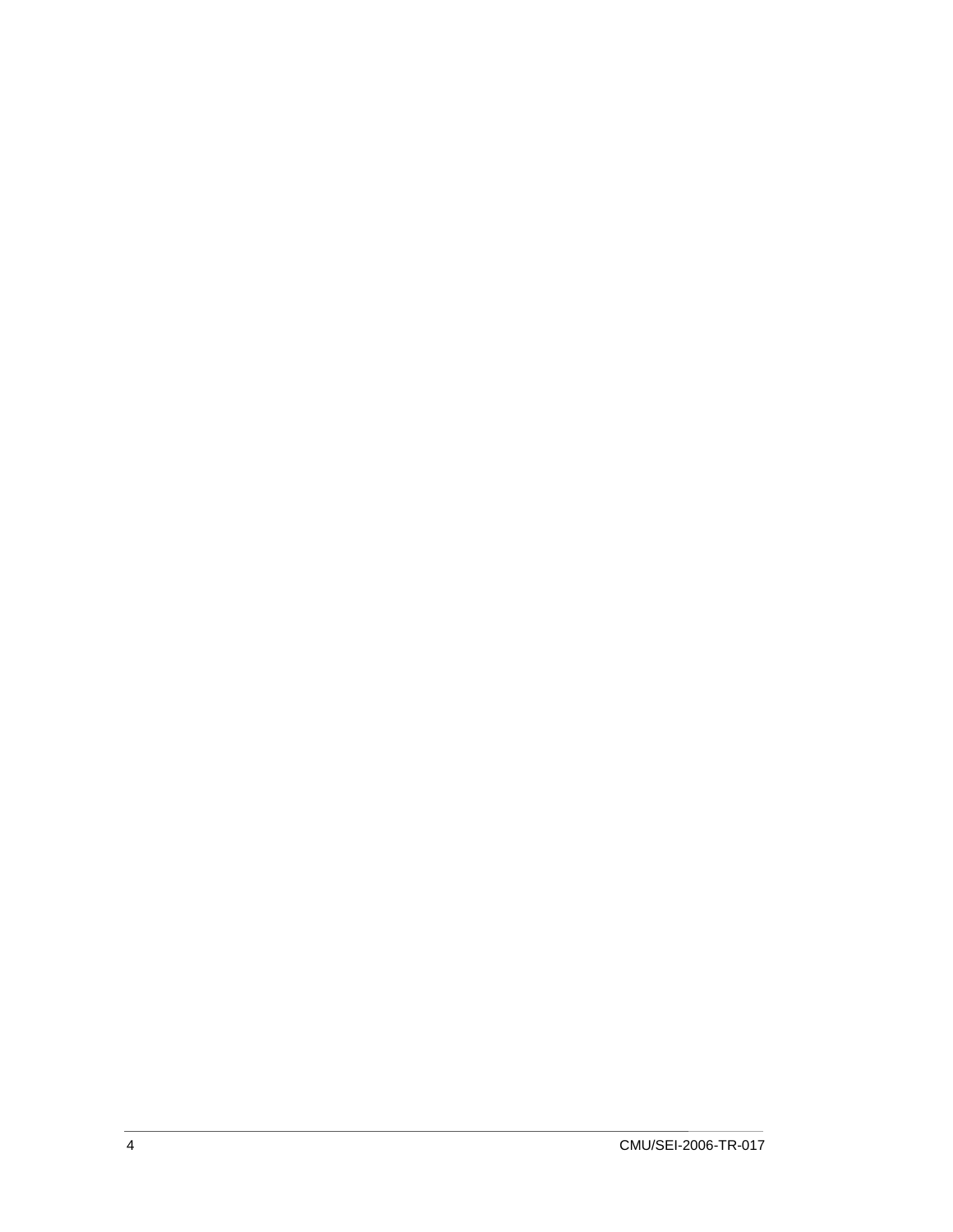# <span id="page-22-0"></span>**3 Critical Systems-Development Problems**

The critical systems-development problems of the future can be grouped into four classes.

- 1. cost and schedule
- 2. requirements instability
- 3. system properties
- 4. process management

The following paragraphs discuss these problems and their implications for SoS-like systems. An *SoS-like system* is one that has many but not all of the properties of an SoS. Additional comments on these issues and potential ways to address them are included in the final parts of this report.

### **3.1 Cost and Schedule Problems**

Historically, the most intractable problems in developing large-scale systems of almost all types, and particularly for software-intensive systems, have been the inability to predict or manage development costs and schedules. Such systems often take years longer than scheduled to develop and cost far more than committed. While these problems have been severe in the past, they have not been fatal. That is, although these systems have taken longer and cost much more than planned, most of them have eventually been completed and fielded.

In the future, the cost and schedule problems for large-scale systems development are likely to be much more severe. The reason is that the development cost and schedule are important tradeoff parameters in system design. Because of their properties, SoS-like systems must have highly redundant designs. This means that their development cost and schedule estimates will likely be substantially greater than for comparable traditionally structured systems. That is why sponsoring governmental or industrial organizations will likely attempt to develop all or major portions of such systems as monoliths when they should be developed as collections of smaller semi-autonomous nodes in an overall SoS. Then, when the actual development costs and schedules for these massive systems are substantially greater than planned, the systems will likely be cancelled. The reason is that, in the past, cost and schedule differences have only been for a few years or millions of dollars. With these future systems, however, schedule variations could be of the order of decades and cost variances might run into billions of dollars.

With the pace of modern technology, any such large monolithic system that was a decade or more late would be obsolete before it could be fielded, if it ever could be. While customers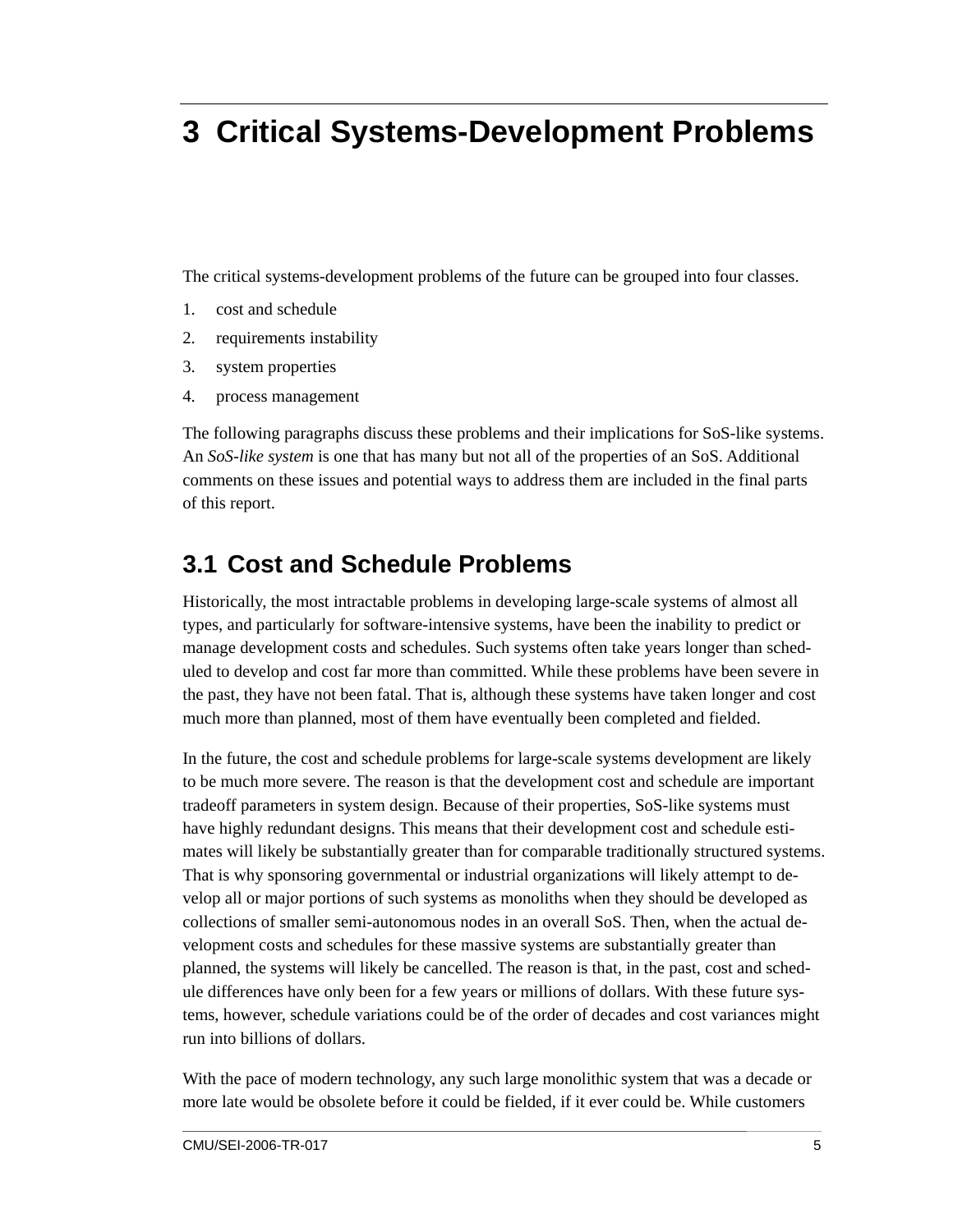have been remarkably tolerant of poor performance by the systems-development community in the past, this tolerance is wearing thin, and such systems are increasingly being cancelled well before delivery. For example, the recent FAA en-route air traffic control system was cancelled after an expenditure of several billion dollars and a recent FBI intelligence system was cancelled after several hundred million dollars and several years of delay [Gross 05, GAO 99].

For SoS-like systems, the nature of the development cost and schedule problems will depend on the kind of system being developed. For systems such as the Internet, the system's ultimately most important properties will probably not have been planned or even anticipated at the outset. In these cases, cost and schedule may be important at the very beginning, but they would probably not be much of a concern thereafter. However, when such systems are intended for a specific purpose like battlefield management, then most of the system's capabilities must be available before the system can perform its targeted mission. In these cases, the fact that such systems are composed of multiple independent nodes will necessarily result in their being developed by multiple essentially independent projects. Further, since such systems will rarely be built entirely from scratch, almost all such SoS-type development efforts will include substantial prior-system content, either through the extensive use of commercial off-the-shelf (COTS) components or through enhancement of existing operational systems. This means that producing such a system, rather than involving one massive development effort, would typically involve many smaller largely independent development projects. This is a potentially severe problem for SoS-like weapons systems where changes in one node or platform could have cost implications for other platforms. Unless the overall system interfaces are comprehensive, precisely defined, and rigorously managed, serious unanticipated cost issues are likely to first show up in systems testing or even field operations.

A program with multiple independent projects would generally have less severe development cost and schedule problems than a single monolithic project with comparable functions. However, since such systems would generally be massive, the individual node-development efforts would also be large, at least by historical standards. Therefore, while the cost and schedule problems for an SoS-like system will likely be less than for an equivalent monolithic system, they would probably still be at least as severe as they are today.

One mitigating factor for problems with individual nodes of SoS-like systems is that the independent nature of these nodes would permit degraded operation of the system, even when most of the system's parts were not operational. However, if the objective was to produce a coordinated battlefield management system, for example, the fact that the individual weapons could still operate independently would not provide much benefit to the fighting forces. After all, they had that capability before the SoS program even started. So, since the eventual system's customers could still be unhappy, cost and schedule management will still be a significant problem for at least some SoS-like systems, and these problems will likely be severe if there are significant inter-node dependencies.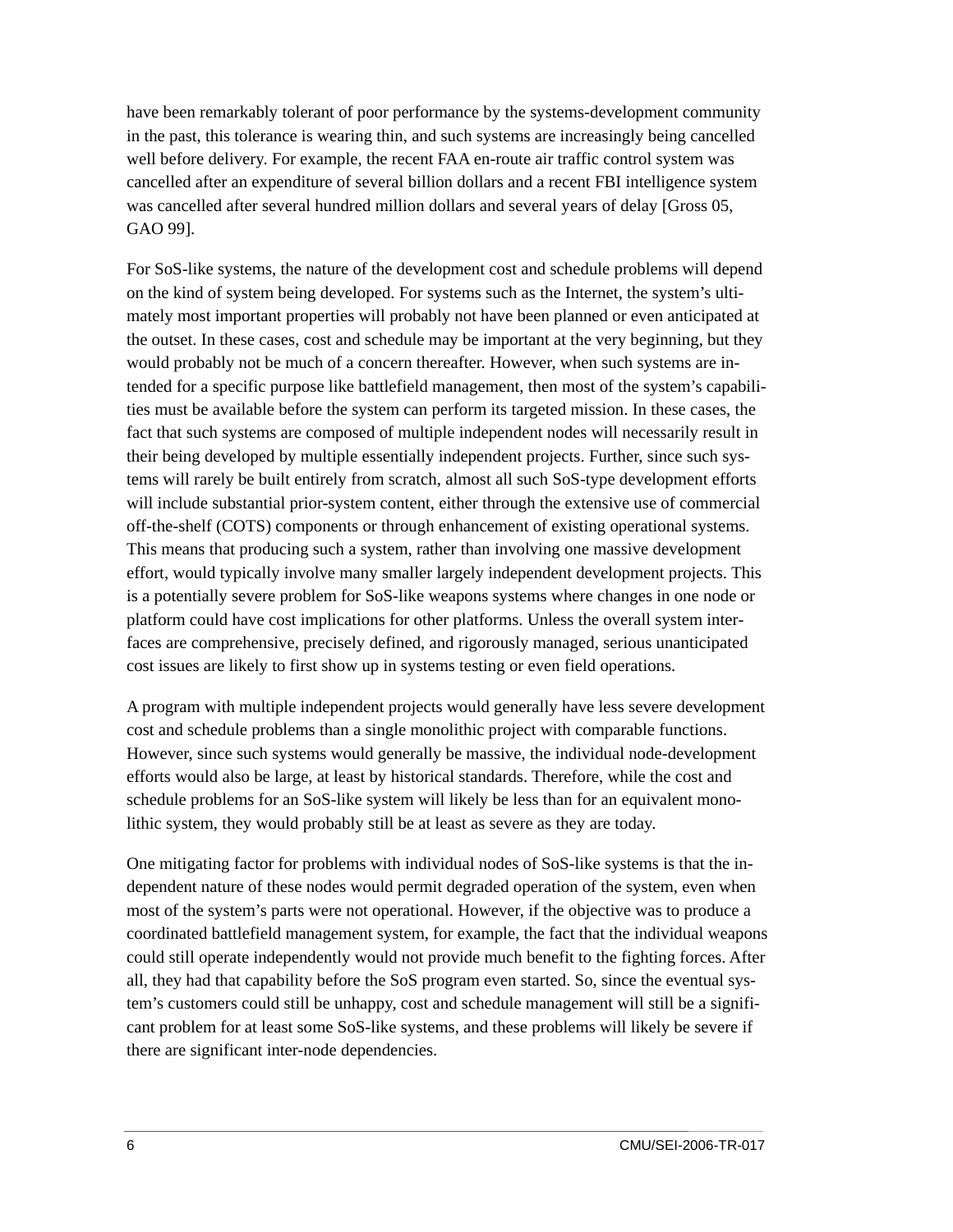### <span id="page-24-0"></span>**3.2 Requirements Instability Problems**

While cost and schedule historically have been the most serious systems-development problems, requirements problems will be increasingly important in the future. The current common development paradigm attempts to freeze the requirements before building the system. This has never been an appropriate strategy, but it will be completely impractical in the future. A development process is required that can dynamically respond to changing requirements. In the past, this has principally been a planning and management control issue but, in the future, it will also be a technical issue. The reason is that the degree of requirements instability defines the required development schedule and resources, and the schedule defines the maximum feasible system scope. Here, system scope refers to the scope of the system nodes within the overall SoS. The logic for this conclusion is the following.

- 1. To have any hope of developing a usable system, all of the requirements uncertainties must be properly resolved.
- 2. The most effective way to resolve many of these uncertainties is to build a system version or prototype to test with representative users.
- 3. The larger the system scope, the longer these development and test cycles will take.
- 4. If the requirements change before the prior development-and-test cycle is completed, the entire development process can easily become unstable.

The responsiveness and predictability of the development process, coupled with the expected rate of requirements change, will define the upper limit for the size and scope of the system nodes in an SoS structure. This means that the more unstable the system-node requirements, the more important it is to limit node size and to minimize coupling and dependencies among the nodes by establishing system-wide interfaces.

### **3.3 System Properties Problems**

The business of complex systems development has evolved through two phases and is just now entering a third phase. Phase One, the feasibility phase, started shortly after World War II and ended in the mid 1960s with the fielding of IBM's System 360 and the OS/360 operating system. During this initial rudimentary phase, the critical questions concerned feasibility—could we get these systems to work?

The second phase is the manageability phase, which is now gradually tapering to a conclusion. Here, the critical questions concern our ability to predictably develop and field such systems for anything near their committed costs. While this phase is far from completed, we are just beginning to embark on the more mature and challenging third phase, the quality phase. Here, the issues will concern the degree to which massive systems can reliably, predictably, safely, and conveniently do what their users need them to do. Because the systems now being envisioned will have a fundamental and pervasive impact on the way much of the world's population lives, works, plays, and fights, system properties will be critically important.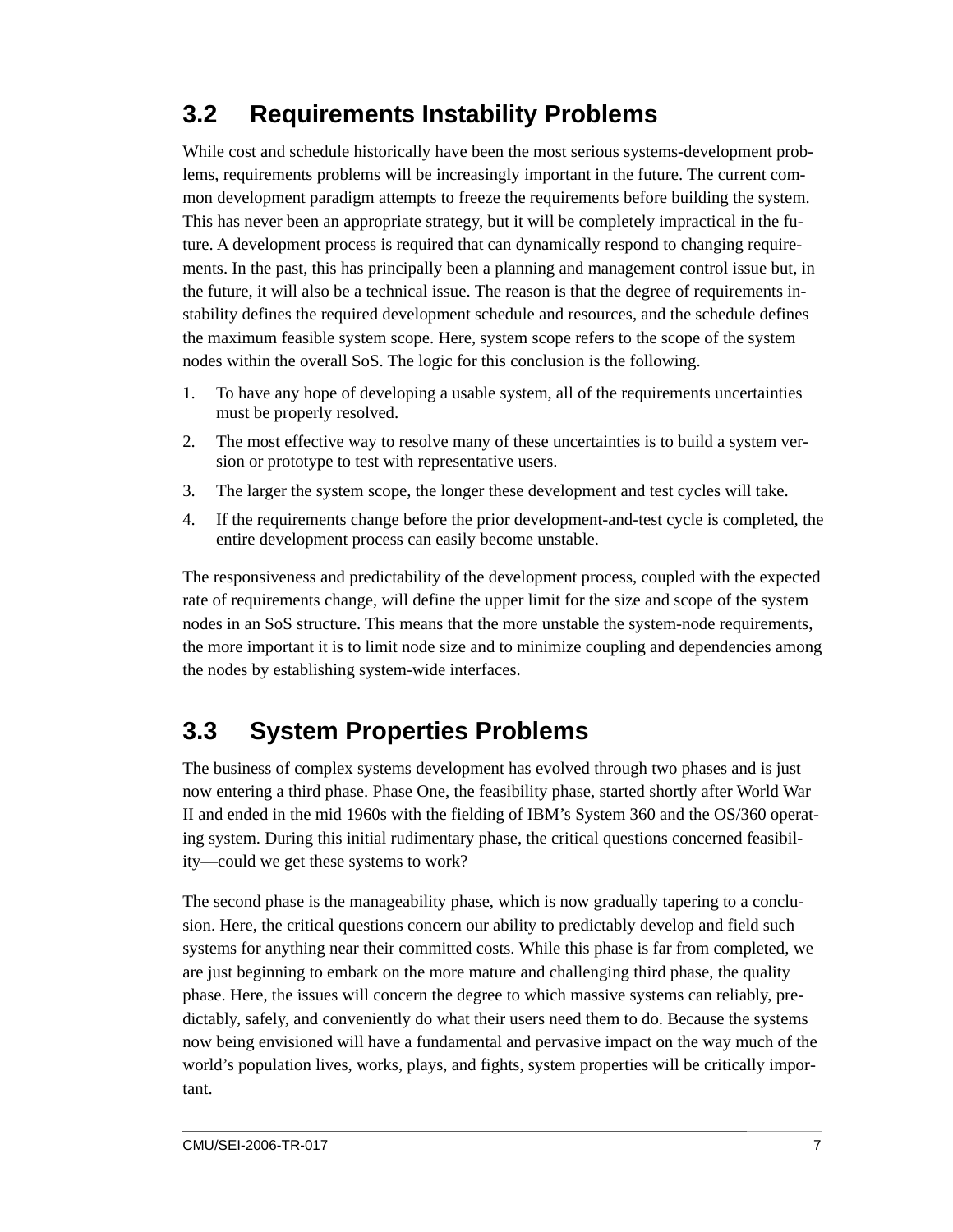<span id="page-25-0"></span>While extendibility, maintainability, privacy, reliability, safety, security, usability, and many other properties have long been recognized as important, they have not yet become sufficiently important to drive the marketing and business processes that govern development priorities. As long as development cost and schedule issues remain largely uncontrolled, the system-property issues will continue to be viewed as secondary. But once the current cost and schedule problems appear to be under control, these now-secondary issues will become primary. At that point, a governing parameter in the development process will become quality. The reason is that a poor-quality system cannot predictably be extendable, maintainable, private, reliable, safe, secure, or usable.

### **3.4 Process Management**

Because of software-development's early history as a largely individual creative activity, there is a general attitude among software academics and professionals that disciplined processes limit creativity and are impractical and unnecessary for developing software-intensive systems. Further, because even very large software products have occasionally been produced without the kind of disciplined processes and extensive design specifications required for other large-scale activities, software work has never developed the mature process- and project-management practices needed to predictably develop high-quality large-scale products.

While experiences with the Capability Maturity Model<sup>[®](#page-25-1)</sup> Integration (CMMI<sup>®</sup>) and Team Software Process  $^{SM}$  (TSP  $^{SM}$ ) have shown that such outdated attitudes can be overcome when an organization's management is convinced of the value of disciplined processes, an orderly and planned improvement strategy is essential for the truly large-scale work required for SoSlike systems. In these cases, there will not usually be the single monolithic management structure needed to make process improvement a priority. Unless the prevailing attitudes of the software community can be changed, future SoS-like development efforts must generally rely on the process- and project-management methods of the past. This is unfortunate because many of these systems will then almost certainly be expensive failures.

There are five ways in which a defined, planned, measured, and quality-controlled process can help improve both the business and technical performance of very large-scale traditional and SoS-like programs.

1. All modern science and engineering is based on learning from prior experience. Competent engineers and scientists know what experiments have been successful and base their processes on them. They stay current with process research developments and do not waste time experimenting with processes that have already produced unsatisfactory results. Until developers consistently use defined and proven processes, they will waste their time relearning known truths.

1

<span id="page-25-1"></span><sup>&</sup>lt;sup>®</sup> CMMI is registered in the U.S. Patent and Trademark Office by Carnegie Mellon University.<br><sup>SM</sup> Team Software Process and TSP are service marks of Carnegie Mellon University.

<span id="page-25-3"></span><span id="page-25-2"></span>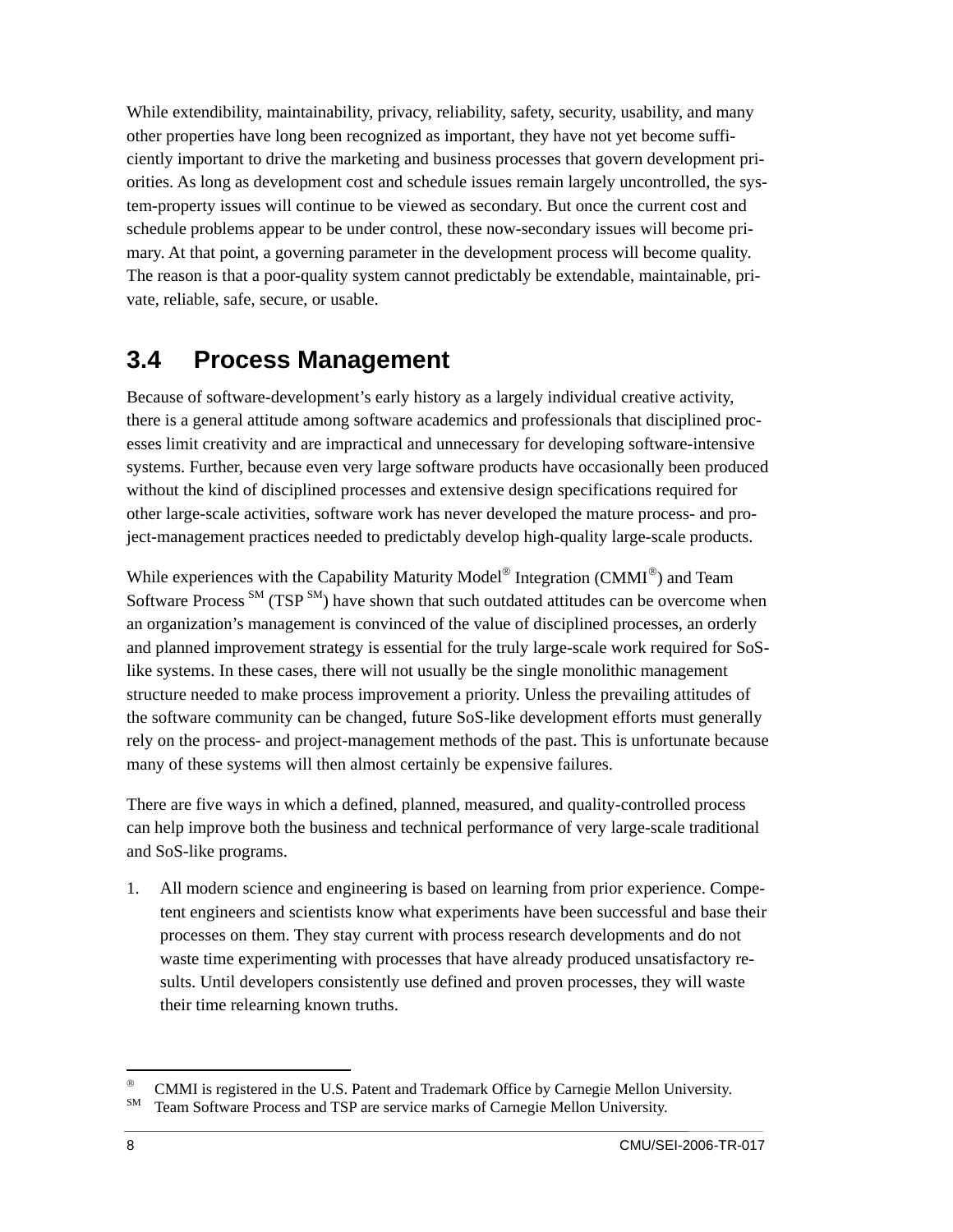- 2. With an inefficient or ill-defined process, developers must follow poorly defined and inaccurate plans. With the data available from a modern process, plans can be both accurate and precise. With more appropriate plans, developers do not waste their time on routine project-management and planning tasks and can devote more of their efforts to creative technical work.
- 3. Quality work is not done by mistake. Quality must be planned, measured, tracked, and managed. When it is, product defect levels are normally reduced by orders of magnitude [Davis 03]. With current common practices, large software products typically have thousands of test defects and developers spend at least half of their time finding and fixing enough defects for the product to run the basic tests. Even then, finished products have many unidentified defects. While it takes considerable skill to fix defects in test, fixing defects is not creative work. For SoS-like systems, the development work must be done by people who strive to produce quality products in every step of their work.
- 4. Development is a learning process. However, unless this learning is codified and preserved, the resulting knowledge is generally lost. That is the reason developers should define, use, and continually improve their processes: to build on their own and other's experiences.
- 5. For individuals and groups to work together effectively, they must coordinate their activities. While very small groups can often do this informally, without defined processes and detailed plans, large groups cannot.

To have a reasonable chance of being successful, the more challenging SoS-like development programs of the future must address the critical systems-development problems of cost and schedule, requirements instability, system properties, and process management. Further, whenever the separate system node or platform development efforts must coordinate their work, a higher level of system coordination, process management, and development planning is essential. Later sections of this paper describe the actions required to provide such capabilities.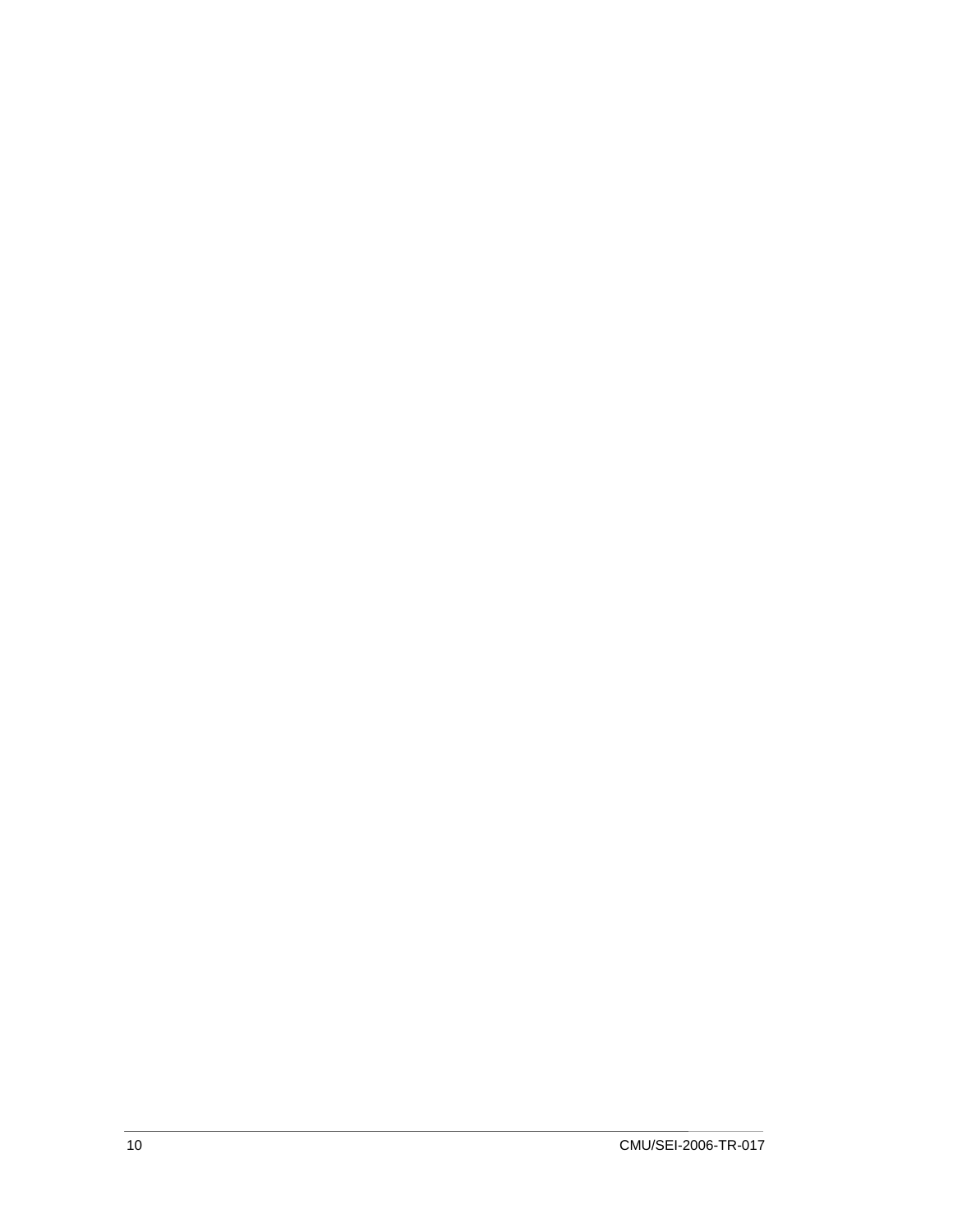# <span id="page-28-0"></span>**4 The Scale-Up Problem**

Developing truly large-scale systems necessarily involves many critical problems. For example, such systems programs should follow an adaptable design strategy, use incremental development, and adopt an architecture that permits the various sub-systems to evolve independently. These, however, are largely technical issues, and current research is considering them [Fisher 06, Northrop 06]. The fundamental process-management problem in developing the large-scale systems of the future is that the current commonly used development methods are nearing their scalability limits and are incapable of handling the much larger challenges of the future. This is because the process scale-up problems have yet to be addressed in an orderly way. We've seen that the technical scalability issues concern the analysis, specification, design, and implementation methods for developing progressively larger sized systems. The process scalability issues concern organizing, planning, measuring, tracking, reporting on, and controlling the work. Process scalability has three principal elements:

- 1. method scalability
- 2. management scalability
- 3. measurement scalability

### **4.1 Method Scalability**

The method scalability problem concerns both the need for new methods as system scale increases and the suitability of the methods used to build the supporting smaller scale foundation on which the larger-scale products depend. One such method, for example, would be quality management. For very small programs, merely compiling and testing usually produces running programs in a reasonable amount of time. As system size increases, groups generally find that personal reviews, team inspections, and independent testing are needed. With further scale increases, statistically based quality-control methods are required to consistently produce quality products.

The need for new design, analysis, project-management, and quality methods with increasing scale are obvious in building construction. For example, in building a two-story house, one must worry about the sheer-strength of the first-story walls. This is not a serious problem with a one-story house but, with a second story, the wind has the leverage to blow the first story over sideways. Further, when building height is extended to dozens of stories, these sheer-strength problems are greatly magnified. This example also illustrates the second method scale-up concern: the continued suitability of the smaller scale methods as the pro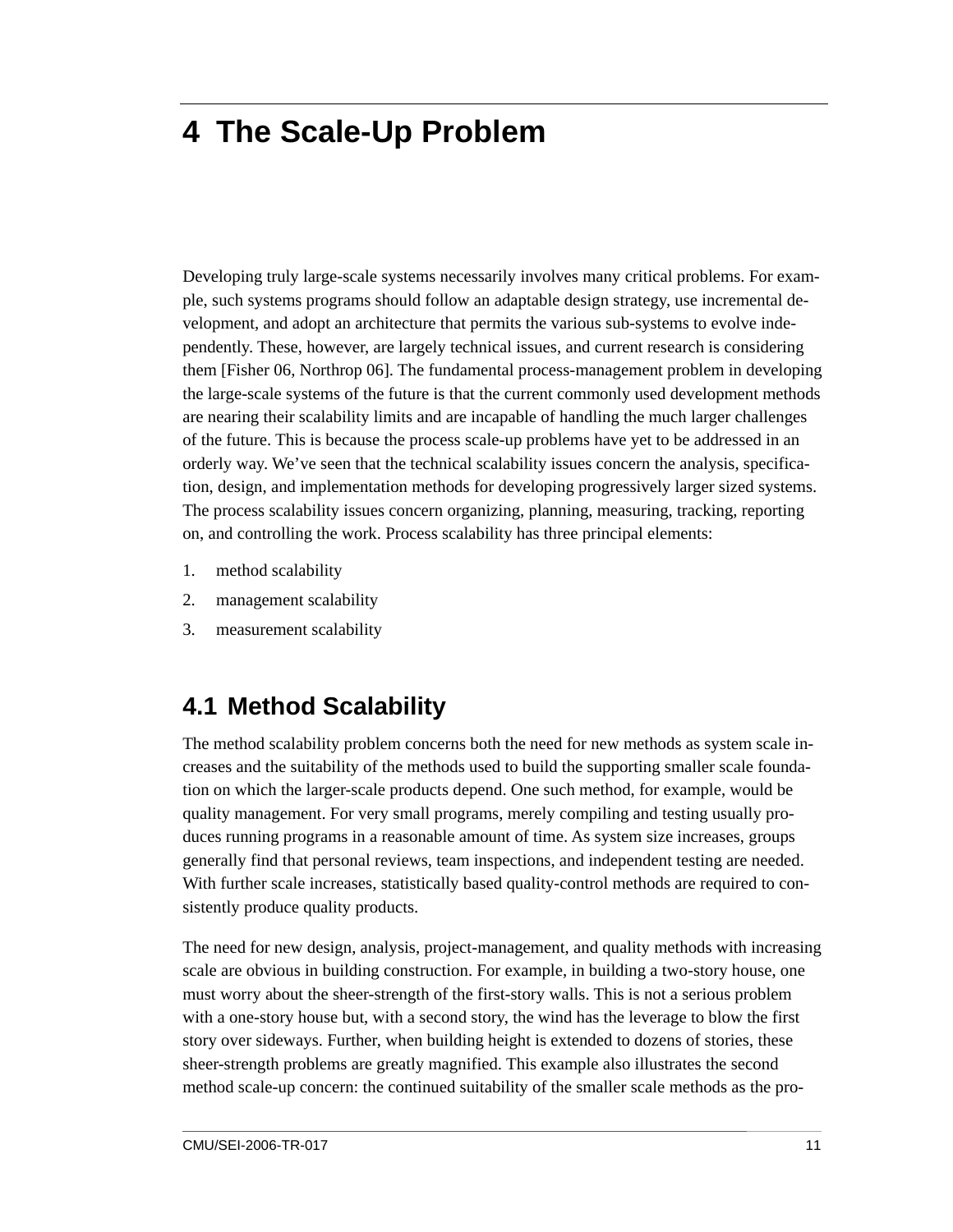<span id="page-29-0"></span>ject's scale increases. SoS-like systems are like skyscrapers and the suitability of all of the methods used in their design and development must be defined, managed, and quality controlled. The house-building example also suggests a third scale-up concern: when a project involves a system of unprecedented scale, that project must discover for itself the need for new methods. Finally, the fourth and most important scale-up issue is that, when projects of unprecedented scale do not use the best known methods, they will generally be so consumed by traditional problems that they will not even recognize the need for new methods.

With software-intensive systems, considerable attention is often paid to the newer methods needed by increased system scale, but there is generally little or no focus on the continued suitability of the existing smaller scale methods. The principal concern here is with the design and quality-management methods used in software development. When developers design and implement the modules and components of massive systems, they typically continue to use precisely the same methods they learned to use with the small toy problems they solved when first learning to program.

While experienced developers will generally include provisions for recovery and errorhandling, and they may even build in test provisions, their basic design and quality management practices are essentially unchanged whether they work on a 100 LOC program fragment or develop a part for a 10,000,000 LOC system. The lack of an analyzable design and the continued reliance on testing as the principal quality-management method are fundamental method-scaling problems. These problems must be addressed if there is to be any hope of scaling up development processes to handle the truly massive systems of the future.

### **4.2 Management Scalability**

The management scalability problem concerns the estimating, planning, assignment, tracking, reporting, control, and system-wide coordination of development work. The problem here is that, with current common practices, the managers make the plans, allocate the work, report progress, and exercise project control. This might not be a serious problem if these managers understood the work, knew how to make accurate plans, and could make optimum work assignments. Unfortunately, however, in most organizations the level of available pertinent project information is inversely proportional to management level. Therefore, when organizations follow the principles of hierarchal authority, the views of the higher level managers are given greater weight in making the project planning, assignment, tracking, reporting, and control decisions. This means that the suitability of many of these decisions will be inversely proportional to the level at which they were made.

While the extent of this hierarchical-management problem varies among organizations, it is common. Therefore, when organizations use management-centered planning, allocation, tracking, and control processes, their management systems are inherently incapable of scaling up to support truly massive systems-development programs.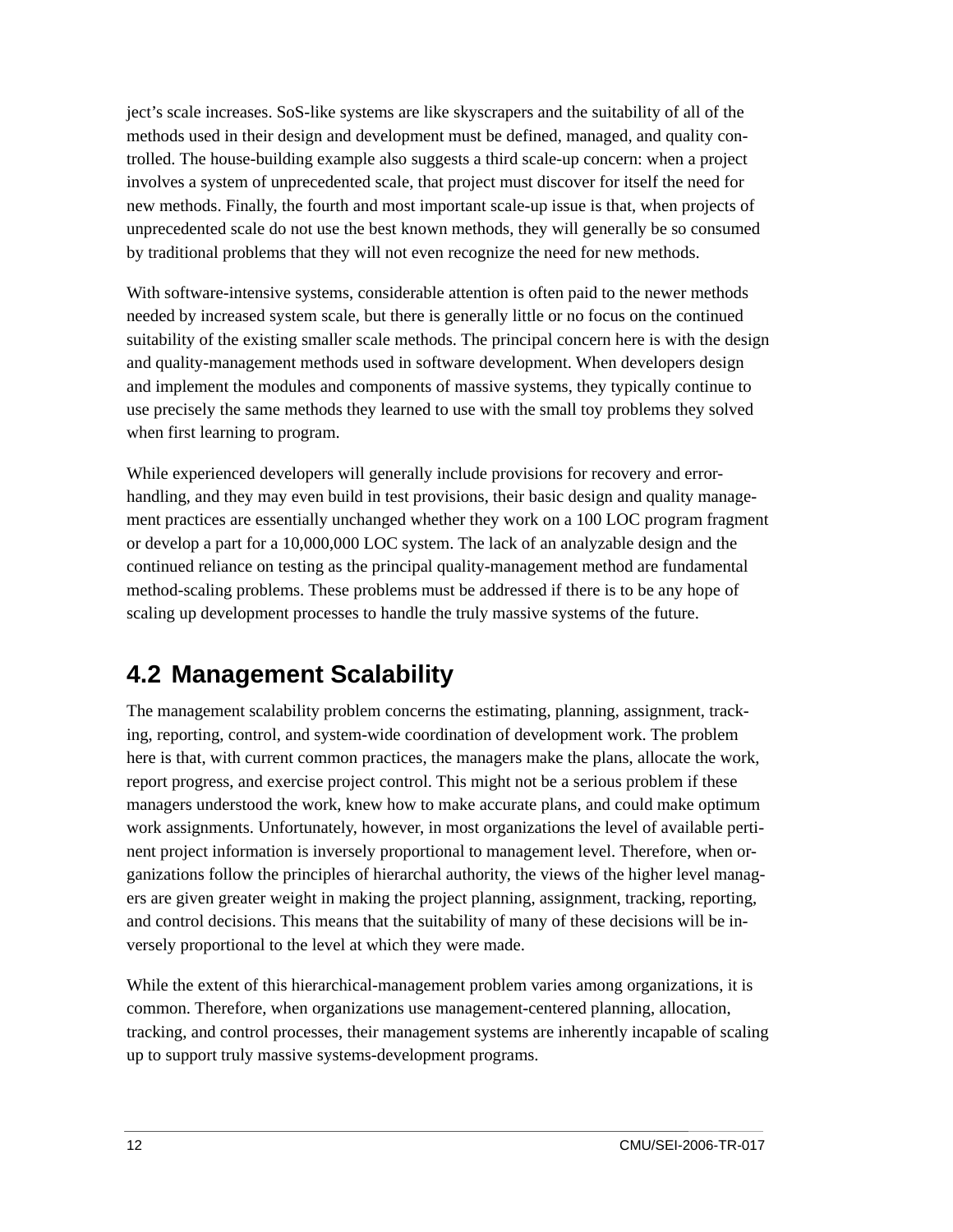<span id="page-30-0"></span>With SoS-like systems, the management scalability problem can be substantially reduced by the inherent delegation resulting from the system's architectural structure, but only when the separate node or platform development efforts are truly independent of one another. However, as the sizes of the system's nodes grow or as the level of interaction among the nodes increases, the management scalability problem will again arise. Therefore, while the management scalability problem will be reduced with SoS-like systems, it will not be eliminated and should be considered when deciding how to make system-wide decisions.

### **4.3 Measurement Scalability**

Why is it that financial accounting methods work well for very small organizations and are equally effective for very large corporations? The fundamental reason is that the financial community uses precisely defined methods and auditable data. These methods also presume that these data can be in error, so they include consistent auditing and checking methods to ensure that the data at every organizational level are both accurate and precise. Few of the methods commonly practiced in the development of software-intensive systems use data of any kind, and those that do so typically rely on data gathered by staff, support, and service groups such as accounting, testing, and field support.

To make accurate plans and to precisely determine project status, the methods used throughout the organization must rely on consistent and statistically useful measurements instead of after-the-fact guesses and approximations. When development processes use such robust methods, they at least have a chance of being scalable. However, until they do so, the development methods and management practices will continue to be inexact and approximate, and the cost, duration, and quality of system-development work will be progressively less predictable and more troublesome as programs become larger. This will be particularly true for those SoS-like systems that grow and evolve over time. The reason is that their overall characteristics and behavior will not generally be understood or even known in advance so a topdown commitment-based management system will not be appropriate.

In summary, for any large program or organization, the methods used at the top, at the lowest working levels, and at all levels in between must be precise and robust. If they are not, the process will not be scalable. In making technical and project decisions, the management system must be based on and give great weight to the knowledge and judgment of the development-level professionals. Furthermore, the decision process must consider all pertinent sources of information, including the developers, managers, architects, users, and anyone else who could usefully contribute. Finally, all of the program's management, technical, and quality practices must use data that are derived from accurate, precise, and auditable process and product measurements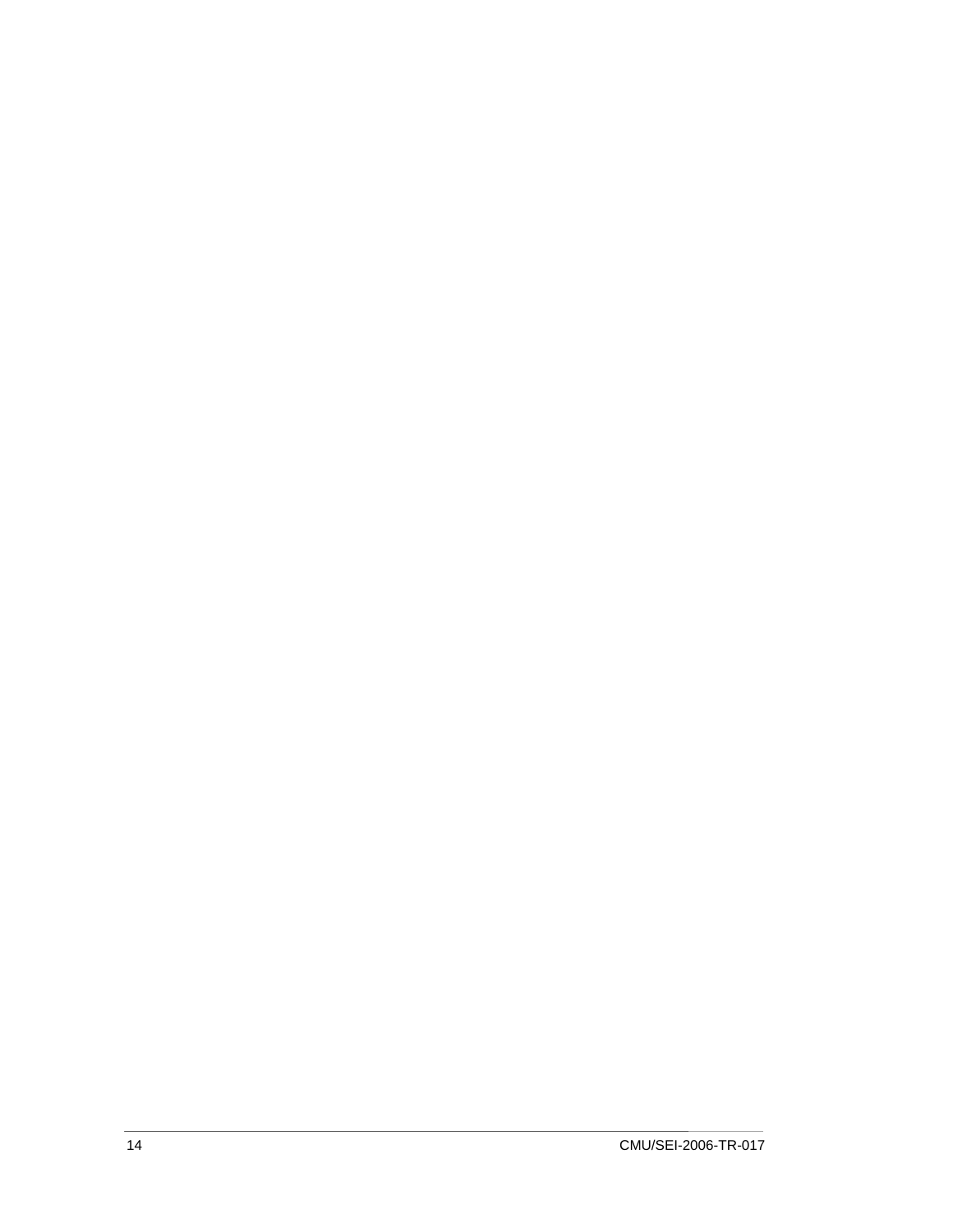# <span id="page-32-0"></span>**5 Quality Principles**

The governing quality consideration for large-scale systems development is that a highquality process will consistently produce high-quality products, while a poor-quality process will generally produce low-quality products. The problem here is with the word "generally." People tend to remember their occasional successes and forget their less successful achievements. As a result, when a development group has produced a seemingly high-quality product with an unmeasured and poorly controlled process, the members tend to feel that they have proven that process and should continue to use it for future work. However, unless they have measured and statistically verified that this process consistently produces quality products, they run a significant risk of getting poor-quality results.

With really massive monolithic systems, even a small chance of getting any one poor-quality component would compound to almost-certain quality problems for the overall system. Such systems are usually built as single monoliths instead of as collections of independent nodes in an SoS because of the potential for increased performance, security, economy, or some other property that could not be obtained by decoupling the system into relatively independent elements.

However, with SoS-like systems, there are two categories of quality to consider: node quality and architectural quality. First, the quality issues for the system's multiple nodes should be substantially less severe than those for comparable traditional systems. This is because the quality issues for the system nodes are generally more manageable due to their reduced size and relative independence. The architectural quality category concerns overall system behavior. SoS-like systems must have some overall architectural framework that enables the system nodes to exchange information and to cooperate. The sophistication and complexity of this overall architecture will then depend on the sophistication required of the interactions among the nodes. This in turn will determine how tightly the nodes must be coupled.

For example, a highly secure SoS-like system must have comprehensive and robust provisions for verifying the sources and content of all intra-system communications. This architecture must then be embodied in the overall system-wide design and implemented in every system node. Any quality problems in the architecture, design, or implementation of these security provisions could then impact the security of the overall system. Similar concerns will apply to safety, privacy, performance, usability, or any other system-wide characteristic. Furthermore, when some system property unpredictably emerges during system operation, new system-wide quality concerns could appear. This, for example, is the case with Internet security. Security was not an initial Internet design concern and buffer-overflow defects were not a serious issue. However, with the widespread use of the Internet, security has become a ma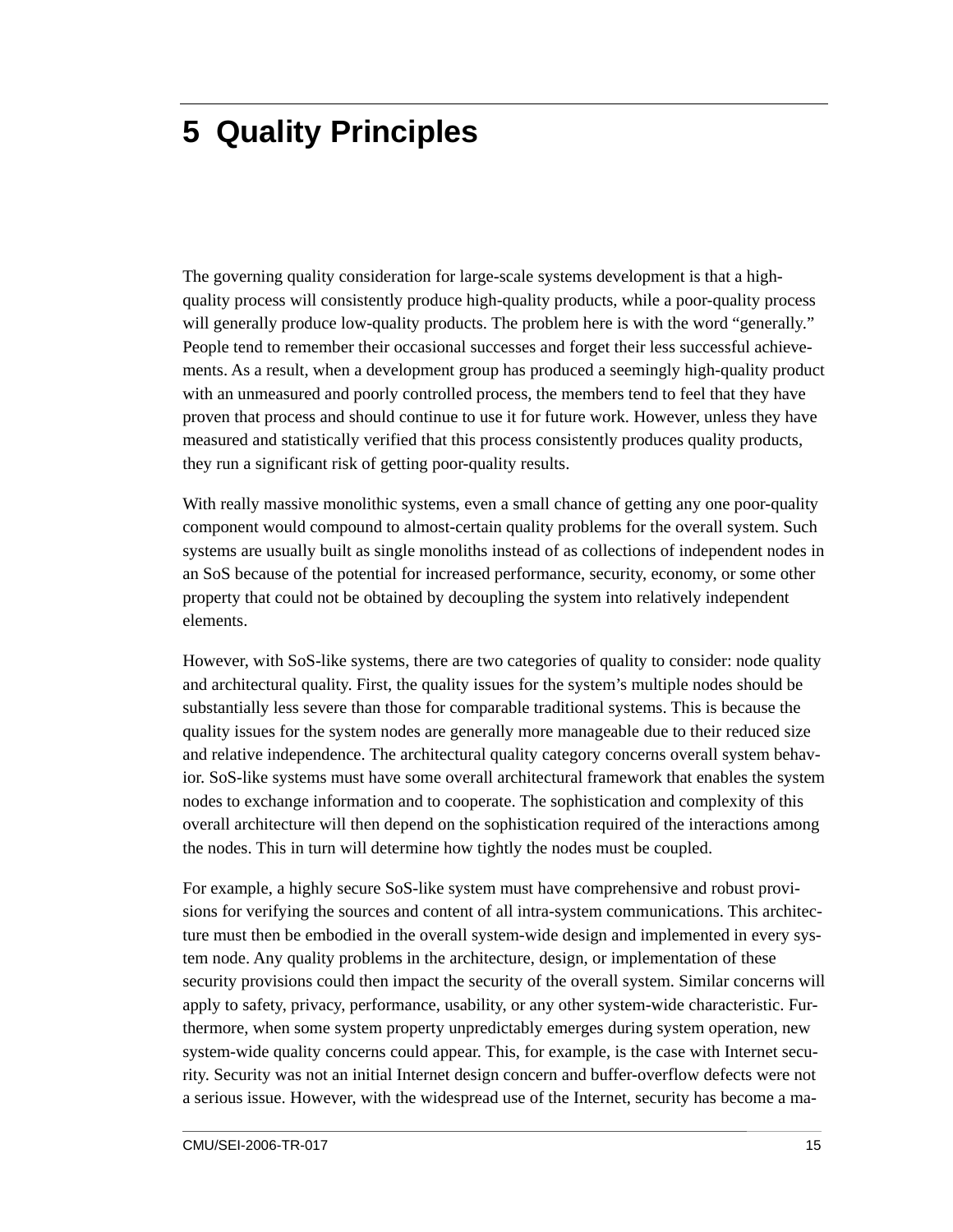<span id="page-33-0"></span>jor issue and buffer overflows are responsible for about half of the known Internet security vulnerabilities [Kay 03, Seacord 06].

The tight-coupling characteristics of a system generally result from optimizing its overall design and from minimizing redundancies and inefficiencies among its component parts. This in turn results in far closer coupling among the system's components and large numbers of critical interdependencies. The quality methods required for a process to be scalable up to truly large-scale work are based on three critical assertions which are summarized and discussed in the following paragraphs.

- 1. To consistently produce quality products, the process must have the objective of removing all defects before test entry.
- 2. To ensure an effective and high-quality process, that process must provide quality measures.
- 3. To effectively manage a quality process, everyone from the senior executives to the individual systems-engineering and software-development team members must support and participate in that quality process.

For SoS-like systems, these assertions apply equally to node and architectural quality.

### **5.1 Removing All Defects Before Test Entry**

While removing defects before test entry is generally viewed by the software-development community as a radical objective, this objective is the foundation for all quality programs in all other fields of science and engineering. The logic for this position rests on three proven facts.

First, no test yet devised can identify more than a fraction of the defects in a large and complex product, and the larger and more complex the product, the smaller this fraction becomes. This means that to get a high-quality product out of testing, one must put a high-quality product into testing. This further means that any process that consistently produces highquality products must remove essentially all of that product's defects before the start of testing [Humphrey 02].

The second proven fact is that the later in the process defects are detected and removed, the more it costs. For example, with systems-level testing, it typically takes an average of several hours to find and fix each product defect. Conversely, statistically managed team-level reviews can typically find and fix five to ten defects per hour, and team inspections can find and fix one to two defects per hour [Humphrey 05].

The third proven fact is that even experienced and competent software developers inject many defects into their products. It is not that they are careless or incompetent, just human. For example, the Software Engineering Institute (SEI) has gathered data on several thousand software developers, and these data show that experienced development professionals inject an average of over 100 defects per 1,000 lines of developed code [Humphrey 05].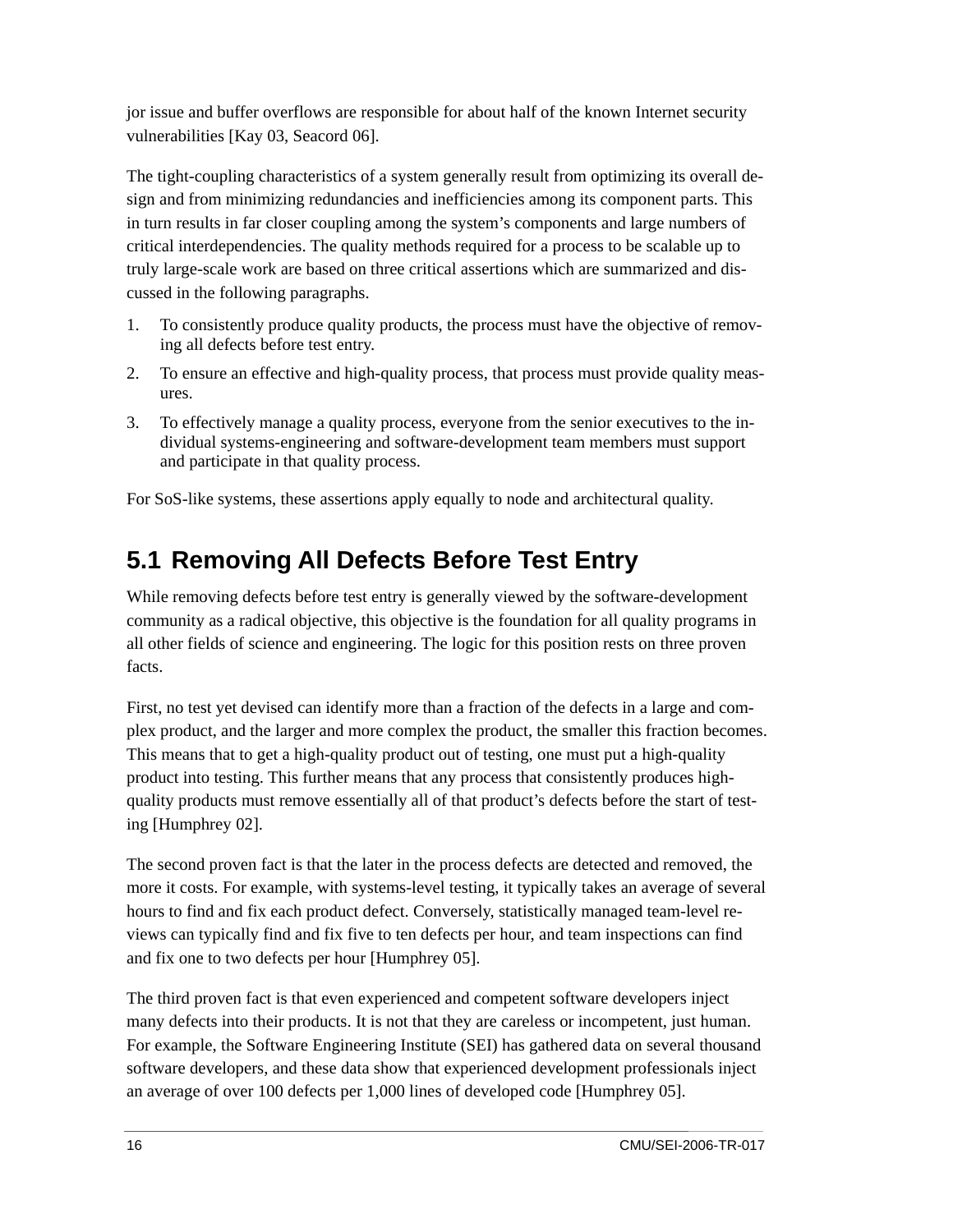<span id="page-34-0"></span>While this number may sound high, it is important to realize that 1,000 lines of code represents about 30 pages of printed text or program listings. This means that average defectinjection rates are a little over three defects per page, including logical and typographical errors, and almost all of these defects must be found and fixed before the program will work. This means that the quality of what is commonly viewed as defective computer software must be much better than that of other human-created products.

Experience shows that when the developers rely entirely on compilation and testing for defect removal, their products have approximately 5 to 10 remaining defects per thousand lines of code at system test entry. This is about one defect in every 3 to 5 listing pages. Therefore, even a modest-sized product of 1,000,000 LOC would typically contain 5,000 to 10,000 defects at systems test entry. Finding and fixing these defects at a cost of several hours each can be expensive and take a very long time. For example, with the first release of the 6 million line-of-code NT system, 250 Microsoft developers spent a year finding and fixing 30,000 defects [Zachary 94]. That is an average of 16 hours per defect!

With current common development methods, even modest-sized software products contain many defects, and any process that relies exclusively on testing to find and fix them will spend a great deal of time in testing and still deliver defective products. Such a process is too costly, too time-consuming, and too inefficient to be relied upon for developing the large and complex systems of the future.

### **5.2 Quality Measures are Essential**

Today's commonly used software-development processes do not incorporate quality measurement and analysis. This is a crucial failing since, with even rudimentary measures, the above-named facts would be obvious and sounder and more efficient software-quality practices would have been adopted long ago. The simple fact is that without measurements, no serious quality program can be effective. While developers can make rudimentary quality improvements without measures, achieving the defect levels required in modern complex systems must involve defect levels of a very few parts per million. Such levels are not achievable without complete, consistent, precise, and statistically based quality measurement and analysis.

### **5.3 Everyone Must Participate in the Quality Program**

The requirement that everyone must participate in the quality program is a direct consequence of the previously stated facts. To achieve defect levels of a few parts per million, quality must be a high priority for everyone. Quality work is not produced by mistake; it results only from a consistent striving for perfection. The individual development team members must all strive to produce defect-free work. Any undisciplined work by any systems engineer, software developer, tester, or almost anyone working on or with the product can be a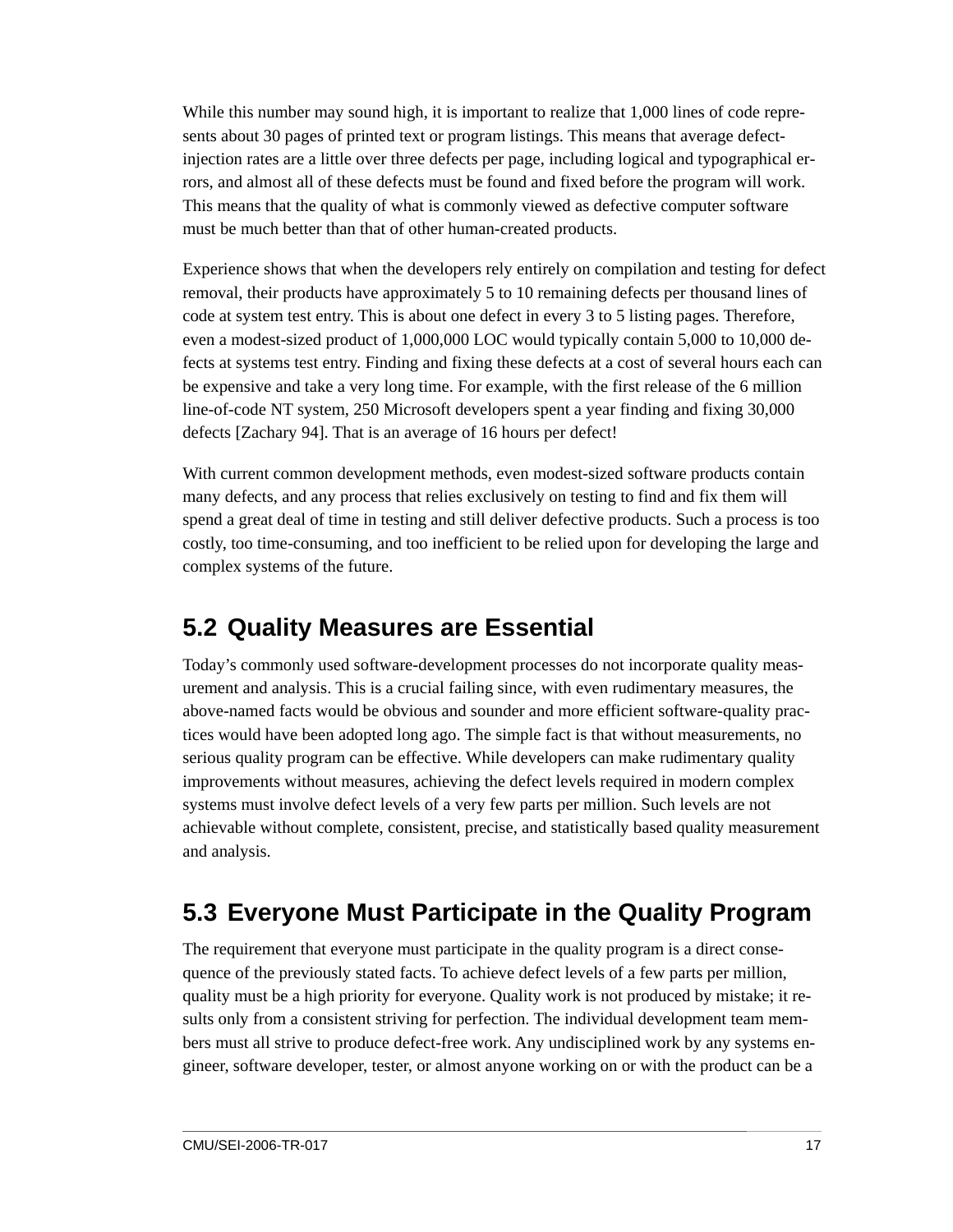<span id="page-35-0"></span>source of defects, and their work must be measured and quality controlled. If it is not, highquality products simply will not be produced.

This is not only true for all of the development-team members; it is also true for all of the support groups, managers, and executives. For example, an executive decision to skip some review, test, or check because "We don't have the time" will inevitably lead to sloppy work and poor-quality products. The only acceptable attitude at *all* levels of the organization must be "We don't have time to do it wrong!"

### **5.4 Quality Principles for SoS-Like Systems**

While the above quality principles apply to single systems, there are some special considerations for SoS-type programs. Here, for example, the relative independence of the nodes means that overall-system performance will not be impacted by many of the individual-node quality problems. The exceptions will be where some emergent function depends on the behavior of one or more poor-quality nodes. This means that the quality principles for SoS-like systems reduce to the two categories of quality previously discussed: node quality and architectural quality. In most cases, SoS quality could be considered at the node level. However, where system performance depends on the proper performance of multiple nodes, quality management must involve the quality properties of all of the involved nodes as well as the relevant aspects of architectural quality. In these cases, the issues of poor node quality could become very important, even for SoS-like systems.

One case where quality issues for SoS-like systems could be more challenging than for monolithic systems is where some one or more defective nodes produces spurious results that adversely impact the overall system. Because of the likely lack of central system control, such spurious effects could be hard to pinpoint and fix. In one personal example, AOL blamed my email problem on Dell, Dell blamed it on Microsoft, and Microsoft blamed it on AOL. I solved the problem by moving to gmail. Presuming that such problems could be identified, the repair of these defects would require work by those responsible for the defective nodes. Then, unless some way could be found to convince these distributed groups to do the required work, SoS performance could be adversely affected.

So, while quality management may not initially appear to be a serious SoS issue, nothing is free. It is, for example, likely that future SoS-like systems will have emergent quality characteristics that are heavily influenced by the quality of the individual nodes. Here again, the Internet affords an excellent example. To correct the Internet's security vulnerabilities and to counter denial-of-service attacks, every Internet service provider will ultimately have to make major changes. Furthermore, all of the Internet-connected node-development work will have to view security defects as having high priority. Another example would be the inclusion of a COTS product where, because of the new and unanticipated environment, latent COTS quality issues were exposed. Unfortunately, due to the nature of these SoS-like systems, such problems would not likely appear until the systems were operational.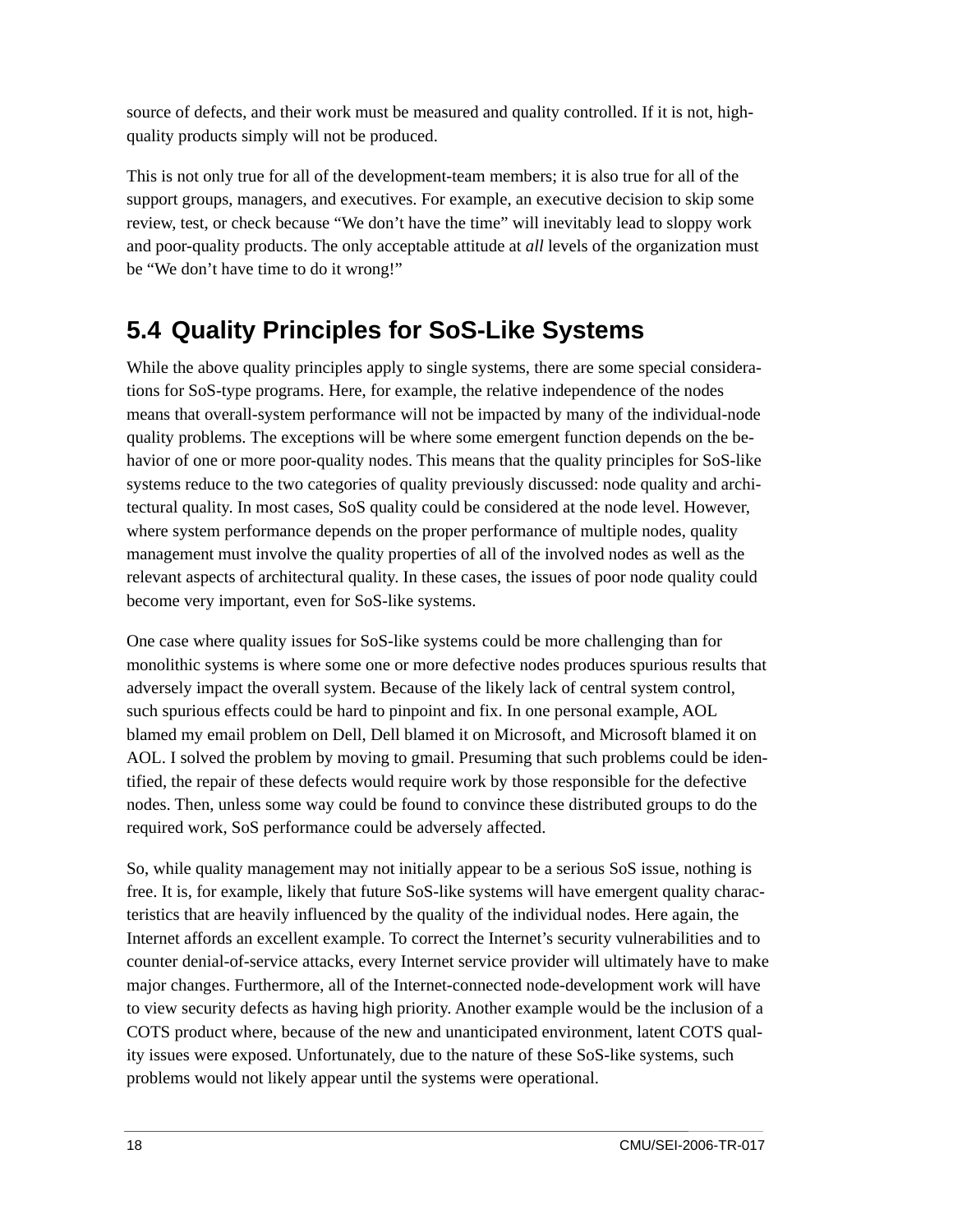<span id="page-36-0"></span>The Internet's security history provides a useful quality lesson for future SoS-like systems. Over 90% of all Internet security vulnerabilities are caused by standard programming defects and over 50% of these defects concern buffer overflows [Seacord 06]. While buffer overflows have always been recognized as defects, they were not important as long as no one consciously tried to cause them. However, once the Internet's vulnerability to buffer overflows was recognized, a new threat emerged, and this threat is almost entirely due to the poor quality of the software in the systems using the Internet. While the original Internet architecture could been designed to anticipate and counter this quality problem, it was not originally considered important. It seems likely that future SoS-like programs will encounter similar latent quality, security, safety, performance, usability, or other system-wide problems.

### **5.5 Quality Considerations for a Systems Composition Process**

When a new system is composed of existing COTS products or built from small modifications to existing products, there are some special quality considerations. First, the quality characteristics of these system parts may be completely unknown and there may be little or no way to get the cooperation of the product owners in fixing quality problems. Second, these component parts may be proprietary and their internal structure not available, making it difficult if not impossible for anyone else to the fix problems, even if they could be identified. Third, in large SoS-like systems that are composed in this way, it may even be difficult to identify the sources of quality problems.

While this may seem to be an impossible set of conditions, the independent nature of the nodes in SoS-like systems provides an opportunity that is not otherwise available. COTS product suppliers presumably have competitors, so there may be alternatives available if one product were found to be seriously defective. Since such a quality problem would probably be discovered after system deployment, the component-replacement problem should be considered during system construction. Then, if replacement were practical, defective COTS parts could be replaced or the threat of replacement could be used with component suppliers to get defective parts repaired.

In SoS-related work it is essential to employ sound quality-management principles during system operation and to keep extensive data on component performance. Then it should be possible to use these data to decide to replace or repair some system element. Where the internal structure of the COTS products is known, these data can also be used to identify and repair or replace the most defective modules of these products.

These actions require that there be some central resource for monitoring system performance, gathering quality data, and initiating repair or replacement actions. Where such a resource is not available, the quality problem reduces to a node-centered quality problem that must be handled with traditional single-system quality-management methods.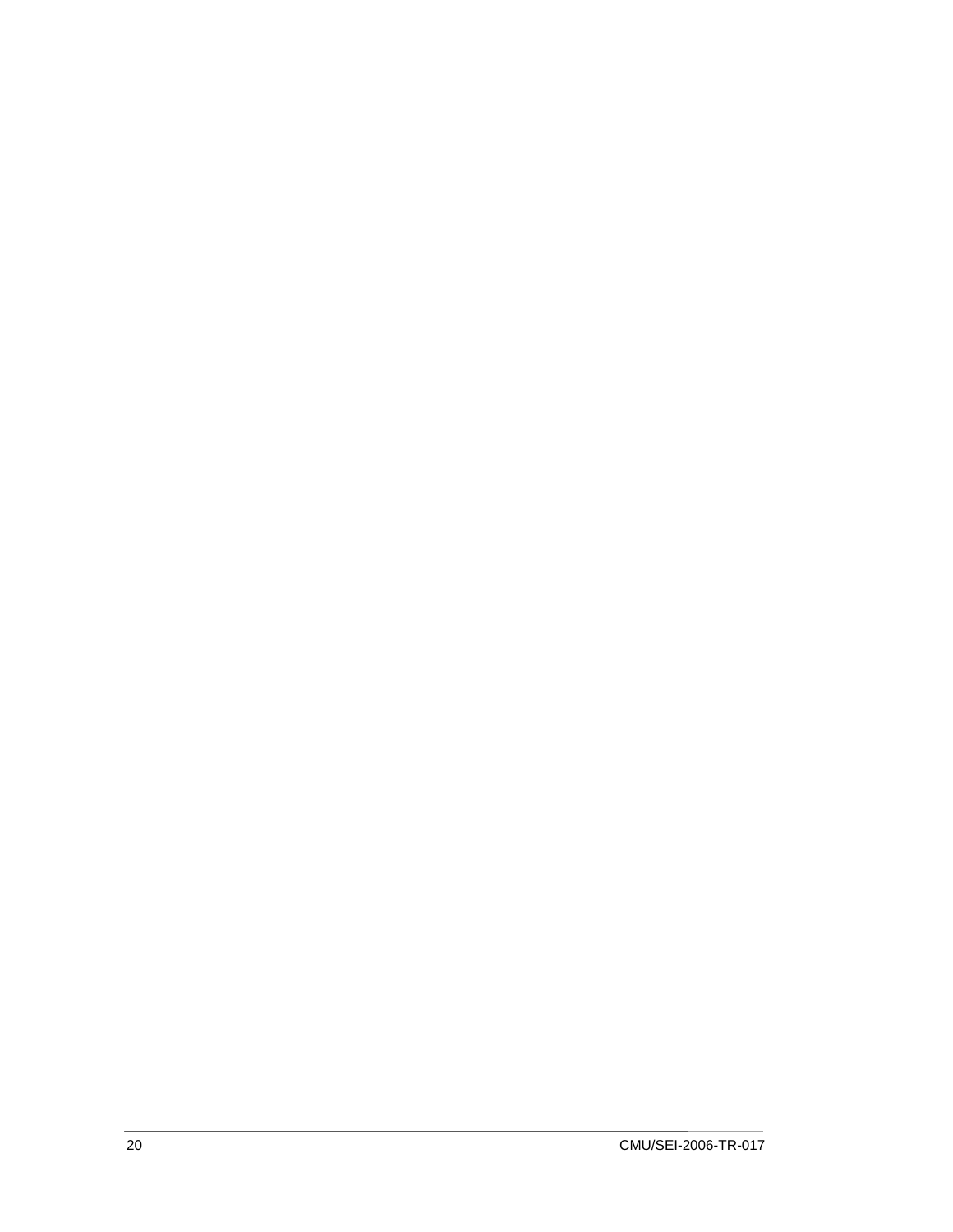# <span id="page-38-0"></span>**6 Future Process Needs**

As noted in the previous sections of this report, the development processes of the future must meet five requirements. They must

- 1. predictably control development costs and schedules
- 2. responsively handle changing needs
- 3. minimize development schedules
- 4. be scalable
- 5. predictably produce quality products

These topics are covered in the following sections.

### **6.1 Predictably Control Costs and Schedules**

Cost and schedule problems are not new, and many other fields have learned how to manage them. The solution has always been the same.

- Have the people who will do the work estimate and plan that work.
- Precisely and regularly track the progress of the work.
- When progress falls behind plan, promptly identify and resolve the problem causes.
- When the requirements change, promptly re-estimate and revise the entire plan at all involved levels.
- Anticipate and manage risks.

While one might question the applicability of this approach to systems and software development, there is now ample evidence to demonstrate its efficacy. Nearly 20 years of experience with process improvement have shown that these principles, when applied at the nodedevelopment levels, can have important benefits [Chrissis 03, Humphrey 02, Paulk 95]. However, it is not yet clear how well these principles apply to SoS-like programs. Where an SoSlike program was composed of multiple independent nodes, it is clear that these principles should apply to the development and management of the individual nodes. However, it is not as obvious that these methods should be applied to the overall system-wide architectural and engineering effort.

In addressing this question, there are two principal considerations. First, any central architectural and engineering effort would almost certainly have to operate within some set of cost, schedule, and requirements constraints. Since any such effort must presumably be managed,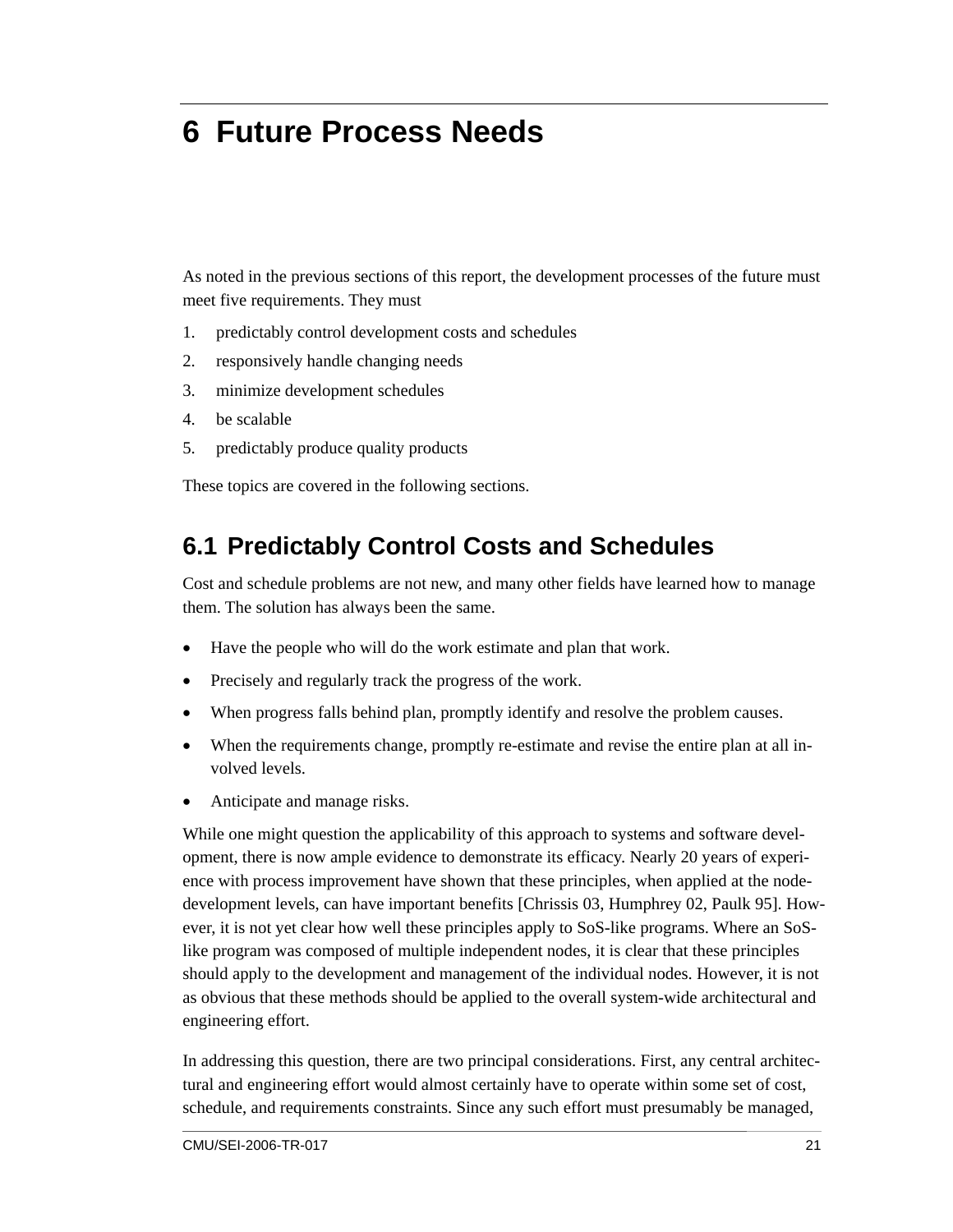traditional cost and schedule management principles should apply. Where this central architectural and engineering effort were small, the management problems would then presumably be much like those of similar-sized traditional development programs.

The second consideration relates to the broader systems context for the central architectural and engineering effort. Here, as long as the central work did not impact or depend on the work done at the nodes, the central effort could be managed like a small stand-alone project. However, where there were interdependencies, the central effort must consider the impact of its actions on all of the nodes. Similarly, each of the nodes must consider the system-wide impact of its own work. Here, recognized and proven requirements-management and qualitymanagement principles should almost certainly be applied across the entire SoS complex. While the areas requiring such broad-gauge management might not be numerous, where they arose, the impact could be severe. In these cases, the following logic should apply.

- Whenever the system is sensitive to a node-development effort, that effect must be identified and steps taken to provide SoS-wide technical and management coordination and control.
- Similarly, any sensitive project in a sensitive node must also be identified and steps taken to provide SoS-wide technical and project management coordination and control.
- Also, any sensitive team in a sensitive project development effort must also be identified and steps taken to provide SoS-wide technical and team management coordination and control.
- Since the actions of any individual developer on a sensitive development team could cause systemic problems, steps should be taken to identify these team members and to include their work in the SoS-wide technical and team-management activities.
- Finally, for individual systems engineers and software developers to participate effectively in project management, they must plan and manage their personal work.

Three objections are typically raised to this logic. The first is that systems and software development is creative knowledge work and that precise planning and project management would have an adverse effect on creative people. This has not been a problem in other fields of engineering, science, or the arts, and there is ample evidence that it is not a problem for software development [Chrissis 03, Humphrey 02, 05, 06a, 06b]. To date, however, there is no similar evidence for systems engineering or for work on very large systems. Efforts are currently underway to demonstrate the effectiveness of these methods for systemsengineering work. However, there is currently no funded and staffed effort to apply these methods to large-scale development programs. It is hoped that this report will lead to such an effort.

The second objection is typically that software and systems-engineering people will be unwilling or unable to plan and manage their personal work. Again, the evidence to date shows that this is not the case for software developers. While some small percentage of software developers do object to planning, tracking, and managing their personal work, the number is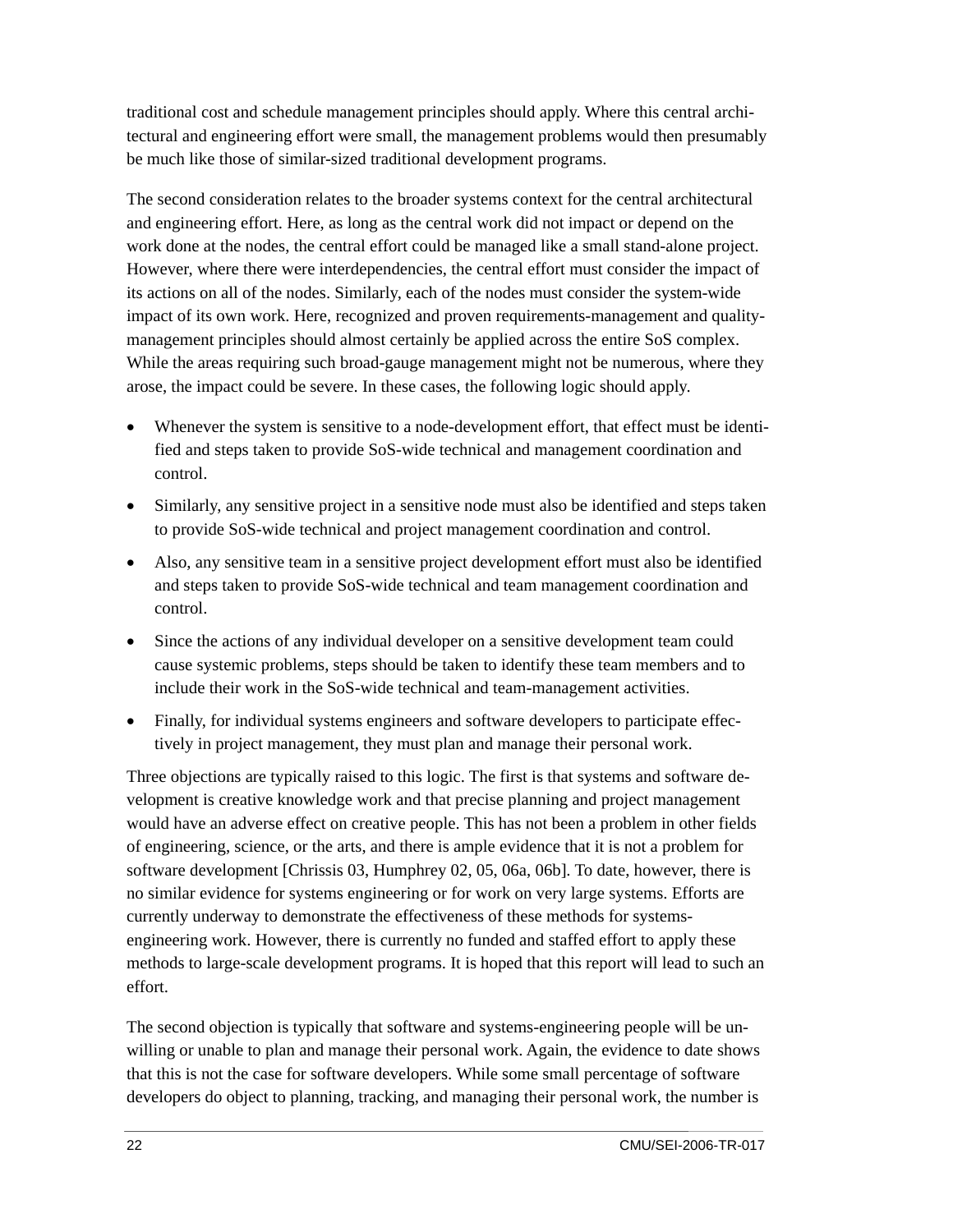<span id="page-40-0"></span>typically less than 10%, and even those people normally change their views after they have completed one or two projects with these methods [Davis 03, McAndrews 00]. Similar data are not yet available for systems-engineering work.

The third objection concerns training time. Training systems engineers and software developers to estimate, track, and improve their personal work takes a little time. However, most organizations soon realize that the required time investment is modest when compared with the schedule uncertainties of major programs.

To control the cost and schedule of even small development programs, it is essential that the development professionals plan and manage their personal work. The key to making these methods acceptable for the systems engineers and software developers is personal control [Humphrey 06b]. Once they get over their initial aversion to what appears to be administrative mechanics, most software developers find that self-management methods are surprisingly helpful, and that these methods actually enable them to be more creative rather than less so. While there are as yet no data on the reactions of systems engineers to these personal practices, it seems likely that the same conclusions will apply. Efforts are currently underway to demonstrate this for systems-engineering work.

## **6.2 Responsively Handling Changing Needs**

While responsively handling changing needs would seem to be a simple issue, it is not. The problem is being responsive to new information while continuing to meet prior cost and schedule commitments. In fact, it is just this tradeoff that is responsible for many of the severe cost and schedule problems of large systems programs. To be responsive, development groups must do the following.

- Examine every proposed change to understand its effects on the development plan.
- Pay particular attention to each change's impact on completed work, including the requirements, design, implementation, verification, and testing activities.
- Estimate all cost and schedule consequences of making the needed change.
- Where the cost and schedule implications are significant or where they exceed the currently approved plan, get management approval before proceeding.

While these steps may seem simple and straightforward, the problem is that they must be strictly followed by every member of every development team throughout an entire program. Many requirements changes seem relatively minor to developers, and they will often agree to make them without much thought. However, without a careful analysis, some seemingly simple changes can have major consequences. Unless every developer maintains a personal plan and updates that plan for every change, this level of change management is impossible. However, once all developers maintain and update personal plans, it is relatively easy for teams and even entire development programs to be responsive to changing needs [Davis 03, McAndrews 00].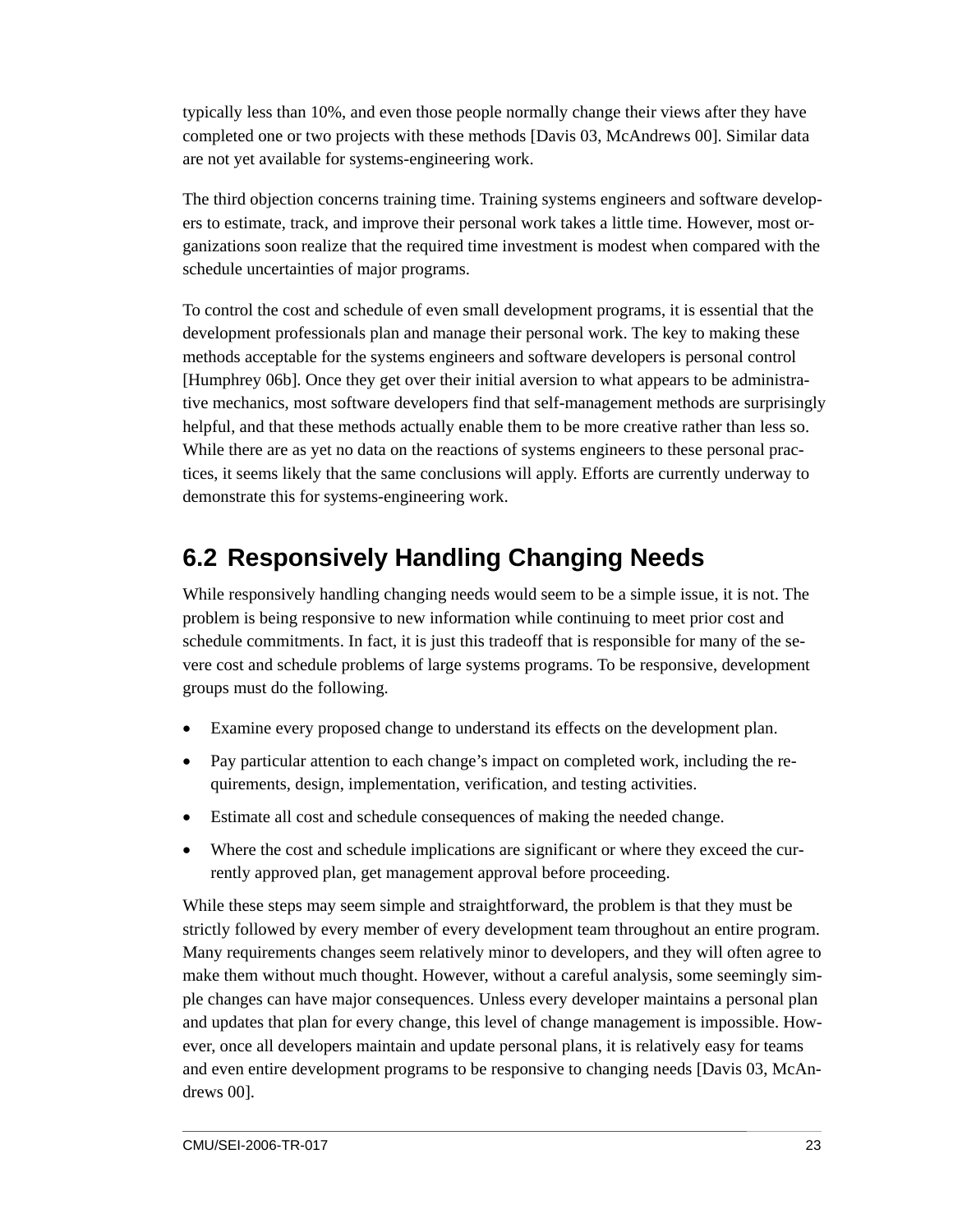<span id="page-41-0"></span>This way of handling requirements changes must be applied to all of the node-development programs as well as to any architectural or design changes that have systemic effects. Just as with cost and schedule management, all architectural and some node-level requirements changes must be examined and any that could have systemic effects must be managed according to these principles. While this should not be a major problem where the SoS structure is loosely coupled, it would likely be a significant problem for typical weapons system platforms which are generally tightly coupled.

### **6.3 Minimizing the Development Schedule**

There are only three ways to minimize development schedules.

- 1. optimize the project staff
- 2. reduce the amount of work
- 3. minimize the amount of rework

#### **6.3.1 Optimizing Project Staff**

While project staffing is not a process-management issue, inadequate staffing can impact the ability of teams to properly follow their processes. Many development organizations attempt to run projects with either inadequate or part-time staffing. However, understaffing projects delays them and increases their costs. Understaffing also increases schedule pressure and often leads team members to do superficial or poor-quality work in an attempt to meet some critical date.

A common and very expensive alternative to understaffing projects is simultaneously assigning systems engineers and software developers to multiple projects. This is expensive because it takes them time to mentally switch between projects and to rebuild the prior context for their work. This switching process is also a frequent source of mistakes which increases both testing time and rework costs. Further, when professionals are not working full time on one project, they are often unavailable when other team members need them, so their teams cannot build the trusting and cohesive relationships that characterize high-performing teams.

Finally, systems engineers and software developers are creative people and, when they are immersed in an interesting project, they tend to think about it and to solve project problems when eating, driving, or even sleeping. This kind of creative energy is often lost when people have multiple part-time assignments.

Depending on the kind of work being done and on the availability of suitably skilled staff members, projects should be fully staffed whenever possible. While optimum staff size will vary with project size, type, and phase, maintaining an optimum project staff will ultimately reduce the development schedule and minimize project costs. This practice is applicable to all professional programs, both SoS and traditional.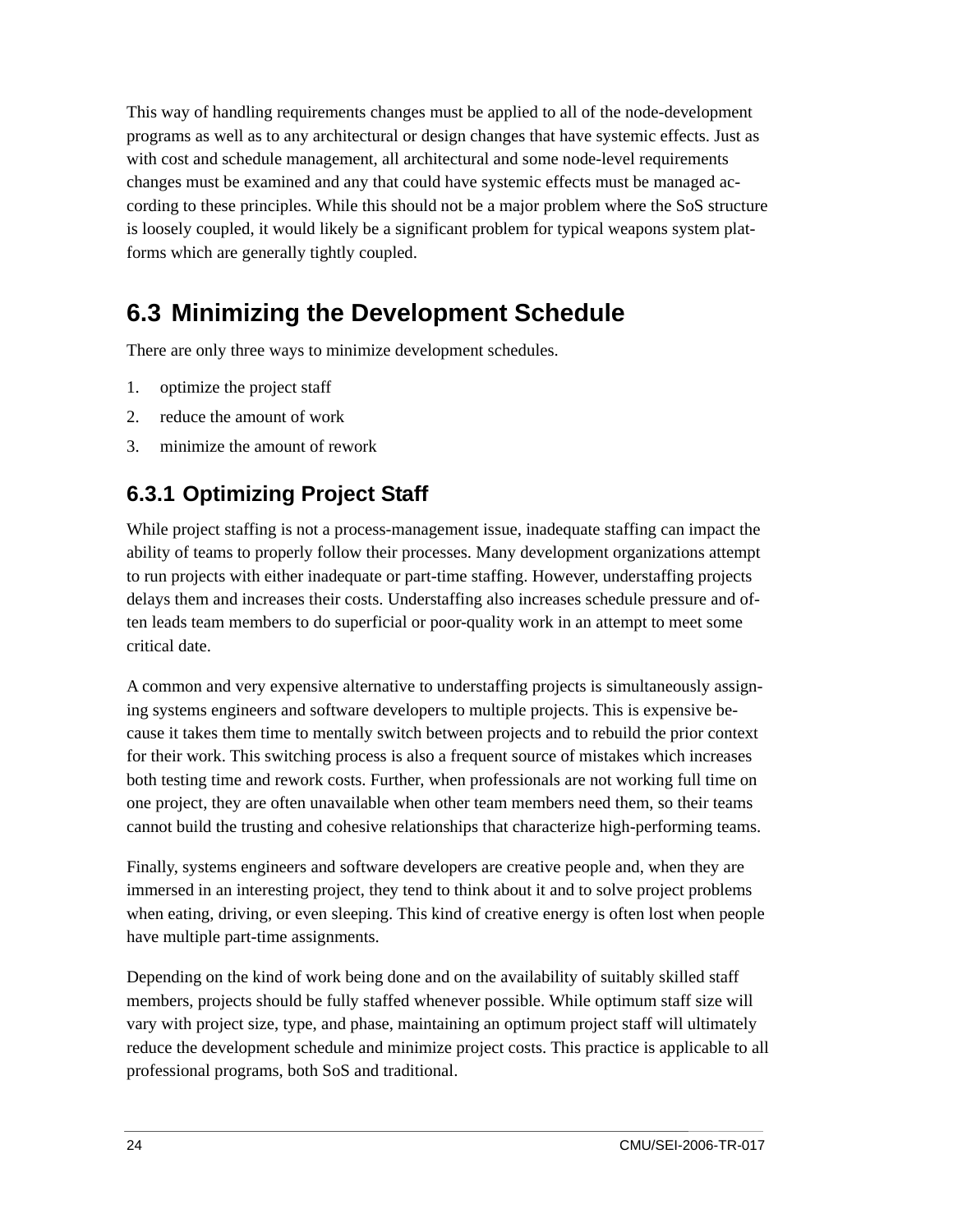#### <span id="page-42-0"></span>**6.3.2 Reducing the Amount of Work to be Done**

Another obvious but highly effective way to reduce a project's schedule is to reduce the amount of development work to be done. While this does not necessarily reflect on the process being used, it can. For example, a decision to maximize COTS product use or to develop a new system by modifying and/or extending an existing system can have significant process implications. Since this will be a common strategy for most large-scale programs, the process must have provisions for exploiting both COTS product and system-enhancement opportunities and for performing the work so as to capitalize on these opportunities [Albert 02, Hansen 99, Sai 04].

With SoS-like programs, it may be possible to reduce the work required to field an initial system version by using some combination of COTS products and minimally modified existing systems. This strategy can also cut initial program costs, schedules, and risks. Ultimately, however, if major new system functions are required, the necessary development time and money must be spent. Further, since SoS-type programs must have highly redundant designs to permit independent node operation, the overall program schedules and costs will generally be greater than would be the case for a comparable monolithic structure. On the other hand, if the system is truly massive, it might not even be feasible to build a comparable monolithic system.

#### **6.3.3 Minimizing Rework**

Shortening the project schedule by minimizing rework is a process issue. While the process characteristics implied by this requirement are discussed more fully in the subsequent sections on quality, it is important to first discuss why reducing rework actually reduces the development costs and schedules for all types of engineering programs. For anyone who is familiar with traditional quality-management principles, the connection between high-quality work and minimum rework, and between minimum rework and reduced project costs and schedules, would seem too obvious to discuss. However, because these quality principles are not universally accepted, it is important at least to outline the logic that supports them. The following principles of quality management are based on facts that have been demonstrated in every field where they have been tested, including software [Deming 00, Humphrey 06a, Juran 88].

- It costs more to build and fix defective products than it would have cost to build them properly the first time.
- It costs more to fix a defective product after it has been delivered to users than it would have cost to fix it before delivery.
- It costs more to fix a product in the later testing stages than in the earlier design and development stages.
- It costs less to fix product requirement and specification errors in the earlier requirements and specification stages than in the later design, implementation, and operational stages.
- It is least expensive to prevent the defects altogether.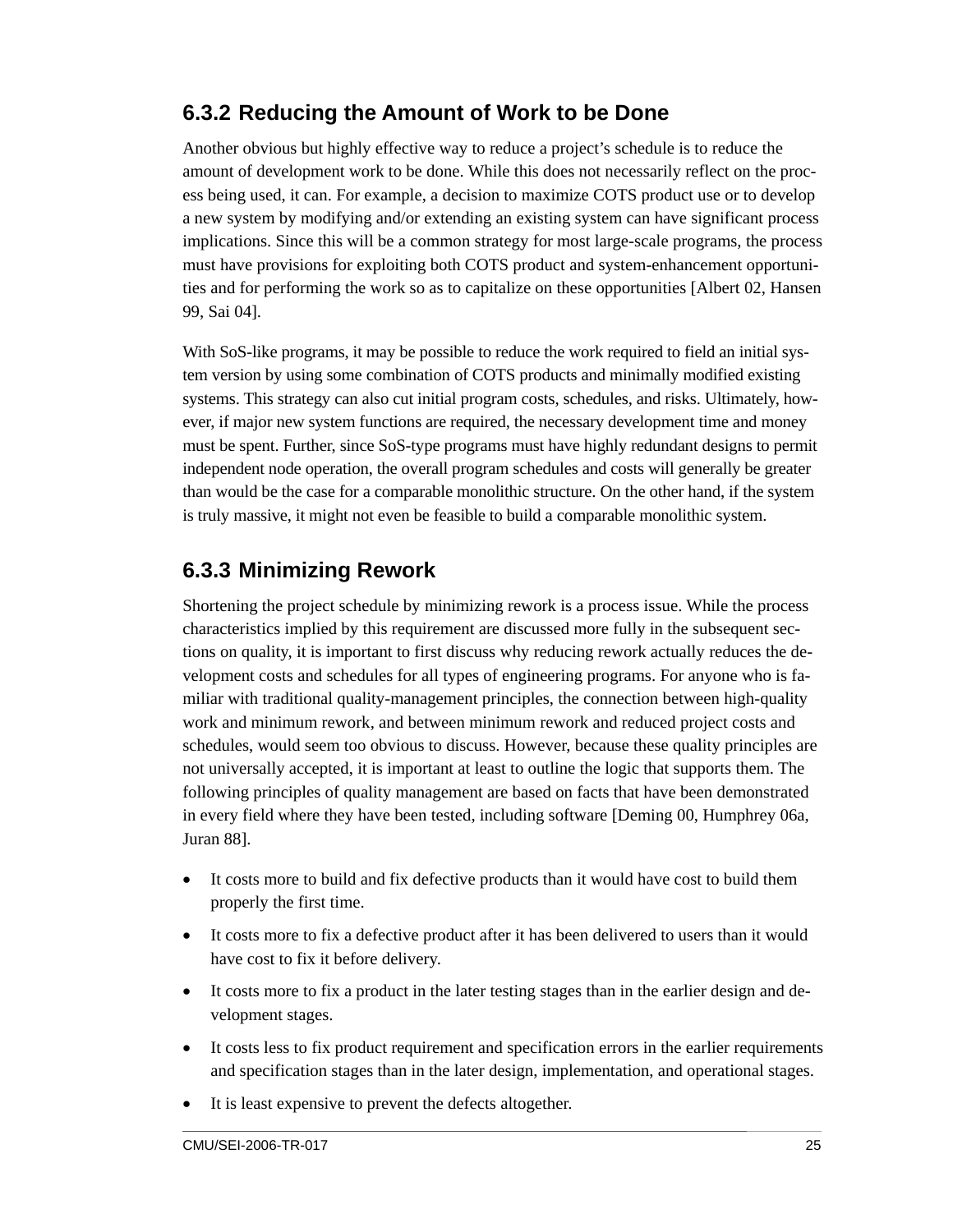<span id="page-43-0"></span>These quality principles are based on experience with large-scale monolithic systems, and they apply equally to SoS-type systems. The only point of debate concerns requirements defects. Here, however, the issue is not really one of correcting known defects as much as with understanding the system's true requirements and how to achieve them. Where the requirements are not clear, it is often best to make a first cut at the requirements and to then test the related function in practice. In such cases, an SoS-like system framework could provide a ready test bed for experimenting with potential new system features. Whenever the requirements for new nodes or platforms are known to be wrong, it is always cheapest to fix them at the earliest possible point in the process. However, when the requirements for a fielded platform are later found to be incorrect, the requirements and possibly even the entire system strategy may have to be reevaluated.

Even though these principles have been proven in every case where they have been tested, they are still not universally accepted. The reason is that organizations often establish separate groups for product development, production, testing, and field repair. Therefore, while the total organization would save time and money by following sound quality practices, the added costs of quality work are born by one group while the savings accrue to other groups. Also, quality programs typically increase costs in the early program stages and reduce them in later phases. These early investments in quality programs are generally hard to justify, particularly when organizations do not have the quality data that supports their introduction. Finally, unless managers and developers have personally experienced the benefits of an effective quality program, few are willing to make the necessary effort to do high-quality work. The distributed and largely autonomous nature of SoS-like-systems engineering programs will likely exacerbate these problems.

#### **6.3.4 Being Scalable**

The fourth requirement for a process to be suitable for large-scale system development is that it be scalable. As noted in Section 4, to be scalable, a process must meet the following three criteria.

- 1. It must use robust and precise methods at all levels, especially at the working systemsengineer and software-development levels.
- 2. For technical and management project decisions, the management system must be based on and give great weight to the knowledge and judgment of the development-level professionals and anyone else who has relevant information.
- 3. The process must consistently use data that are derived from accurate, precise, and auditable process and product measurements.

While there are potentially many ways to meet these needs, the best-known and, to the author's knowledge, the only currently available method that does so, is the Team Software Process (TSP) developed by the Software Engineering Institute [Humphrey 02, 06b]. The TSP practices used to meet these scalability criteria are shown in Table 1 and described in the paragraphs following.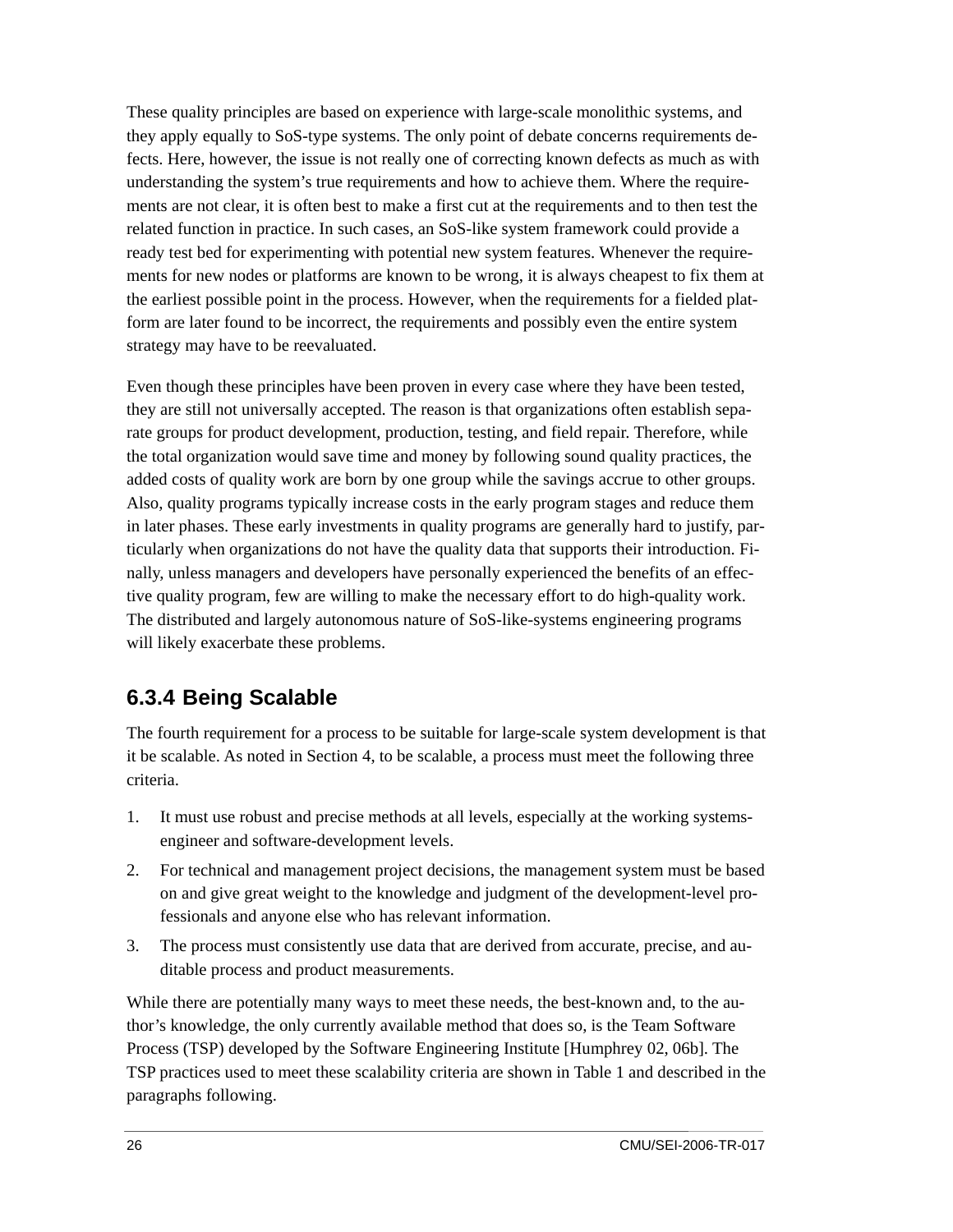<span id="page-44-0"></span>

| Table 1: | <b>TSP Scalability</b> |
|----------|------------------------|
|----------|------------------------|

| No. | Topic           | Criteria                             | <b>TSP</b> Practices                                                                                                                                                              |  |
|-----|-----------------|--------------------------------------|-----------------------------------------------------------------------------------------------------------------------------------------------------------------------------------|--|
| 1.  | Design          | Precise,<br>complete,<br>unambiguous | - Team-established design standards<br>Documented designs<br>Planned, measured, tracked design practices                                                                          |  |
| 2.  | <b>Teams</b>    | Teambuilding,<br>support             | - Trained and qualified team coach<br>Structured team launch<br>Team-defined process and strategy<br>Team-developed plans based on historical data<br>Negotiated team commitments |  |
| 3.  | <b>Measures</b> | Scalable<br>measurement<br>system    | Defined and precise process data<br>Team-member data gathering<br>Team data used in project planning and tracking<br>Data-based project management, quality control               |  |

The TSP does not define a specific design method, but it does call for development teams to establish and define the design standards they judge to be most appropriate for their projects. All team members must produce documented designs and use defined, planned, measured, and tracked development methods that ensure design and implementation quality.

The TSP management system provides team-building and coaching support for what are termed *self-directed teams*. These teams use data from their personal and team work to make their own plans and to track and control their own work. TSP teams also define the processes for their work, produce team and personal development and quality plans, and negotiate commitments with management.

 TSP teams address measurement scalability by tracking the time every team member spends on every project task, measuring the size of every product produced, and recording data on every defect found in the requirements, specification, development, and testing processes. They then use these data in planning, tracking, and managing their work and in controlling the quality of the products they produce.

While consistently following all of the TSP practices takes training and personal discipline on the part of team members, many organizations are using the TSP and growing evidence supports its efficacy [Davis 03, Grojeans 05, McAndrews 00, Pracchia 04, Rickets 05, Trechter 05]. TSP suitability for very large-scale development work has not yet been demonstrated, but it is the only currently available and widely used method that meets the scalability criteria presented in Section 4. This author strongly suggests that a scaled-up version of the TSP be developed and tested with one or more large-scale systems programs.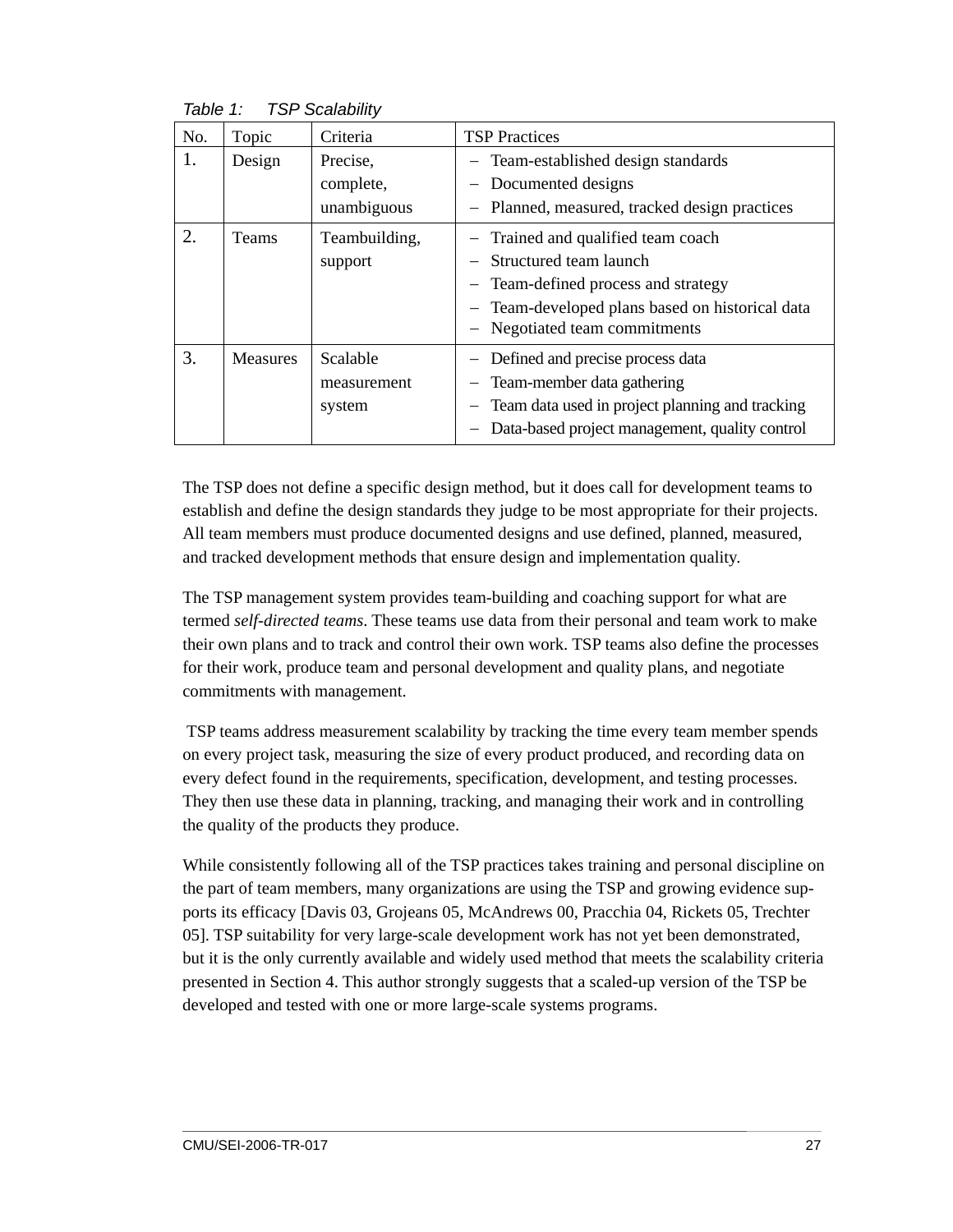#### <span id="page-45-0"></span>**6.3.5 Predictably Producing Quality Products**

The fifth and final requirement for a process to be suitable for large-scale use is that it predictably produce quality products. The requirements for a process to do this are as follows.

- The process must include a family of early defect-prevention and defect-detection activities.
- To ensure that all or almost all product defects are found and fixed prior to the start of testing, the process must include measures that verify **product** quality, both before and after testing.
- The process must define measures that can be used to verify **process** quality during project planning, process enactment, and following process enactment; and these measures must be gathered and used by all the systems-engineering and software-development team members and their management.
- The process must ensure that quality plans are regularly produced and reviewed, and that deviations from these plans are promptly detected and corrected.

While these quality practices have been proven highly effective, there are typically three objections to adopting them.

- 1. In spite of ample evidence that demonstrates the efficacy of such quality methods, there is still a general skepticism regarding their effectiveness [Davis 03, Humphrey 02, McAndrews 00].
- 2. Groups that do not have data also commonly argue that early defect-removal methods only find the simple defects and that the more complex and hard-to-find defects are still left for testing. While this is a valid concern for defects in the emergent properties of SoS-like systems, these are likely to be relatively small in number. For the volumes of defects typically found in node development, no one has thus far provided any empirical evidence to support this contention.
- 3. Many software developers are convinced that they can find defects much more quickly with the aid of a debugger than they possibly could with personal reviews or team inspections. Again, the studies cited above did not find this to be the case, and no empirical evidence has yet been provided to support that position. Furthermore, systems engineers are typically willing to review their requirements, specification, and testing products, but few follow the data-driven review practices required for high-yield reviews [Maldonado 06].

In concluding this discussion of quality, it is important to stress the need to use a family of defect-prevention and defect-detection methods. Some defects are extremely difficult to find in any way other than with system testing. Conversely, system testing is a time-consuming and expensive way to find and fix the volumes of defects injected by most development projects [Humphrey 02]. Personal reviews and team inspections have been found to be much more effective and efficient [Humphrey 05].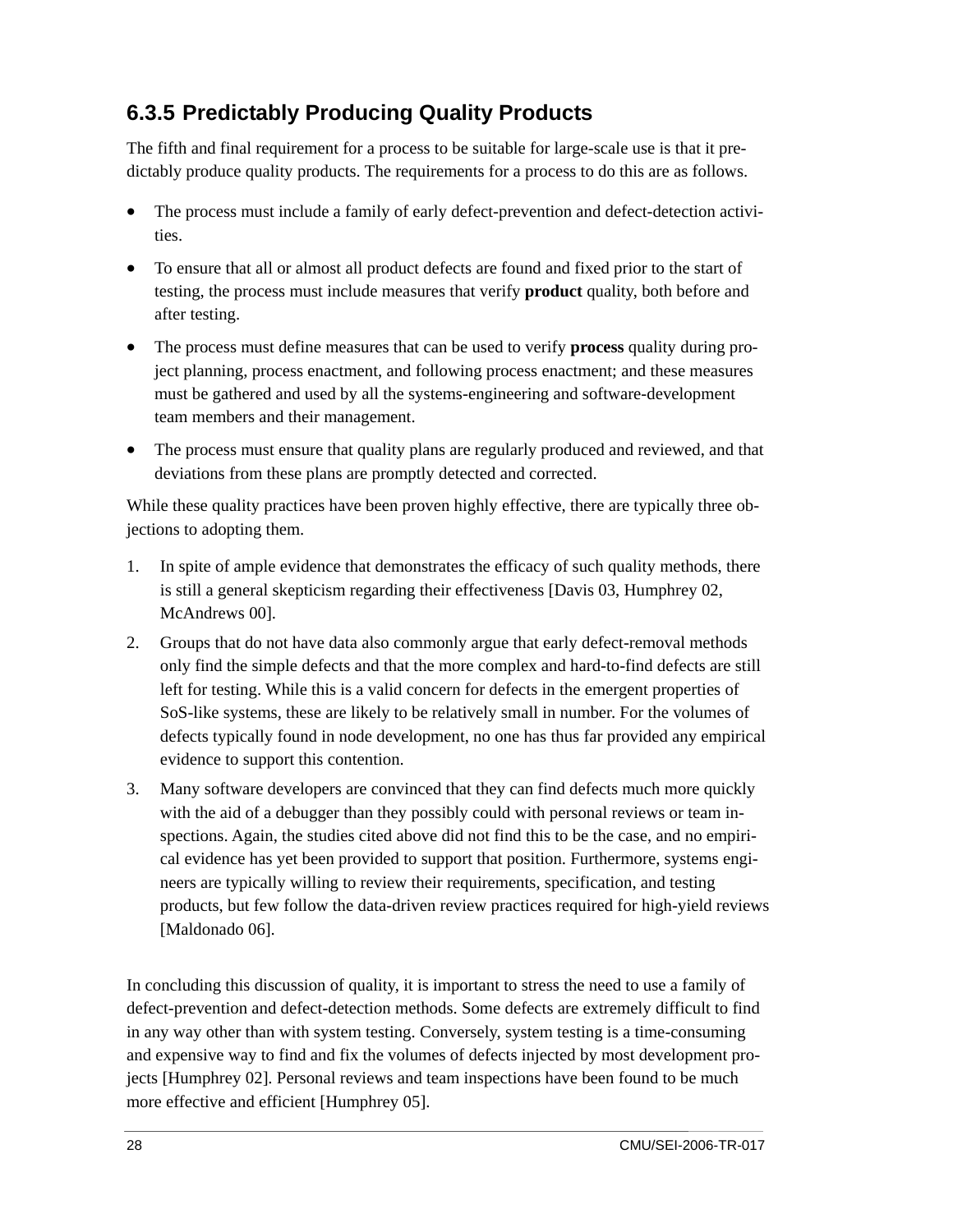Some defects are difficult to detect prior to system testing because they result from unexpected interactions among components. However, many of these problems can be prevented or removed early in the development process by using known design and qualitymanagement methods. Furthermore, many of the defects not removed prior to system testing become as difficult, time intensive, and costly to find and fix as the truly problematic system defects. To effectively and efficiently resolve the system-level defects, all other defects must first be removed because defective components can mask system-level defects, making them extremely hard to find. Further, the defects found in system testing of SoS-scale systems are likely to be substantially more expensive to find and fix than those found in smaller systems. Therefore, where system testing is possible, effective testing of an SoS-like system will require even stronger components than are needed for traditional systems. When building an SoS, early defect prevention and removal practices are even more critical than with smaller scale systems.

For SoS-like systems, overall system testing is likely to be impossible and such systems are likely to grow through the largely uncontrolled addition of new and/or modified nodes. Where overall SoS performance is independent of node performance, this will not likely cause quality problems. However, where node properties can impact SoS-wide behavior, the quality of both new and modified nodes must be rigorously controlled or the entire SoS complex will be subject to frequent and unpredictable disruptions. This, for example, is exactly the case with security defects and the Internet.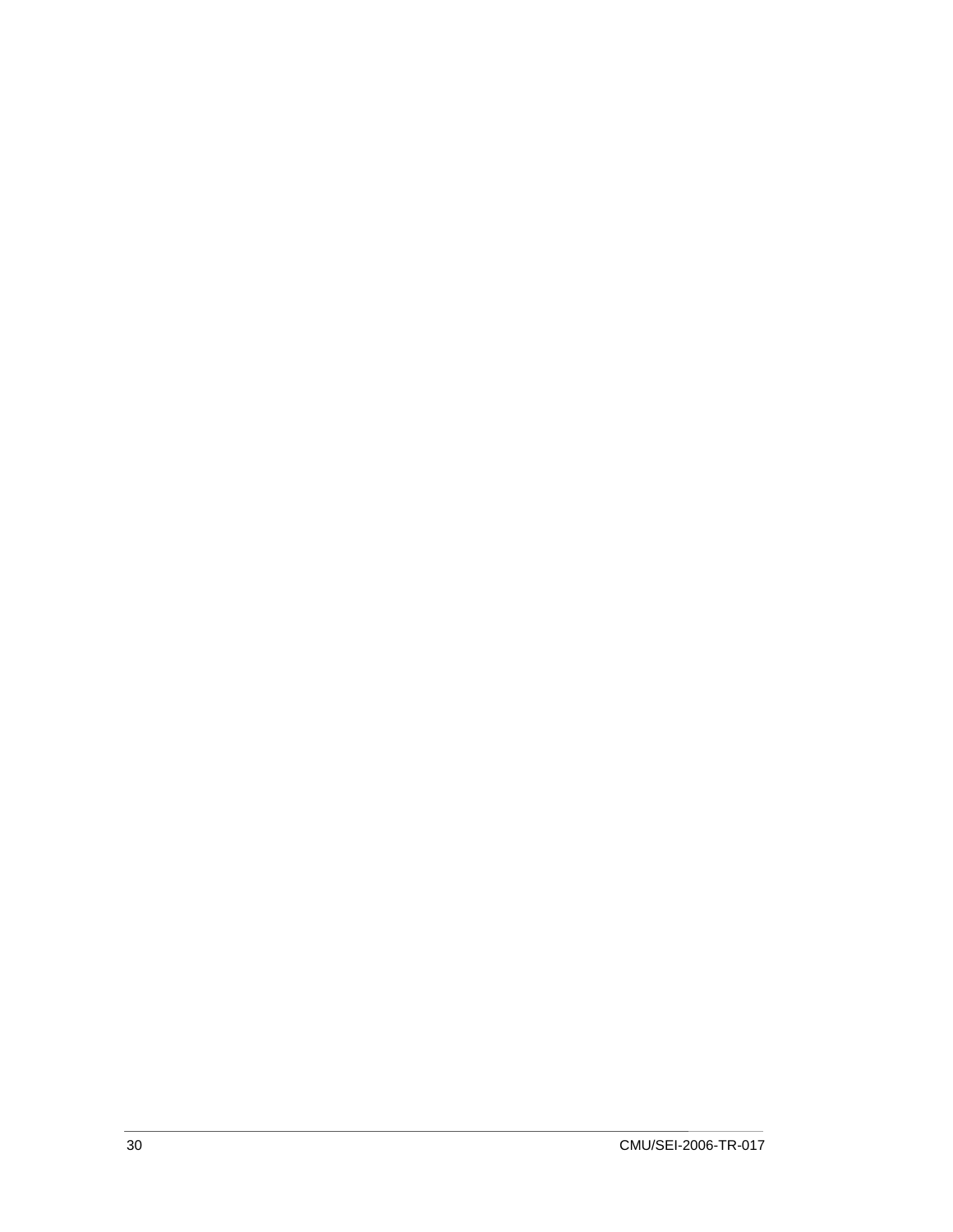# <span id="page-48-0"></span>**7 SoS Process Strategy**

If a group had to develop an SoS-like system, how would it best proceed, what practices do we now know that should be followed, and what would we have to learn before providing sound advice? This section addresses this set of questions. It is important, however, to recognize that these questions imply three contradictions with the points previously made in this paper. First, it has been asserted that SoS-like systems are not really developed; they happen. Second, it has been noted that SoS-like systems are not usually centrally controlled and managed. Third, many of the critical properties of SoS-like systems are emergent and cannot be anticipated or developed with a traditional top-down management process.

Given these factors, it would appear pointless to talk about either a development process or management methods for developing SoS-like systems. While these points are all valid, they miss one important issue: SoS-like systems have such attractive properties that many groups will wish to produce them, whether they know how to do so or not. So the real question is: If you must have a system that is to have SoS-like properties, how should you proceed? There are five parts to answering this question.

- 1. defining objectives and expectations
- 2. concentrating on the core system concepts
- 3. launching multiple parallel and largely independent efforts
- 4. experimenting and evolving
- 5. not reinventing the wheel

#### **7.1.1 Objectives and Expectations**

Assuming that you must have an SoS-like system that performs in some defined way, and that this system will require a large development effort, there are some things we now know should be done. They are to start by defining precisely what you need and why; to restrict the program's commitments to what you know how to do; and to not guess. Keep the objective definition as simple and concise as possible, preferably to only a couple of sentences. For a battlefield-management system, for example, you might write: Obtain a system that keeps every friendly warrior informed of the status of all friendly and unfriendly forces and that permits the friendly forces to cooperate in jointly achieving their objectives.

With such a simple statement, the next need is to define expectations. Here, the issue is more difficult and requires acceptance of several painful but historically obvious truths.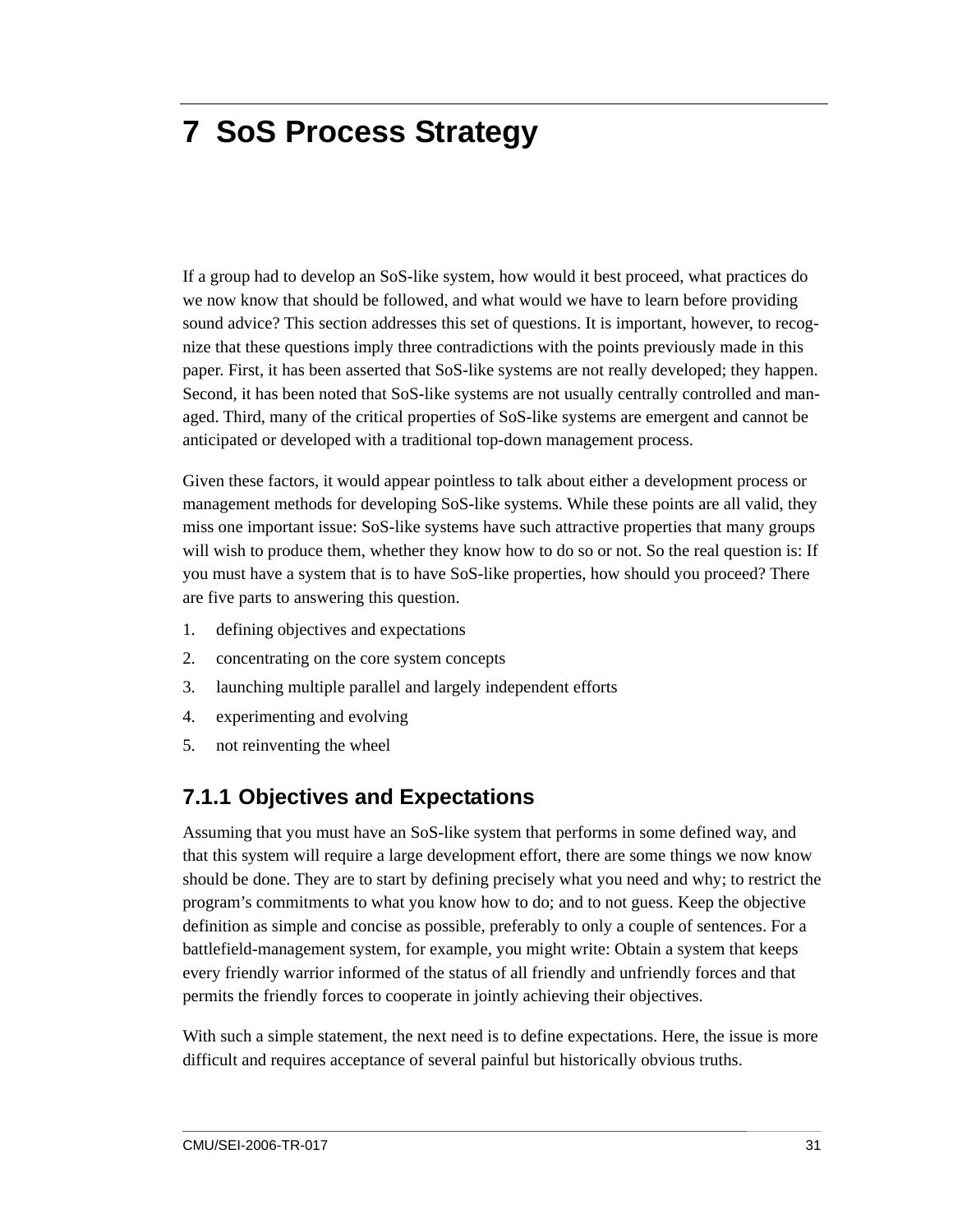- 1. No one now knows precisely how such an SoS-like system would ultimately work or how to build it.
- 2. Attempting to specify and contract for a massive system with unknown capabilities and with a traditional requirements-driven process will almost certainly result in failure.
- 3. To avoid failure, large systems programs must have a unifying conceptual design.
- 4. Unifying conceptual designs are produced by knowledgeable people who truly understand both the system's operational environment and the available technology.
- 5. To truly understand the system's operational environment, one must have been immersed in that environment, and development groups rarely have the required operational knowledge or experience.

There are four reasons why a traditional requirements-driven contracting process would likely fail.

- 1. When contracting for largely unknown system capabilities and technologies, the designers generally adopt a brute-force design strategy.
- 2. Brute-force designs usually result in unnecessarily complex, inflexible, and expensive products.
- 3. As the system's requirements became better understood, development costs and schedules invariably escalate.
- 4. Ballooning estimates often result in complete system cancellation, and this often happens before enough is learned to establish a realistic and soundly designed follow-on program.

This history suggests why it is critically important to establish a realistic and achievable set of initial expectations and to maintain a clear focus on the essential system functionality. This in turn requires that the entire program follow a discovery-based rather than a contract-based development process. If this discovery-based process is consistently focused on the essential system characteristics, it can limit the customer's or the public's initial expectations as to what the developers know how to do. A discovery-based process has the following steps.

- 1. Define the core system concepts.
- 2. Launch multiple parallel development efforts.
	- a. Keep these efforts consistent with the core concepts.
	- b. Build and field early products.
- 3. Experiment with and evolve these early products to learn what works and why.
	- a. Use the resulting knowledge to launch additional parallel development efforts.
	- b. With increasing knowledge, gradually increase the amount of parallel development work.
	- c. Recognize that a well-architected, suitably adaptable, and properly implemented system will keep evolving and probably never be finished.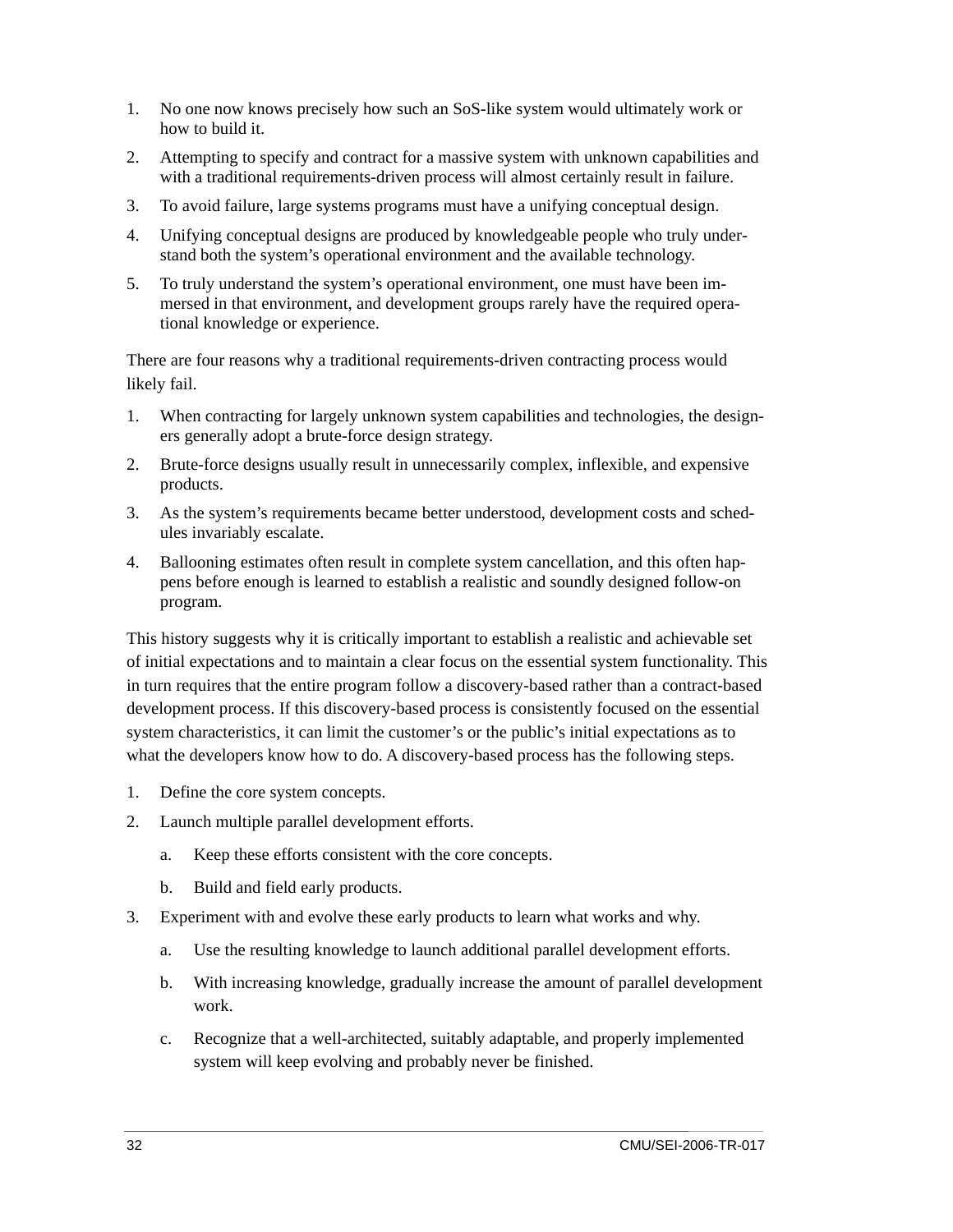#### <span id="page-50-0"></span>**7.1.2 Core System Concepts**

Before building or contracting to build any significant part of the system, establish the system's core architectural concepts. Some of the key questions to answer with the architectural effort are the following; others will occur to you as you go along.

- 1. Will all of the system nodes be equal or will there be a hierarchy?
- 2. If there is a node hierarchy, how should the levels differ?
- 3. What level of dependency is required among the system's nodes?
- 4. How is security to be handled?
- 5. What are the initial node interface specifications?
- 6. Can these specifications be frozen now or is more information needed before doing so?

The critical need is to define the core concepts first and then to use these concepts in the specifications for all subsequent work. It is also essential to recognize that the initial interface definition will almost certainly change and to not get too heavily committed to a particular design before you know enough to have a reasonable chance of producing a flexible, adaptable, and evolvable system.

#### **7.1.3 Parallel Development**

Define a very limited set of initial node-development efforts that can be completed relatively quickly and that will be sufficient to demonstrate the system's basic emergent properties. Wherever possible, build these initial nodes from existing systems, COTS products, or even existing SoS-like systems. Don't get committed to final node products until you understand the system's basic behavior and can tune and adjust the architecture to adequately meet your current needs and to provide flexibility and expandability for the future. Since this will almost certainly involve changes to the core system architecture, limit the initial parallel development efforts to the absolute minimum needed to learn about the system's emergent behavior. Then, as knowledge grows, expand development scope, always restricting program commitments to what you know how to do.

While this might initially seem like a reasonable strategy, there is a problem. All development work is new and no one really knows in advance how any project will turn out. The key here is engineering judgment. There is a big difference between developing a brand-new unprecedented product and developing a new and challenging version of a product of a type you or someone else has previously developed. The need with SoS-like development programs is to limit the unprecedented work as much as possible and, where such efforts must be tackled, to start with prototypes and experimentation. Also, use the best known practices with both the traditional and the unprecedented work.

With such a seemingly open-ended strategy, the system's customers will almost certainly argue that the system's intended capabilities are needed as quickly as possible and that they can't wait. However, crash efforts to develop large and unprecedented systems almost always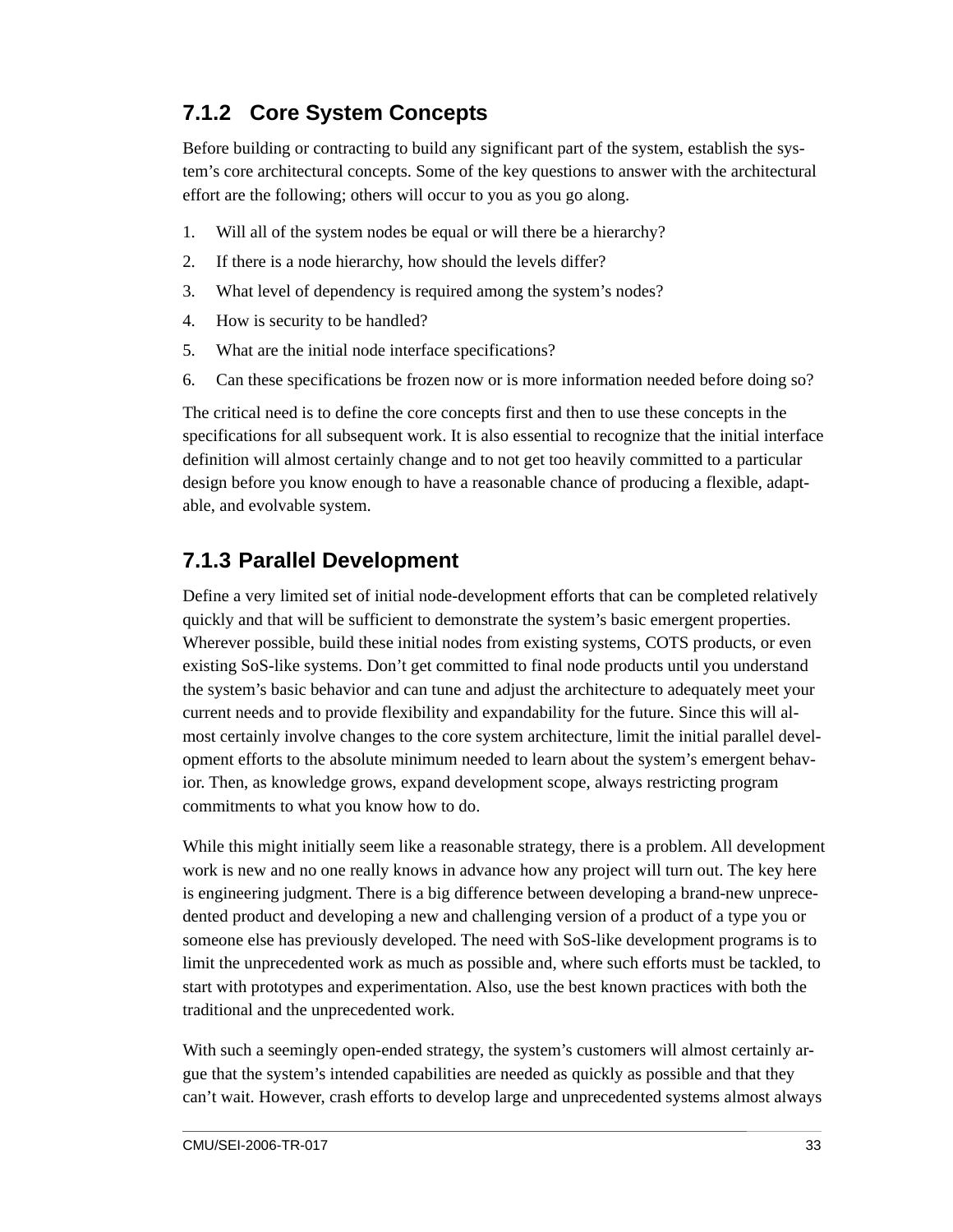<span id="page-51-0"></span>fail. The incremental strategy is not only the fastest way to build such systems; it is likely to be the only successful way.

### **7.1.4 Experimenting and Evolving**

Other than to reduce program risk, the next most important advantage of an incremental development strategy concerns using the latest technologies. With the rapid pace of modern technology and the speed with which new concepts and methods are introduced, it is hard to keep systems current and competitive. This is a particularly critical concern for military and public infrastructure systems where unfriendly adversaries will seek access to the systems. Such programs are necessarily involved in a constant measure and countermeasure competition and any frozen and static system will be seriously exposed. This means that the design and evolution of many such SoS-like systems must be continuous. This further implies that some overall system architectural, strategic, and standards resource must be retained to monitor the learning and evolution process, to ensure that the benefits of new knowledge are regularly incorporated into the system, and to react to newly discovered threats.

### **7.1.5 Not Reinventing the Wheel**

A defined process is a learning vehicle: it encapsulates known best practices in an easily used and available form. As pointed out in Section 6 of this report, the use of a well-designed and properly implemented process is essential when developing or working on SoS-like systems. In developing any large-scale unprecedented system, there is no reason to struggle with previously solved problems like project planning, project management, and quality control. There are known and proven methods for addressing these problems that are now in widespread use [Davis 03, Humphrey 02].

While the massive scale of any SoS-like development effort would almost certainly cause unprecedented development problems, the incremental strategy should limit the initial program scope and permit the establishment of an overall system architecture and structure. This would isolate individual node-development issues and permit the overall program to proceed even when individual node-development efforts had serious problems. With this incremental strategy, large-scale SoS-like programs should have substantially lower risk than traditional requirements-based programs of comparable scale.

### **7.1.6 Strategic Considerations**

While there are many ways to design and develop massive SoS-like systems, there are some key strategic considerations that involve architectural definition, program initiation, architectural monitoring and control, and development monitoring and control. Since many of the properties of these systems emerge over time, however, it is easy for systems designers to lose sight of the system's essential architectural properties and to fail to suitably control and maintain these essential properties.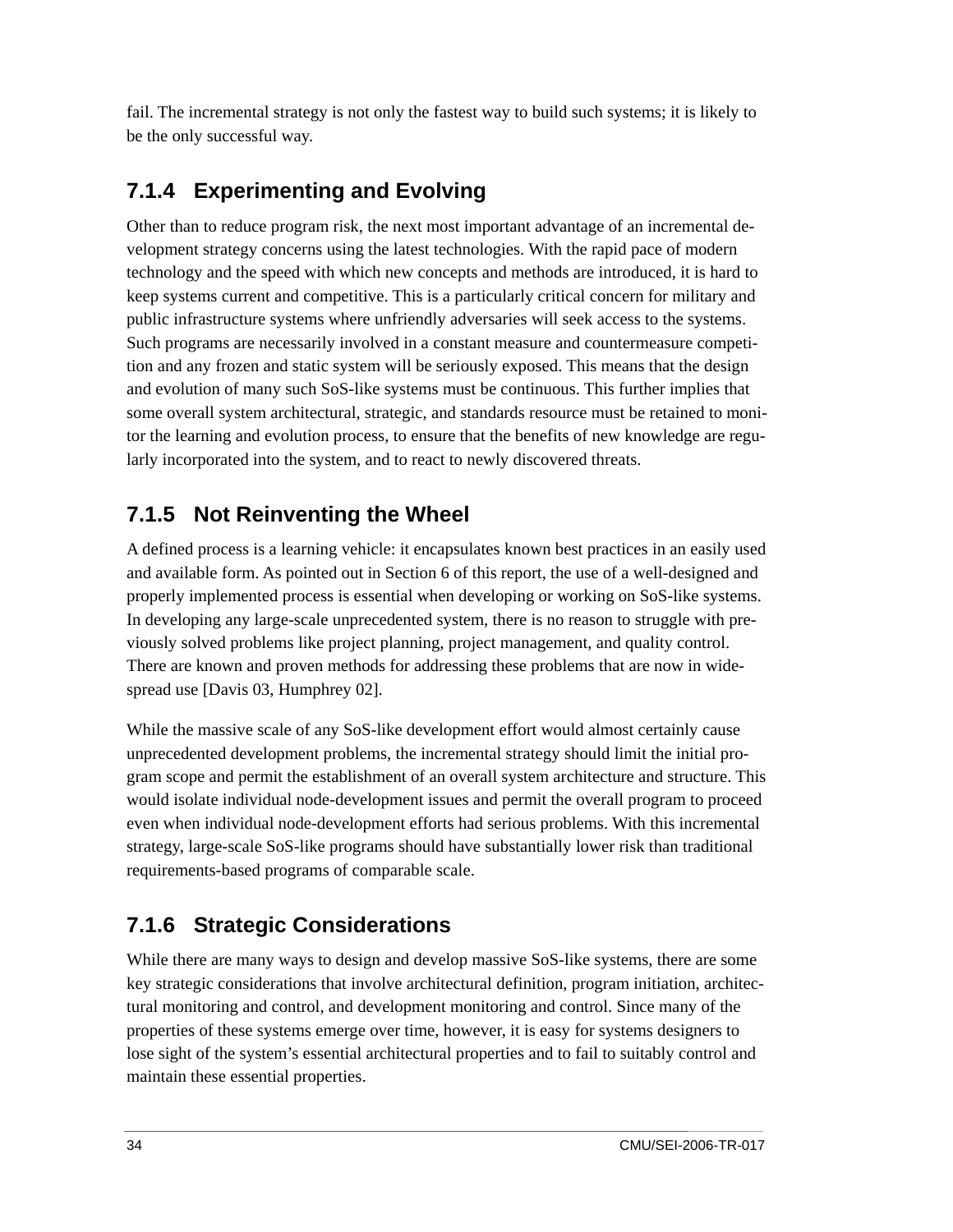#### **7.1.6.1 Architectural Definition**

To produce the initial core system concepts and architecture, a small band of knowledgeable system architects and designers should be assembled and asked to produce the SoS design concepts. If this group has the wisdom to decide what SoS properties to specify, which ones to guide, and which ones to leave open and unconstrained, the system program will likely have a suitable design foundation. A limited number of people should be involved in this earliest program-initiation phase and the effort must follow sound architectural principles [Abowd 96, Barbacci 03, Bergey 97, Maier 98]. The suggested approach is to form a core program team and to have it produce an overall process and program plan. This planning effort should be kicked off with a standard program launch [Humphrey 06b].

#### **7.1.6.2 Program Initiation**

Planning for program initiation should be guided by a systems-initiation process that provides for an architectural and structural plan, a scale-up plan, and an overall development plan. These plans should be closely coupled with the acquisition strategy so that contractor participation in the planning effort can be obtained as soon as the contractors are selected. Key contractor-selection criteria should be the level and type of support committed to this programinitiation work. The architectural and structural plan would focus on the plans to address many of the topics discussed in Sections 1-4 of this report, and the scale-up plan would establish the program's scale-up strategy.

In this planning, the initial focus should be on leadership, team membership, and structure and on the coordination and guidance for the role-manager teams.<sup>[1](#page-52-0)</sup> The overall development plan would be a traditional systems-development planning effort, but it would be heavily supported by and possibly largely staffed by development group representatives. As the program scales up, the structure, coaching, and operation of the leadership and role-manager teams is an important process area that needs further research. While the general concepts have been developed and proven with the SEI TSP project, there is as yet limited experience with the use of these methods with large and truly massive programs [Humphrey 06b].

#### **7.1.6.3 Architectural Monitoring and Control**

Since the architecture for an SoS is embodied in the node interfaces, and since internal node architecture and design should be opaque to the rest of the SoS, strict adherence to the architectural standards is essential. It is therefore necessary to maintain a knowledgeable and informed central resource to ensure architectural adherence, to monitor the continuing suitability of the architecture, and to evolve and maintain a strategic vision of SoS needs and architectural enhancements. This latter capability is particularly important since many of the SoS's most powerful properties will likely emerge after an initial foundation system has been developed and used.

<u>.</u>

<span id="page-52-0"></span><sup>&</sup>lt;sup>1</sup> The terms *leadership team* and *role-manager team* are defined in Humphrey 06b.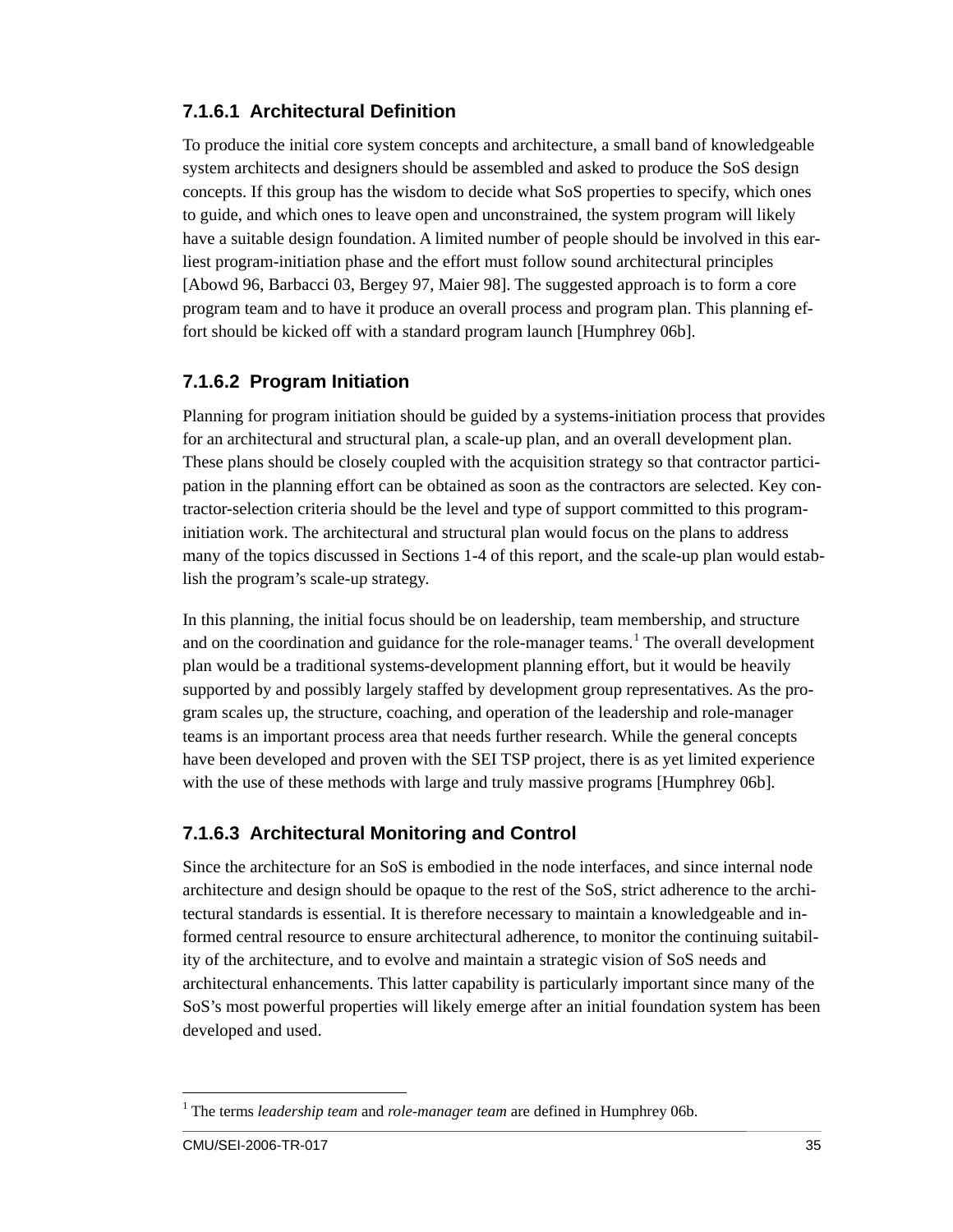#### **7.1.6.4 Development Monitoring and Control**

The monitoring and control of node development is essentially an acquisition process, although potentially a very large one. To the extent that an SoS is to meet a governmental or large-scale industrial requirement, it would almost certainly have a central systemsengineering and systems-management function to handle SoS program initiation and to support and oversee SoS architectural monitoring and control. The central systems-engineering effort could be maintained by the government agency or industrial organization itself or it could be contracted out, much as the U.S. Army has done with the FCS program.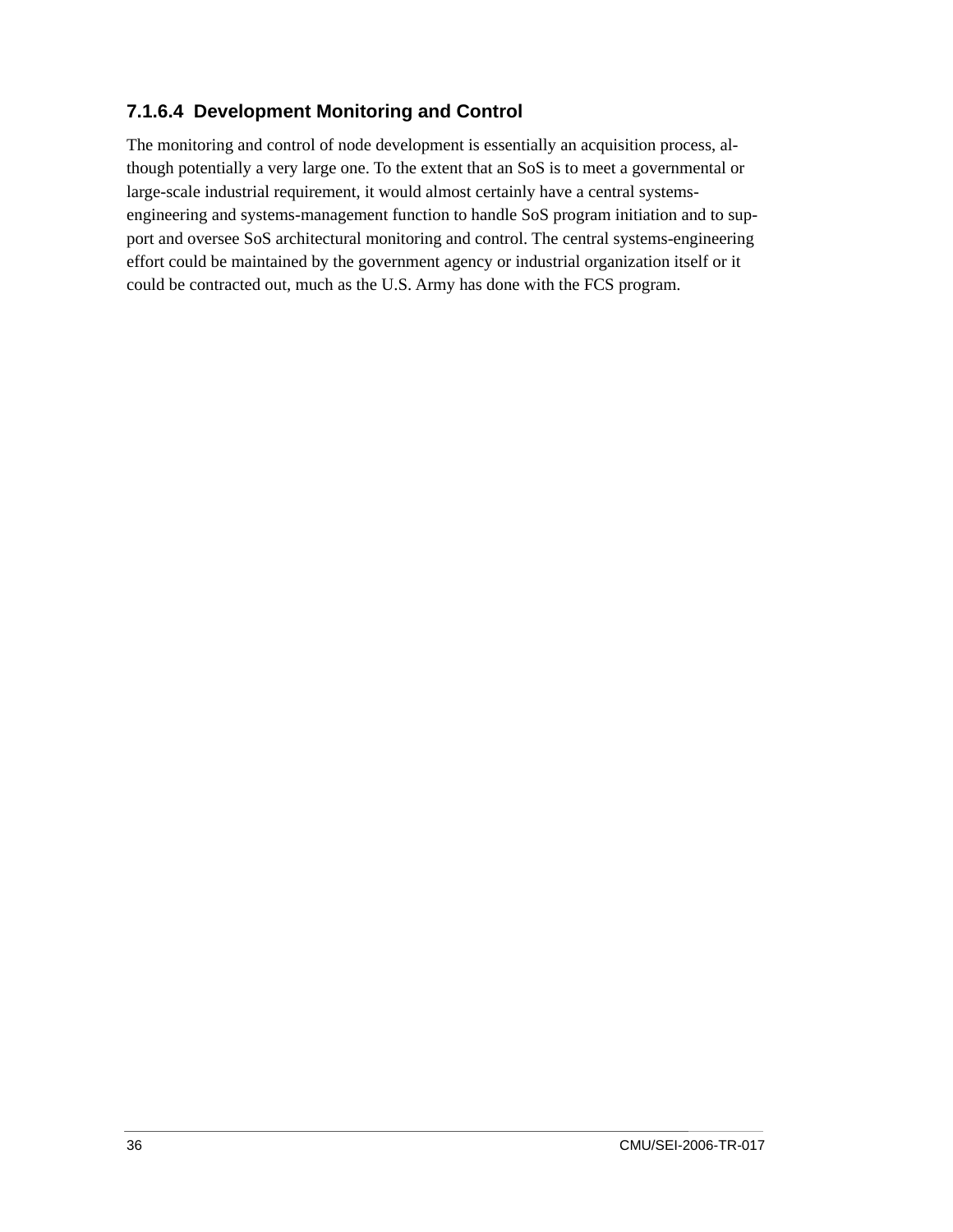# <span id="page-54-0"></span>**8 Large-Scale Single-System Process Considerations**

It is important to consider the process issues of larger scale node development, both because node development and management will be important for creating SoS-like systems and because prior experiences with such large-scale work should provide helpful guidance for SoSrelated programs. In an SoS program, the node-development projects could range from small one- to two-person jobs to enormous programs involving several hundreds or even thousands of people. Since the processes and methods for developing small-scale systems involving fewer than several dozen people are well known, the scale-up problem of interest concerns processes for the truly massive system nodes. Examples of such systems could be computer operating systems, entire business ERP systems, or command and control situational awareness capabilities for complete integrated weapons systems.

While the particular scale-up strategy could be largely independent of a particular process, the process used must meet the aforementioned scalability criteria. As a consequence, the following discussion uses the TSP as the sample process. However, as noted above, other processes could be used if they also were shown to be scalable. In addressing the scale-up challenge, there are three likely strategies.

- 1. Use the selected process for multiple small-scale elements of the larger scale program to build credibility and exposure before attempting to tackle the truly massive aspects of the program.
- 2. Launch the process when the large-scale system is initially being architected and planned and before it grows to a massive scale.
- 3. Introduce the process with a large-scale system after it has been underway for some time and after it involved hundreds to thousands of people and multiple organizations with facilities in several geographical locations.

While strategies 1 and 2 are likely to be the most practical ways for introducing a new process into a massive development effort, both strategies defer the process scale-up issues to subsequent stages. For this reason, the following discussion describes and addresses the problems of introducing the TSP into a large-scale systems program that has been underway for some time and that involves many hundreds or thousands of people in multiple organizations and locations.

A critical task for any process-introduction program concerns providing adequate training and process experience. Since the TSP requires that team members and their management be specially trained and since it calls for a suitable number of qualified TSP coaches to be available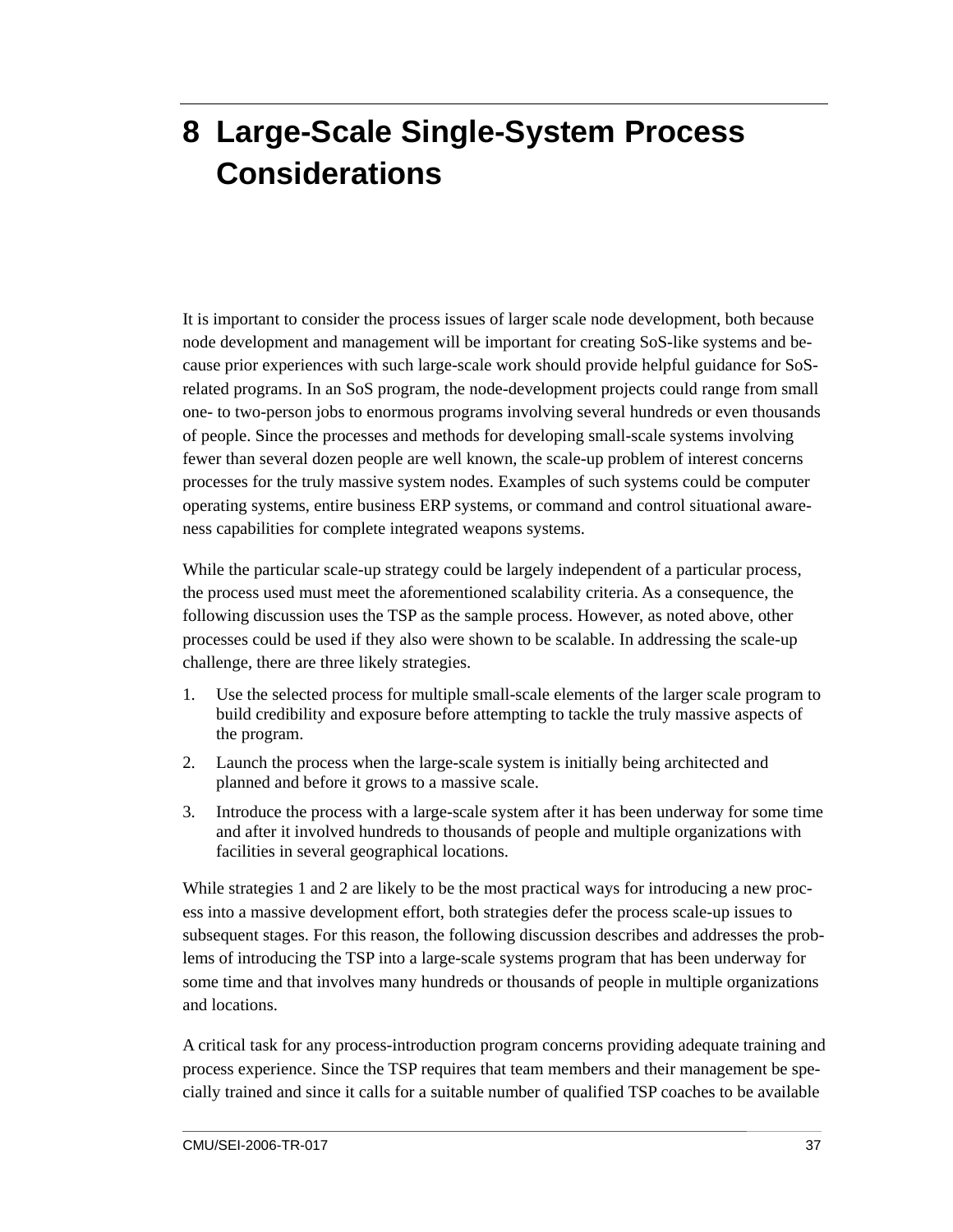<span id="page-55-0"></span>to launch and support both the software-development and systems-engineering teams, most initial large-scale process-introduction programs are gradual by necessity. However, since this need would again defer discussion of the real process scale-up problems that are the subject of this report, it is here assumed that the organizations involved already have a TSPtrained staff, that the development teams and their management already have TSP experience, and that suitable numbers of qualified and experienced TSP coaches are available.

While these would be unrealistic assumptions for any current large-scale program candidate, solutions for these skill-building and experience problems are well known [Humphrey 02]. Also, since the methods for introducing and using the TSP with moderate-sized programs are described and available, they are not addressed here [Humphrey 02, 06b]. However, strategies and methods for handling the five remaining scale-up issues have not been developed or demonstrated. These five issues are as follows.

- 1. structure and operation of the leadership team
- 2. structure, leadership, and guidance of the role-manager teams
- 3. methods and practices used to audit and ensure process compliance
- 4. methods for tracking and reporting on team and program status
- 5. methods for aligning goals and objectives for multiple autonomous constituencies

Where this and the following discussion refer to aspects of the TSP that are not familiar, the reader should consult the appropriate TSP publications [Humphrey 02, 05, 06a, 06b].

### **8.1 The Leadership Team**

When the TSP multi-team process (TSPm) is used to develop a large-scale single system, the leadership team is composed of the overall program manager and the leaders of the development and other project teams. This structure, however, is designed for projects with only a single level of team management and cases where the number of project teams is small enough to permit all of the team leaders to be members of a reasonably sized leadership team.

Experience with the TSP has shown that teams with more than about 10 to 12 members generally do not have the cohesion and cooperation required for truly creative, effective, and productive teams. As a consequence, this single-level structure is suitable only for projects with up to about 150 to 200 team members. Since truly massive systems-development programs will be much larger than this, a process to support any such program must provide a means for structuring leadership teams with up to hundreds of teams, dozens of team leaders, and a many-layered or network-like management structure. While the particular structure selected for each program will almost certainly be unique to that program, the various options and the issues to consider in selecting a specific approach are as follows.

1. Decentralization is the most common method used by large corporations to handle the span-of-control problem. Here, the approach is to identify a number of responsible subordinate-level executives and to give them sufficiently defined responsibilities to run their own groups as complete businesses. There are two common ways to do this. In the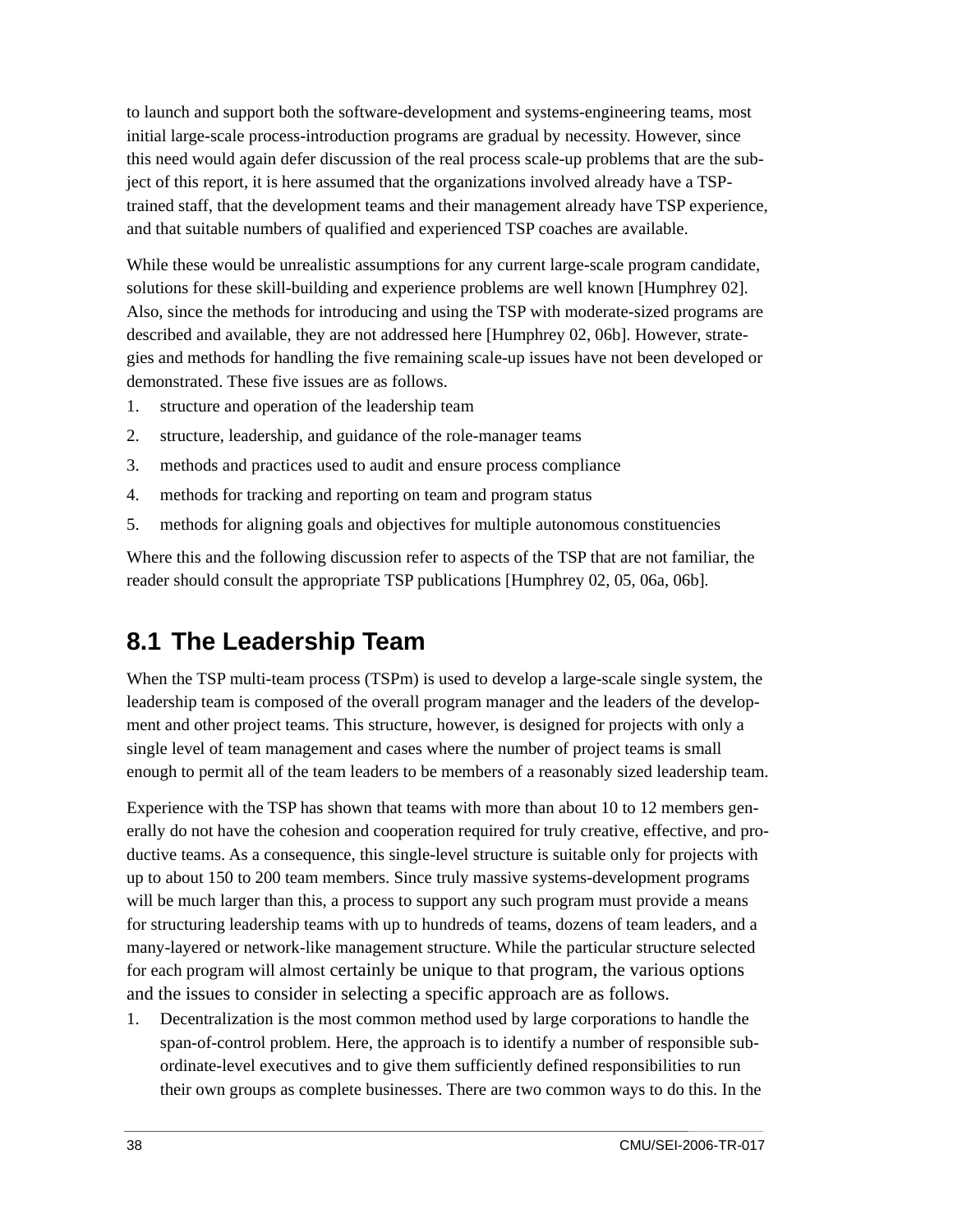first, holding companies follow the SoS strategy. However, they avoid the scale-up issues being considered in this section; for that reason, this approach is not considered further. The second, the divisional model, has a corporate entity that exercises overall command but delegates control to division management. Except for resolving interdivisional issues and monitoring goals and business performance, the rest of the work is delegated. When large SoS-like systems are needed, this is likely to be the preferred management model.

- 2. A second approach would be to establish a hierarchical structure with multiple levels of leadership teams. That is, at the lowest leadership level, several intermediate-level program managers would each chair a leadership team with multiple team leaders as members. At the next level, higher level assistant program managers would chair leadership teams with multiple intermediate-level program managers, and so forth. If the average span of control of these teams were each 5 to 10, then one layer could handle programs with 25 to 100 or so developers, two layers could handle several hundred developers, and three layers could handle a few thousand. While this does not appear to be an excessively deep management structure, at least based on the structure of many current-day corporations, it imposes additional management layers, slows decisions, and narrows the communications bandwidth between the most senior program management level and the working-level team members.
- 3. A third common organizational strategy is to broaden the management span of control to dozens or more teams and team leaders, and to provide these management levels with staff support to help oversee and manage their expanded groups. If the working-level teams still had an average of 10 members each, but the leadership teams averaged 20 members, a single layer structure could handle up to 200 or so team members, and two levels could handle nearly 4,000.

While alternative 3 would seem the most attractive approach, it substantially dilutes the cohesion and responsiveness of the leadership teams and introduces an intermediate staff layer that could inhibit vertical and horizontal communication. The management problems of alternative 2 would remain, but they would be somewhat reduced and replaced by the introduction of multiple staff members. Staff support groups can be very helpful, but they do not have management responsibility and tend to act parochially. This typically results from their more specialized focus and their common tendency to view their personal areas of responsibility as primary. This can favor one specialty area over another and reinforce the stovepipe tendencies common in large organizations. This would reduce the level of broad-gauge executive attention available to resolve issues that are escalated from conflicting groups at lower levels.

Since there aren't any other proven effective ways to handle this management span-of-control problem, some combination of these three approaches must be selected for each case. It would also be possible to use a mixed strategy with some parts of the management hierarchy following one approach while others followed a different one. Also, the TSP or any other process that followed these principles should rely on self-directed teams. Since TSP teams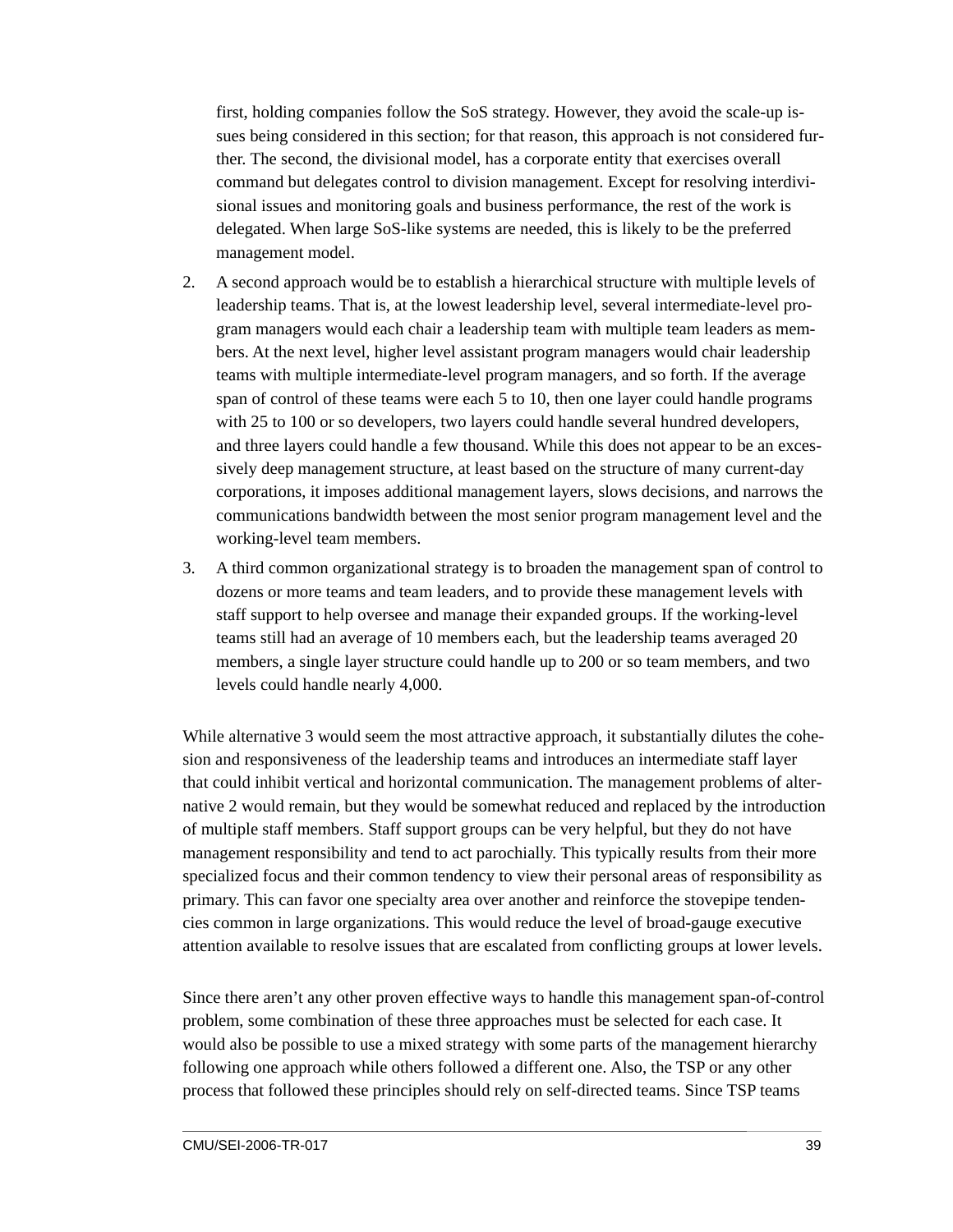<span id="page-57-0"></span>typically place reduced demands on their management, spans-of-control could be somewhat greater than with other groups. The most effective strategy in each case would depend on the personal skills and preferences of the people involved and the degree to which common benefits and cross-platform responsibilities can be established. There is no universally best approach for all cases.

### **8.2 The Role-Manager Teams**

In the TSP, the team members participate in team management. To do this, the TSP teambuilding process guides teams through a launch in which they define their development processes and produce their project plans [Humphrey 06b]. During the launch, the team also agrees on the roles each member will perform to support the team. There are four standard TSP roles for process support.

- 1. planning manager
- 2. process manager
- 3. quality manager
- 4. support manager

There are also four roles for product-related topics.

- 1. customer-interface (requirements) manager
- 2. design manager
- 3. implementation manager
- 4. test manager

Additional roles can be added if needed. Typical additions are safety manager, security manager, subcontract manager, and communications manager.

The TSP roles help teams to manage their projects by designating members as responsible for various management topics. For example, if one member encountered problems in obtaining timely test facilities, he or she could raise the issue with the test manager, who would look into the matter and see that it was promptly resolved. While the test manager would not necessarily do all of the testing or resolve all of the test-related issues, he or she would be responsible for ensuring that these issues were resolved and that all of the test-related work was properly completed. As a result, TSP teams can generally identify and resolve most risks and issues early enough to avoid the time-consuming late surprises that often delay other development groups.

When scaling the TSP up to larger projects with the TSPm process, the role managers are grouped into role-manager teams, as shown in Figure 1. Here all of the planning managers from all of the teams in a large project work together as a planning-manager team to resolve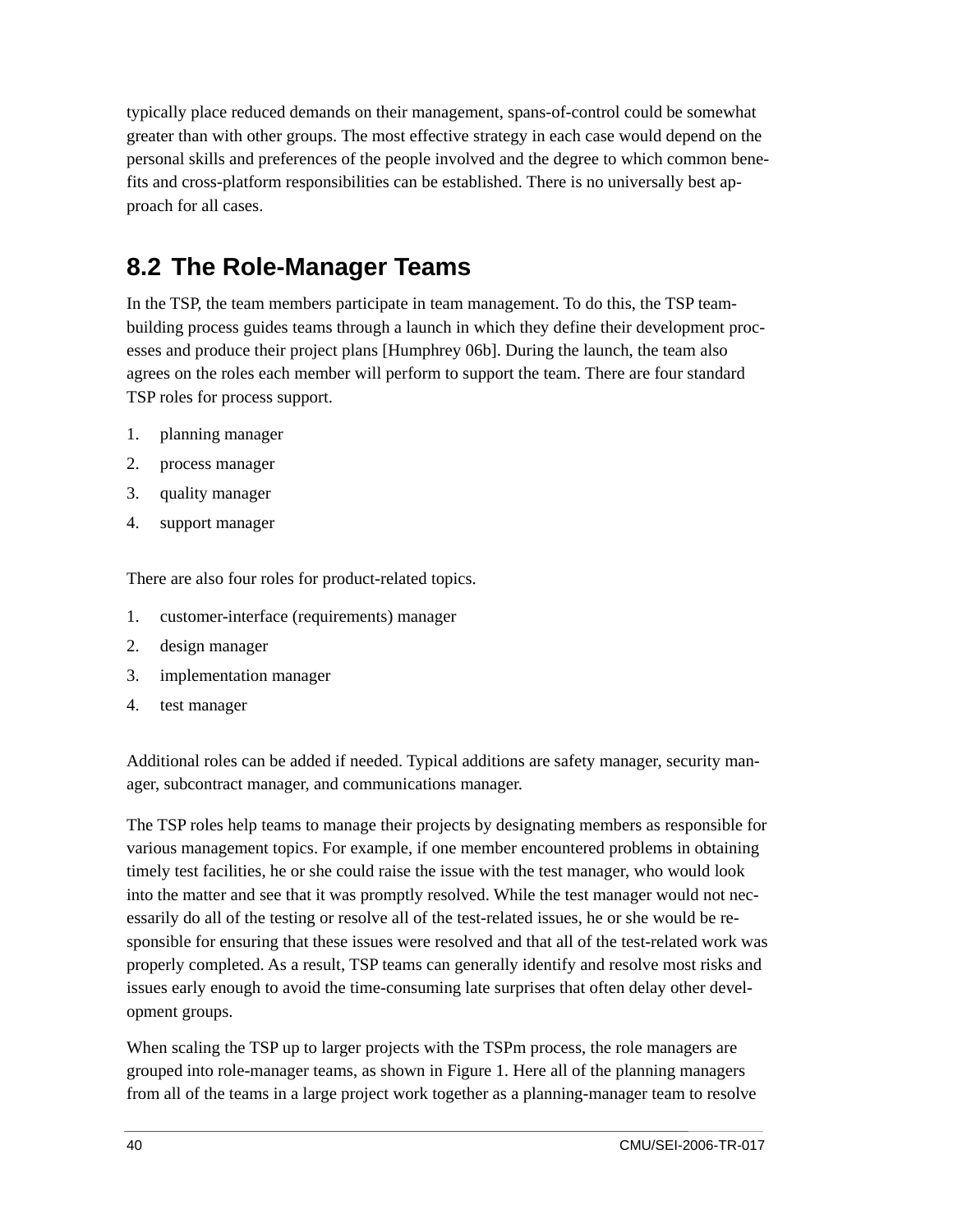<span id="page-58-0"></span>cross-team planning issues, often without having to involve the leadership team. These rolemanager teams also serve as specialized resources that the leadership team uses for help and guidance on cross-team issues. For example, the planning manager team could identify critical cross-team schedule dependencies, or the design-manager team could recommend how to handle an interface issue. The role-manager teams also provide the team members with a rapid communication link across the entire program.



*Figure 1: Multi-Team Role-Manager Communication Network*

As program size grows, choices must be made about how to structure and relate the rolemanager teams. Here, the choices are much the same as for structuring the leadership team: establish multiple hierarchical layers or expand the span of control with staff support. Larger spans of control would be more practical for role-manager teams than for management teams, and staff coordination and support would probably be more appropriate and useful. However, the specific role-manager-team structure selected must vary depending on the overall program structure, the personalities involved, and the issues to be addressed. It might also be appropriate to establish different role-manager team structures for different role-manager teams.

### **8.3 Process Compliance**

Process compliance is a particularly important issue when scaling up programs because the greatly increased product size makes the consequences of poor-quality work much more damaging. It is for this reason that large-scale systems programs must pay particular attention to the quality of the processes adopted by their various development groups and that they es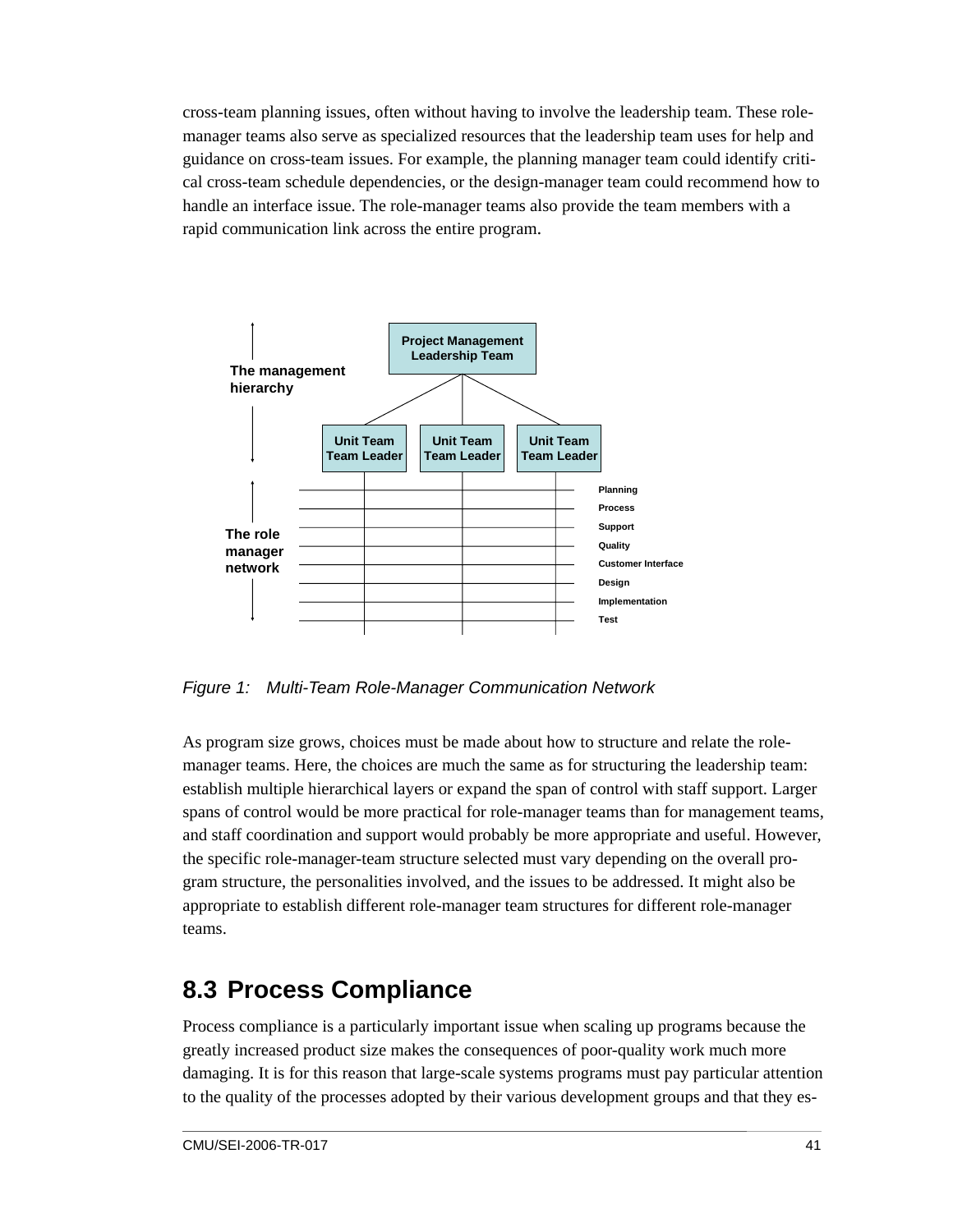<span id="page-59-0"></span>tablish means to ensure that all of the work on all component parts of the system is done according to these established processes.

The next question is: How can one determine if all of the work is actually being done in accordance with the established processes? There are only two ways to do this: (1) to assess the quality of the product after it is produced and (2) to assess the quality of the process as it is being enacted. While any massive system would almost certainly be built in multiple cyclic steps, the first step would usually be the largest and most critical. Since it would be unwise to have these first critical parts be of poor quality, it is essential that process quality be monitored and assured during its enactment, and that any process deviations be promptly corrected.

To do this, however, the process must be measured, and these measures must be sufficiently detailed, accurate, precise, and complete to permit a comprehensive process analysis and to pinpoint areas where process enactment is deficient and in need of adjustment. This, in turn, leads to the final topic of this paper: program tracking and status reporting.

## **8.4 Program Tracking and Status Reporting**

The most fundamental question in this entire report is this: With the truly massive systems programs of the future, how can one possibly measure status and track progress? This raises the question discussed in Section 4 on measurement scalability. For measures to be scalable, they must be derived from complete, accurate, precise, and auditable measures, not from after-the-fact guesses and approximations. Since traditional time-card, expense report, and testdefect data are generally obtained after the fact, the data are rarely complete, accurate, or precise.

For development work, only three basic measures are needed: the time spent on each project task, the sizes of all of the products produced, and data on all of the defects found. However, all of these data must be obtained for every task of every process phase and for every component of the entire system. While this is usually an enormous amount of data, experience shows that data-gathering only takes a few percent of a large program's effort. However, having such data provides a complete and precise picture of the status of every part of the program, of the quality of the processes enacted by every development group, and of the quality of all of the components and parts produced throughout the entire program. While having such data is enormously valuable, there are two key questions: (1) How do you get such data? and (2) How should you use such data?

#### **8.4.1 Getting Accurate Process Data**

Since the cost and time spent in systems-engineering and software-development work consists almost entirely of the time and cost of employing and supporting the systems engineers and software developers, and since what they do is almost entirely knowledge work, the required measures must relate to what these professionals are thinking and doing. While some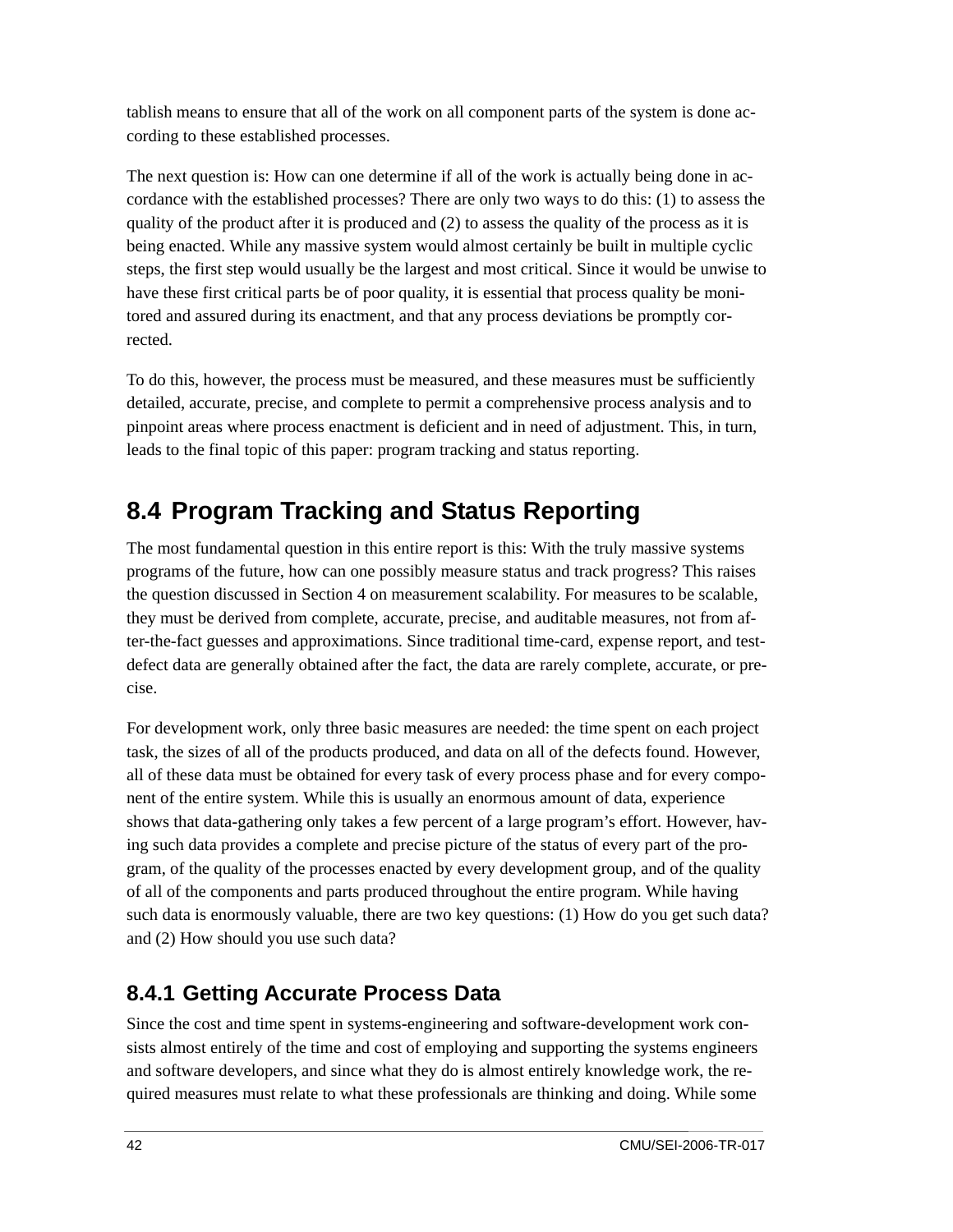<span id="page-60-0"></span>of this work is often observable and can be independently tracked and measured, such measures are necessarily incomplete, inexact, and imprecise. Therefore, for truly usable process data, the professionals must gather these data themselves. However, for knowledge workers to consistently gather complete, accurate, and precise data on their own work, four conditions must be met.

- 1. The accuracy, completeness and precision of these data must be both relevant and important to the professionals.
- 2. The professionals must be willing and able to gather the data.
- 3. The professionals must actually use the data in their own work.
- 4. The data must not be perceived as threatening.

While the first two points are self-evident, the last two are not. The reason that the professionals must use the data is that, if they do not, they will not be motivated to gather complete and accurate data and to keep doing so even under extreme schedule pressure. This is critical, for professionals will invariably come under intense pressure to finish their project on time, and this is usually when their projects are late and striving to catch up. This is precisely when it is most important that they have the data needed to accurately determine project status. The fourth condition, that the data not be perceived as threatening, is addressed in the next section on using process data.

#### **8.4.2 Using Accurate Process Data**

The first rule in using process data is to ensure that these data are not perceived as threatening to the people who gather the data. If, for any reason, the systems engineers or software developers suspect, even wrongly, that their data is being used by management to evaluate their personal work, they will either stop gathering the data, or they will only provide data that show the kind of performance they believe management wants. So if any manager insists that he or she must have personal data on any team member's work, the news will immediately spread throughout the organization and no manager anywhere on the entire program will get complete, accurate, or reliable data thereafter.

While some managers will argue that, without such data, they cannot evaluate their people, this is nonsense. First, these managers never had such data before and they were presumably able to make proper evaluations. Second, if the managers suspected some team members of being incompetent, these members' data would likely have been incompetently gathered and thus useless.

Ensuring that the required process data are not perceived as threatening is relatively simple. It only requires that management never ask to see or use any individual professional's personal data for any reason. As long as the development teams are reasonably sized, then composite team data can be used for all process and project analysis purposes.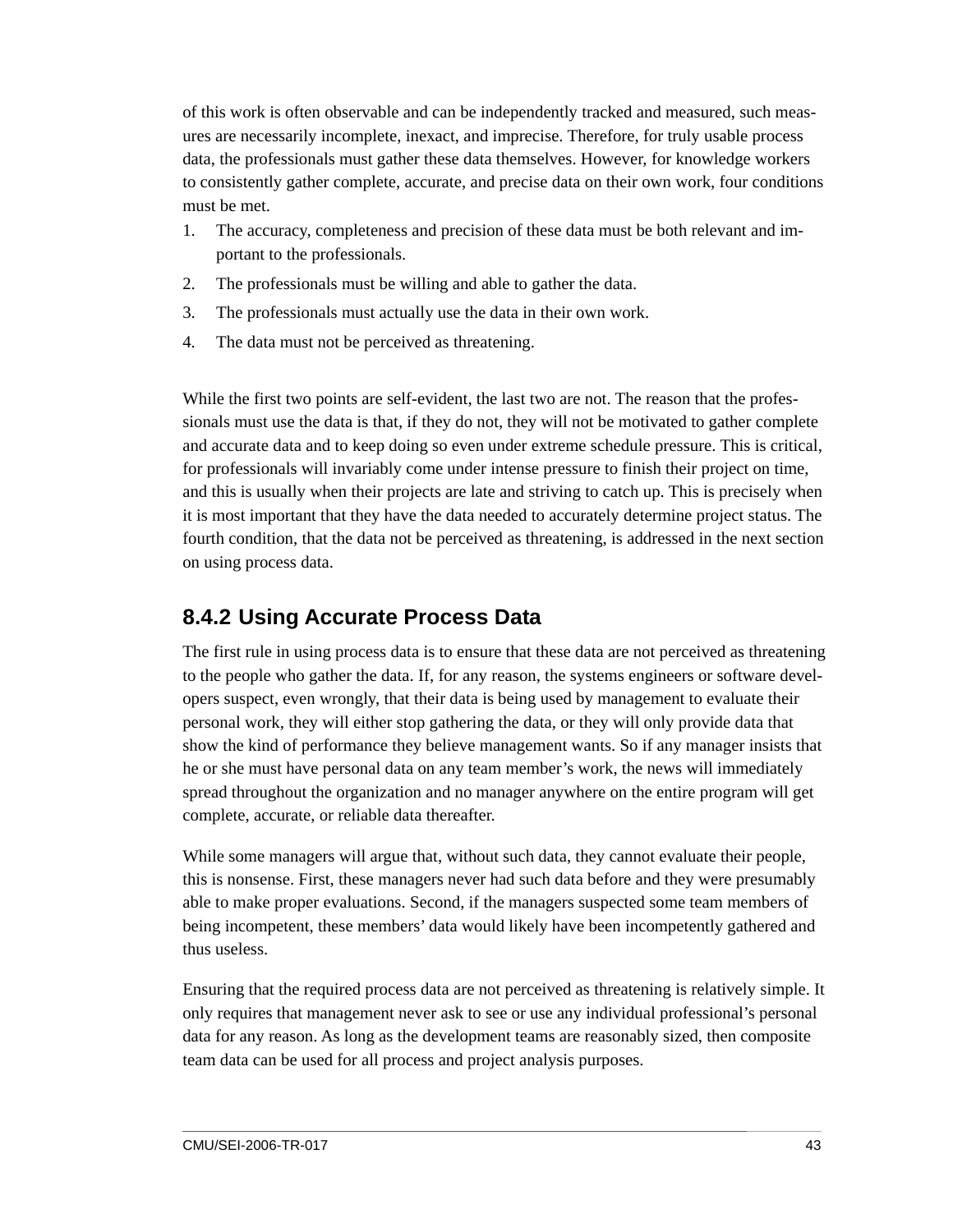<span id="page-61-0"></span>It is not easy to meet all of the conditions for consistent and complete data gathering. It requires training, coaching, tool support, and continued management priority. But, as experience with the TSP has demonstrated, once the proper conditions are met, and as long as these conditions continue to be met, development groups will gather and continue gathering and using the required data [Humphrey 02, 05].

Once management has access to detailed team level process data, the next question concerns using that data. The TSP process has defined a family of measures that teams can use to report their status to management. While these measures are useful and effective at the team level, there are many ways to report these data to higher management levels. The proper ways to do this for truly massive development programs have not yet been developed and remain an important task to be completed as part of any early process and program-management studies and trials with large-scale SoS-like development programs.

#### **8.4.3 Aligning Goals and Objectives**

Convincing independent groups to cooperate is one of the most challenging concerns of modern society. If there were a magic answer, it would already have been applied in the political, diplomatic, and military spheres. However, there are known and proven methods for obtaining the cooperation of independent groups in the more constrained environment of system development. They involve the teambuilding and coaching practices that have been embodied in the TSP [Humphrey 06b].

These teambuilding methods have been well demonstrated with systems of a few dozen to a hundred or more developers, but there are no published data on their use with truly massive systems programs. While there is no known reason why the methods would not work, it is not obvious how to scale them up or how to introduce them. This is one of the principal areas where additional research and experimentation is required before we can confidently embark on massive SoS-like systems programs.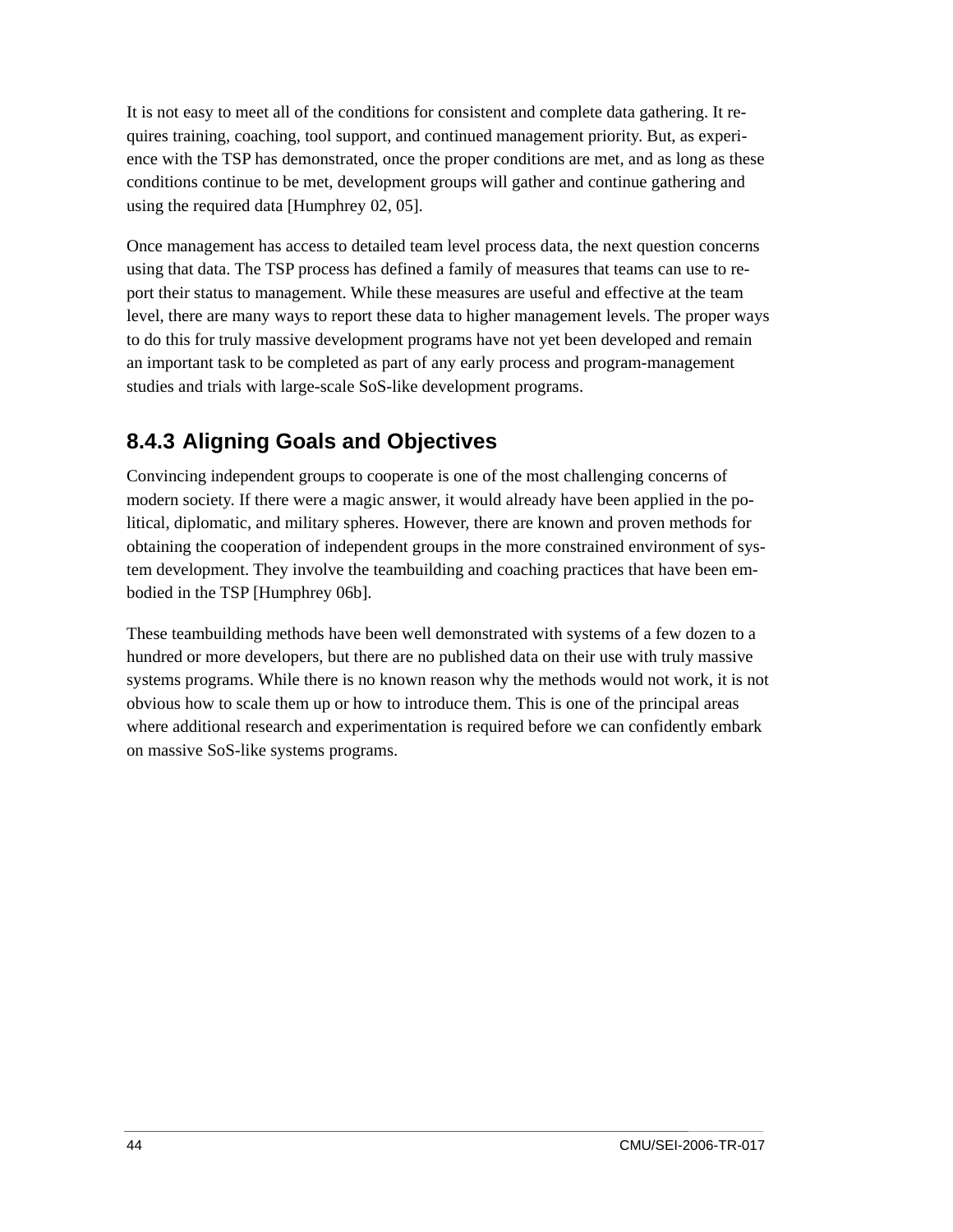# <span id="page-62-0"></span>**9 Conclusions**

This report concludes that, to successfully produce the large complex, and critical systems of the future, the development processes must meet the following criteria.

- predictably control development cost and schedule
- responsively handle changing needs
- minimize the development schedule
- be scalable
- predictably produce quality products

These conclusions were reached through the following logic.

- Large and complex computer-based systems are now critical to the economic and military well-being of the United States and to much of the developed world.
- With current development methods, implementation of these systems is typically late, over cost, and results in poor-quality products.
- Since future development programs will be far more challenging than those of today, continuing to use the methods of the past will produce even worse results, and often will not deliver any products at all.
- To properly address these problems, organizations must adopt sound processes that can be scaled up to the larger challenges of the future.
- For processes to be scalable, they must be based on well-defined methods, precise measures, and statistically managed quality.
- For these processes to be properly and consistently used, everyone at every level in the organization must use them.

This logic is based on the following facts.

- Large-scale systems-development efforts have typically failed because of management and not for technical reasons.
- While known and effective solutions to these problems exist, they are not widely practiced.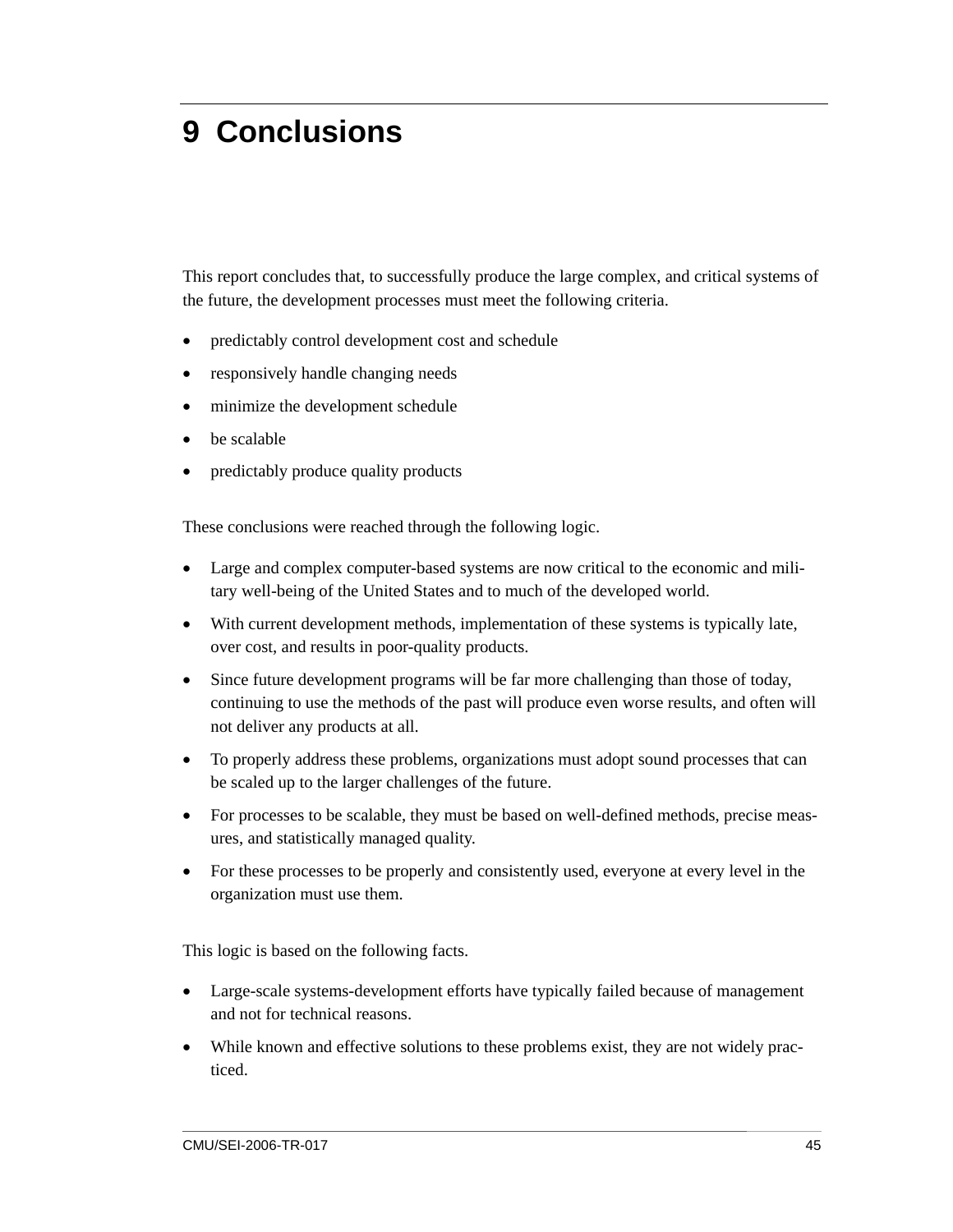- Poor management practices damage technical programs by increasing their costs, delaying their completion, and masking critical technical problems.
- By applying known and proven management and quality methods, organizations can improve the cost, schedule, timeliness, and quality of their work.
- If these known and understood project-management methods are not properly applied, most large-scale system-development programs will be unmanageable.
- Introducing proper methods and practices takes substantial effort and requires continued management support.
- With management support, systems-engineering and software-development professionals can be trained to use proper methods and to manage their own work, improving the organization's ability to handle large-scale work.
- With proper training and coaching, teams of trained professionals will follow effective processes and use sound methods.
- When all of the professionals on all of the development teams consistently use sound methods, they produce superior results.

The final conclusion is that the current commonly used systems-development methods have reached (or soon will reach) their feasibility limits, and continuing to develop the increasingly challenging and massive systems of the future with the outdated methods of the past is destined to failure. Furthermore, continuing to address the technology issues of SoS-like systems without simultaneously addressing their process-management, team-management, and quality-management issues will be counter-productive and could even be dangerous. The danger is that, with the rapid pace of technology, society could well be lulled into the false belief that the technical community is capable of building the systems we can technically describe. As these newer systems are used to support increasingly critical aspects of modern society, we then will likely face far more catastrophic system failures than we have experienced heretofore.

In summary, this report recommends that efforts be established, staffed, and funded to refine, test, and widely adopt processes that meet the requirements outlined in this report and that early projects be identified for testing and refining these processes on large-scale systems of the type now being planned by the U.S. Department of Defense and other organizations.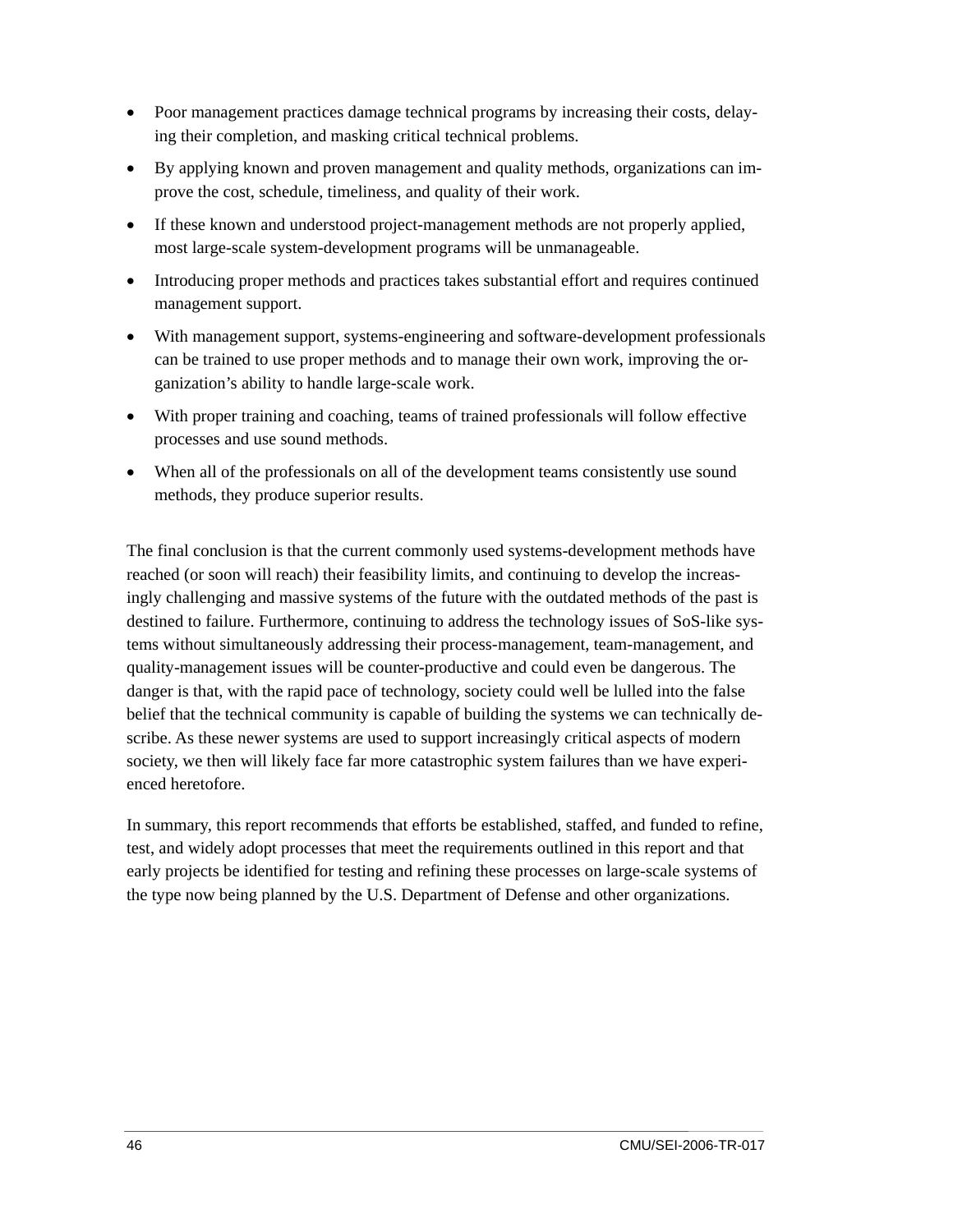# <span id="page-64-0"></span>**References/Bibliography**

*URLs are valid as of the publication date of this document.* 

| [Abowd 96]    | Abowd, Gregory; Bass, Len; Clements, Paul; Kazman, Rick; North-<br>rop, Linda & Zarenski, Amy. Recommended Best Industrial Prac-<br>tice for Software Architecture Evaluation (CMU/SEI-96-TR-025,<br>ADA320786). Pittsburgh, PA: Software Engineering Institute, Car-<br>negie Mellon University, 1996. http://www.sei.cmu.edu<br>/publications/documents/96.reports/96.tr.025.html.                                                                   |
|---------------|--------------------------------------------------------------------------------------------------------------------------------------------------------------------------------------------------------------------------------------------------------------------------------------------------------------------------------------------------------------------------------------------------------------------------------------------------------|
| [Albert 02]   | Albert, Cecilia & Brownsword, Lisa. In collaboration with Bentley,<br>David; Bono, Thomas; Morris, Edwin & Pruitt, Deborah. Evolu-<br>tionary Process for Integrating COTS-Based Systems (EPIC)<br>(CMU/SEI-2002-TR-005, ADA408653). Pittsburgh, PA: Software<br>Engineering Institute, Carnegie Mellon University, 2002.<br>http://www.sei.cmu.edu/publications/documents/02.reports<br>/02tr005.html.                                                |
| [Barbacci 03] | Barbacci, Mario; Clements, Paul; Lattanze, Anthony; Northrop,<br>Linda & Wood, William. Using the Architecture Tradeoff Analysis<br>Method (ATM) to Evaluate the Software Architecture for a Product<br>Line of Avionics Systems: A Case Study (CMU/SEI-2003-TN-012,<br>ADA418415). Pittsburgh, PA: Software Engineering Institute, Car-<br>negie Mellon University, 2003. http://www.sei.cmu.edu<br>/publications/documents/03.reports /03tn012.html. |
| [Bergey 97]   | Bergey, J. K.; Northrop, L. M.; & Smith, D. B. Enterprise Frame-<br>work for the Disciplined Evolution of Legacy Systems (CMU/SEI-<br>97-TR-007, ADA330880). Pittsburgh, PA: Software Engineering<br>Institute, Carnegie Mellon University, 1997.<br>http://www.sei.cmu.edu/publications /documents/97.reports<br>/97tr007/97tr007abstract.html.                                                                                                       |
| [Chrissis 03] | Chrissis, Mary Beth; Konrad, Mike; & Shrum, Sandy. CMMI -<br>Guidelines for Process Integration and Process Improvement.<br>Reading, MA: Addison Wesley, 2003.                                                                                                                                                                                                                                                                                         |
| [Davis 03]    | Davis, N. & Mullaney, J. The Team Software Process (TSP) in<br>Practice: A Summary of Recent Results (CMU/SEI-2003-TR-014,<br>ADA418430). Pittsburgh, PA: Software Engineering Institute, Car-                                                                                                                                                                                                                                                         |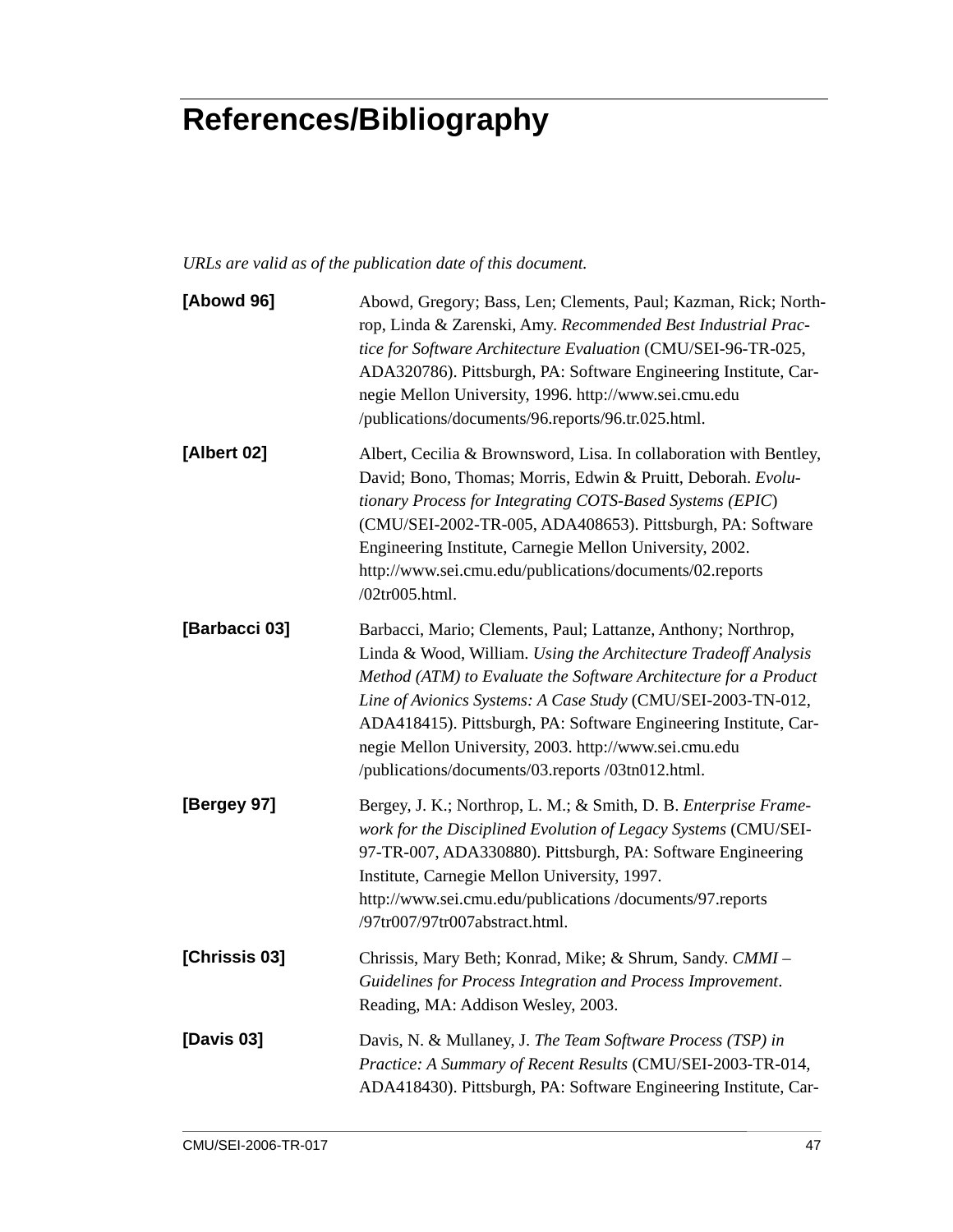|                | negie Mellon University, 2003. http://www.sei.cmu.edu<br>/publications/documents/03.reports /03tr014.html.                                                                                                                                                                                                            |  |  |
|----------------|-----------------------------------------------------------------------------------------------------------------------------------------------------------------------------------------------------------------------------------------------------------------------------------------------------------------------|--|--|
| [Deming 00]    | Deming, W. Edwards. The New Economics for Industry, Govern-<br>ment, Education, 2nd Edition. Cambridge, MA: The MIT Press,<br>2000.                                                                                                                                                                                   |  |  |
| [Fisher 06]    | Fisher, David A. An Emergent Perspective on Interoperation in Sys-<br>tems of Systems (CMU/SEI-2006-TR-003). Pittsburgh, PA: Soft-<br>ware Engineering Institute, Carnegie Mellon University, 2006.<br>http://www.sei.cmu.edu/publications/documents/06.reports<br>/06tr003.html.                                     |  |  |
| [GAO 99]       | General Accounting Office (GAO). Observations on FAA's Air Traf-<br>fic Control Modernization Program.<br>http://www.gao.gov/archive/1999/r199137t.pdf.                                                                                                                                                               |  |  |
| [Grojeans 05]  | Grojeans, Carol A. "Microsoft's IT Organization Uses PSP/TSP to<br>Achieve Engineering Excellence." CrossTalk, March 2005.<br>http://www.stsc.hill.af.mil/Crosstalk/2005/03/0503Grojean.html.                                                                                                                         |  |  |
| [Gross 05]     | Gross, Grant. "FBI Trying To Salvage \$170M Software Package."<br>Computerworld Business Intelligence, January 14, 2005,<br>http://www.computerworld.com/databasetopics/data/story<br>/0,10801,98980,00.html.                                                                                                         |  |  |
| [Hansen 99]    | Hansen, Wilfred J. Construction and Deployment Scripts for COTS-<br>Based, Open Source Systems (CMU/SEI-99-TR-0013,<br>ADA373330). Pittsburgh, PA: Software Engineering Institute, Car-<br>negie Mellon University, 1999. http://www.sei.cmu.edu<br>/publications/documents/99.reports /99tr013/99tr013abstract.html. |  |  |
| [Humphrey 02]  | Humphrey, W. S. Winning with Software: an Executive Strategy.<br>Reading, MA: Addison-Wesley, 2002.                                                                                                                                                                                                                   |  |  |
| [Humphrey 05]  | Humphrey, W. S. PSP: A Self-Improvement Process for Software<br>Engineers. Reading, MA: Addison-Wesley, 2005.                                                                                                                                                                                                         |  |  |
| [Humphrey 06a] | Humphrey, W. S. TSP: Leading a Development Team. Reading,<br>MA: Addison-Wesley, 2006.                                                                                                                                                                                                                                |  |  |
| [Humphrey 06b] | Humphrey, W. S. TSP: Coaching Development Teams. Reading,<br>MA: Addison-Wesley, 2006.                                                                                                                                                                                                                                |  |  |
| [Juran 88]     | Juran, J. M. & Gryna, Frank M. Juran's Quality Control Handbook,<br>4th Edition. New York, NY: McGraw-Hill Book Company, 1988.                                                                                                                                                                                        |  |  |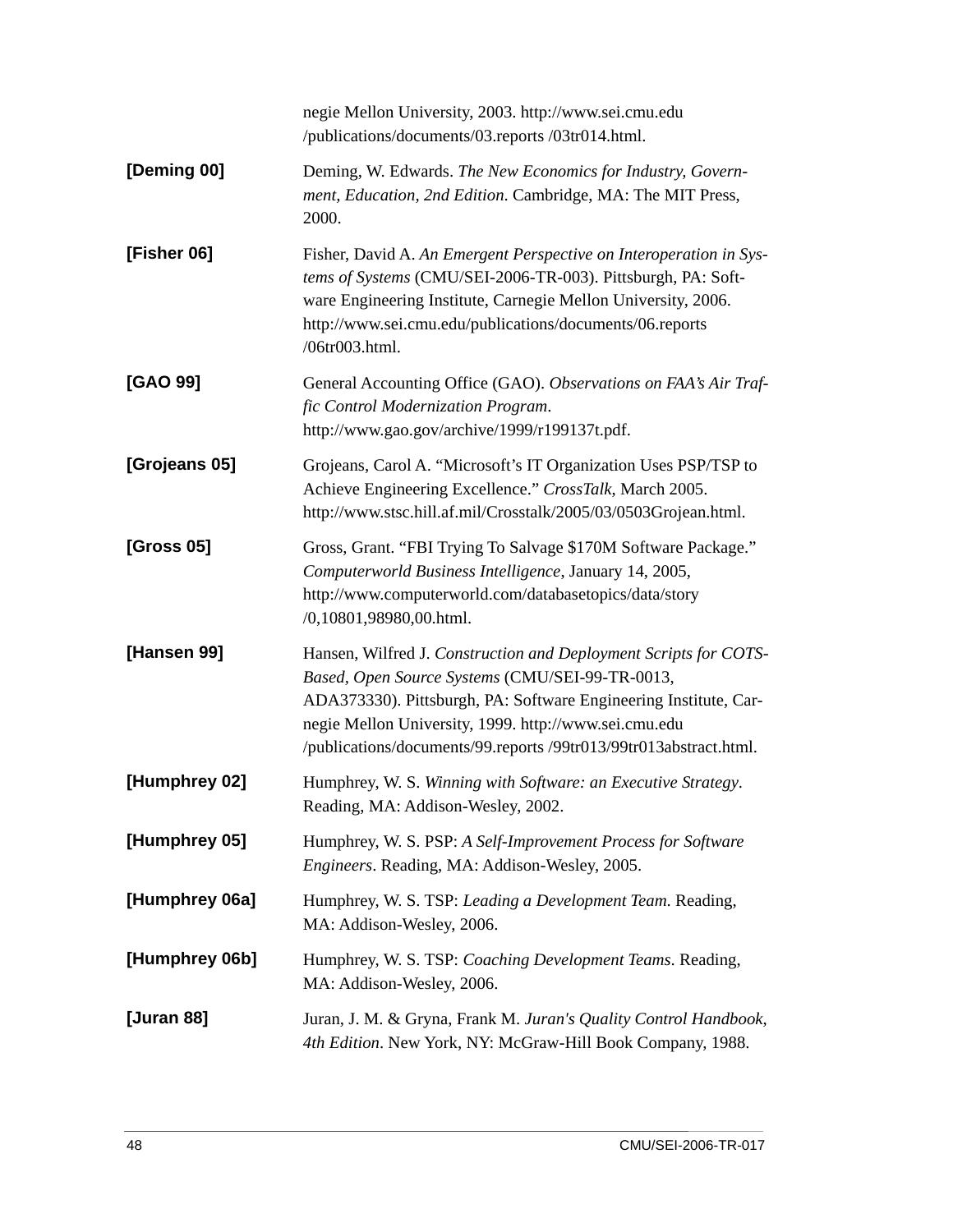| [Kay 03]       | Kay, Russel. "Buffer Overflow." Computerworld Security, July 14,<br>2003. http://www.computerworld.com/securitytopics/security /story<br>/0,10801,82920,00.html.                                                                                                                                                                                       |  |  |
|----------------|--------------------------------------------------------------------------------------------------------------------------------------------------------------------------------------------------------------------------------------------------------------------------------------------------------------------------------------------------------|--|--|
| [Lewis 04]     | Lewis, Grace A.; Morris, Edwin J.; & Wrage, Lutz. Promising Tech-<br>nologies for Future Systems (CMU/SEI-2004-TN-043,<br>ADA431162). Pittsburgh, PA: Software Engineering Institute, Car-<br>negie Mellon University, 2004. http://www.sei.cmu.edu<br>/publications /documents/04.reports/04tn043.html.                                               |  |  |
| [Maier 98]     | Maier, Mark W. "Architecting Principles for Systems-of-Systems."<br>Systems Engineering 1, 4 (1998): 267-284.                                                                                                                                                                                                                                          |  |  |
| [Maldonado 06] | Maldonado, Jose C.; Carver, Jeffrey; Shull, Forrest; Fabbri, Sandra;<br>Doria, Emerson; Martimiano, Luciana; Mendonca, Manoel; &<br>Basili, Victor. "Perspective-Based Reading: A Replicated Experi-<br>ment Focused on Individual Reviewer Effectiveness." Empirical<br>Software Engineering 11, 1 (March 2006): 119-142.                             |  |  |
| [McAndrews 00] | McAndrews, Donald R. The Team Software Process (TSP): An<br>Overview and Preliminary Results of Using Disciplined Practices<br>(CMU/SEI-2000-TR-015, ADA387260). Pittsburgh, PA: Software<br>Engineering Institute, Carnegie Mellon University, 2000.<br>http://www.sei.cmu.edu/publications/documents/00.reports<br>/00tr015.html.                    |  |  |
| [Northrop 06]  | Northrop, Linda; Feiler, Peter; Gabriel, Richard P.; Goodenough,<br>John; Linger, Rick; Longstaff, Tom; Kazman, Rick; Klein, Mark;<br>Schmidt, Douglas; Sullivan, Kevin; & Wallnau, Kurt. Ultra-Large-<br>Scale Systems: The Software Challenge of the Future. Pittsburgh,<br>PA: Software Engineering Institute, Carnegie Mellon University,<br>2006. |  |  |
| [Paulk 95]     | Paulk, Mark C.; Weber, Charles V.; Curtis, Bill; & Chrissis, Mary<br>Beth. The Capability Maturity Model: Guidelines for Improving the<br>Software Process. Reading, MA: Addison-Wesley, 1995.                                                                                                                                                         |  |  |
| [Pracchia 04]  | Pracchia, Lisa. "The AV-8B Team Learns Synergy of EVM and TSP<br>Accelerates Software Process Improvement." CrossTalk, January<br>2004. http://www.stsc.hill.af.mil/Crosstalk/2004/01<br>/0401Pracchia.html.                                                                                                                                           |  |  |
| [Rickets 05]   | Rickets, Chris A. "A TSP Software Maintenance Life Cycle."<br>CrossTalk, March 2005. http://www.stsc.hill.af.mil/Crosstalk<br>/2005/03/0503Rickets.html.                                                                                                                                                                                               |  |  |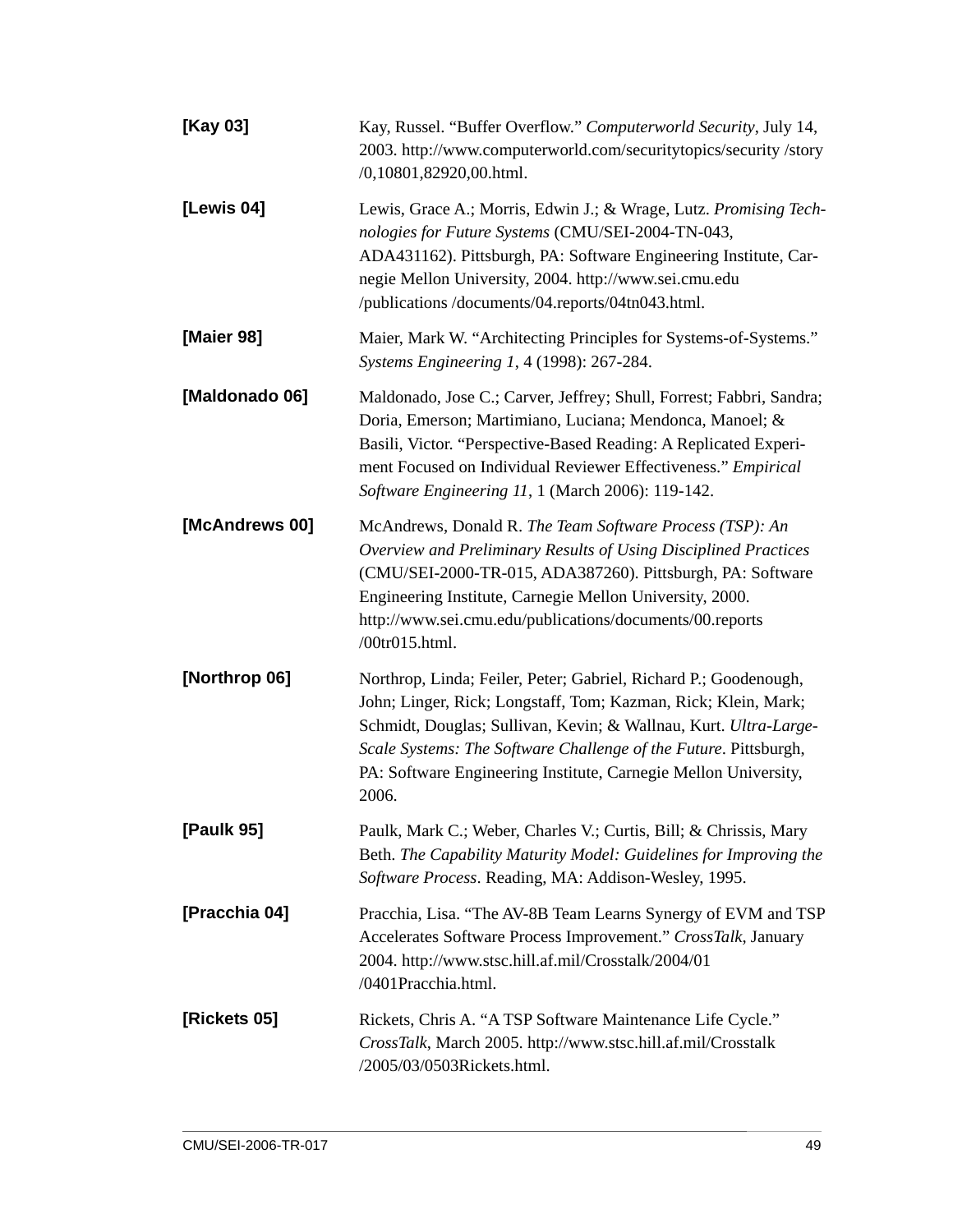| [Sai 04]           | Sai, Vijay. COTS Acquisition Evaluation Process: Preacher's Prac-<br>tice (CMU/SEI-2004-TN-001, ADA421675). Pittsburgh, PA: Soft-<br>ware Engineering Institute, Carnegie Mellon University, 2004.<br>http://www.sei.cmu.edu/publications/documents/04.reports<br>$/04$ tn $001$ .html. |
|--------------------|-----------------------------------------------------------------------------------------------------------------------------------------------------------------------------------------------------------------------------------------------------------------------------------------|
| <b>Seacord 061</b> | Seacord, Robert C. Secure Coding in C and C++. Reading, MA:<br>Addison-Wesley, 2006.                                                                                                                                                                                                    |
| [Trechter 05]      | Trechter, Ray & Hirmanpour, Iraj. "Experiences with TSP Technol-<br>ogy Insertion." CrossTalk, March 2005. http://www.stsc.hill.af.mil<br>/Crosstalk/2005/03/0503Trechter.html.                                                                                                         |
| [Zachary 94]       | Zachary. G. Pascal. Showstopper! New York, NY: The Free Press,<br>1994.                                                                                                                                                                                                                 |